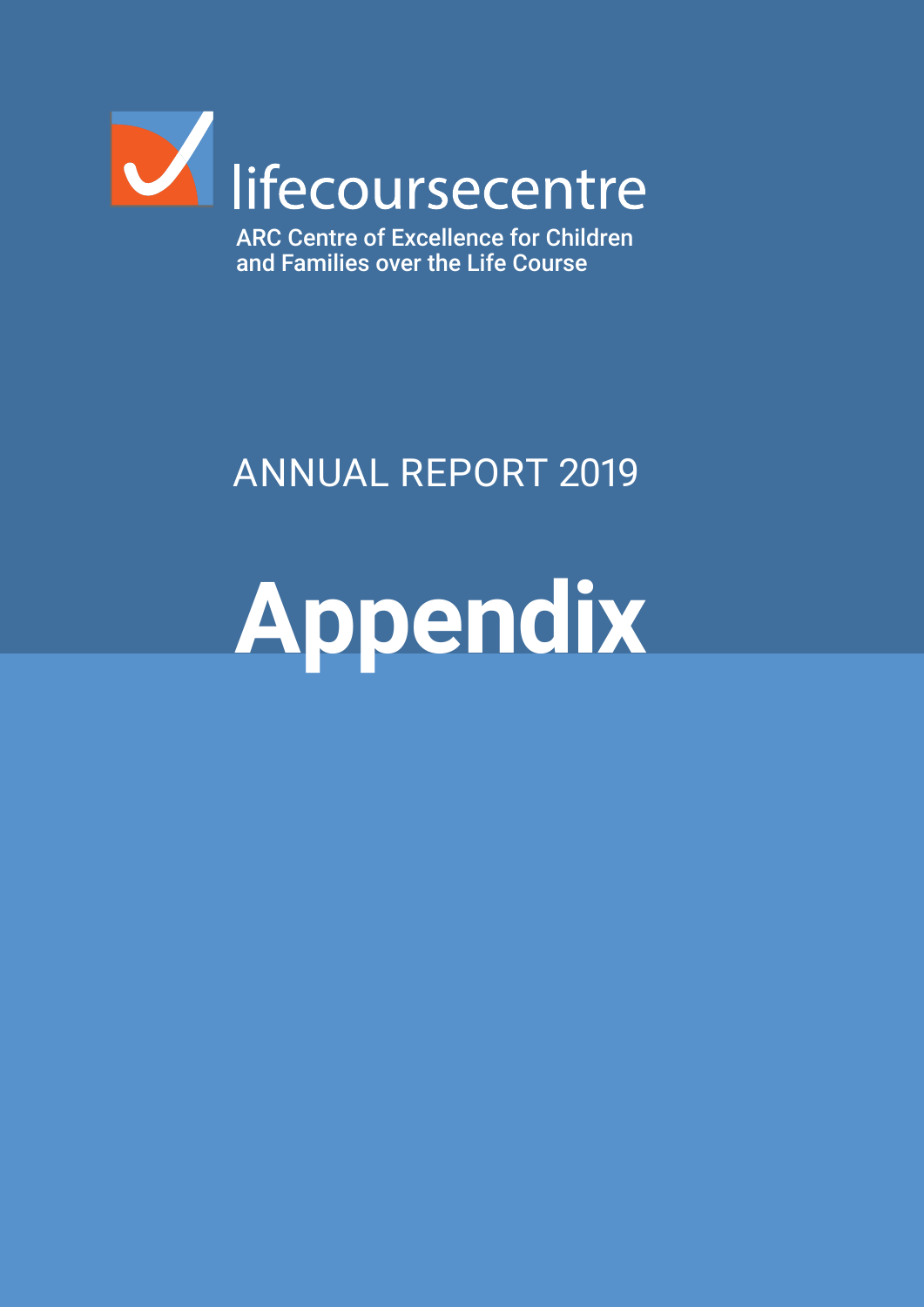# Contents

| National and international workshops/conference held/organised by the Centre22 |  |
|--------------------------------------------------------------------------------|--|
|                                                                                |  |
|                                                                                |  |
|                                                                                |  |
|                                                                                |  |
|                                                                                |  |
|                                                                                |  |
|                                                                                |  |
|                                                                                |  |
|                                                                                |  |
|                                                                                |  |
|                                                                                |  |
|                                                                                |  |
|                                                                                |  |
|                                                                                |  |
|                                                                                |  |
|                                                                                |  |
|                                                                                |  |
|                                                                                |  |
|                                                                                |  |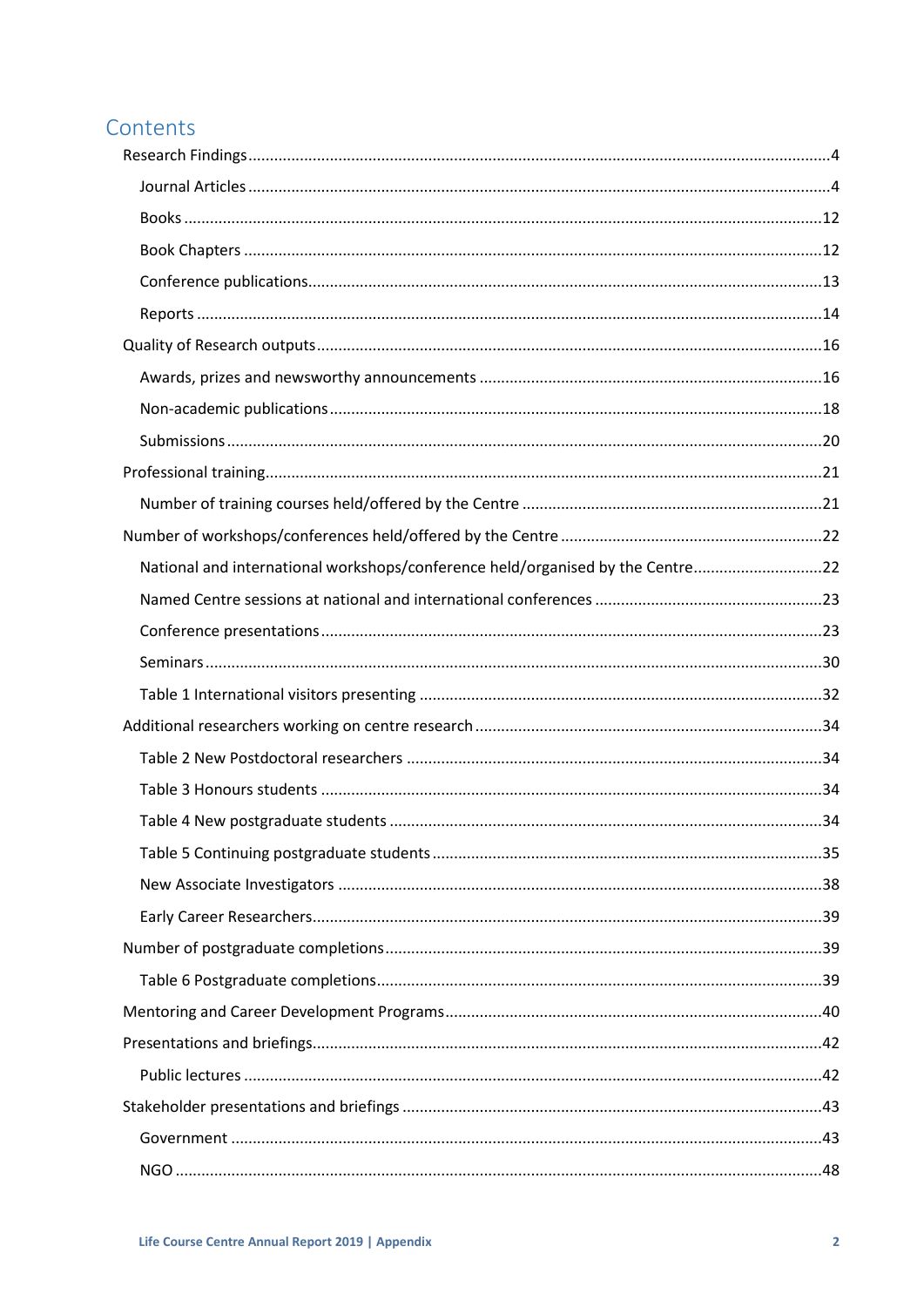| Initiatives to improve participation by indigenous, low SES and other disadvantaged groups in<br>pathways to research: participation in undergraduate internships and Honours programs 61 |  |
|-------------------------------------------------------------------------------------------------------------------------------------------------------------------------------------------|--|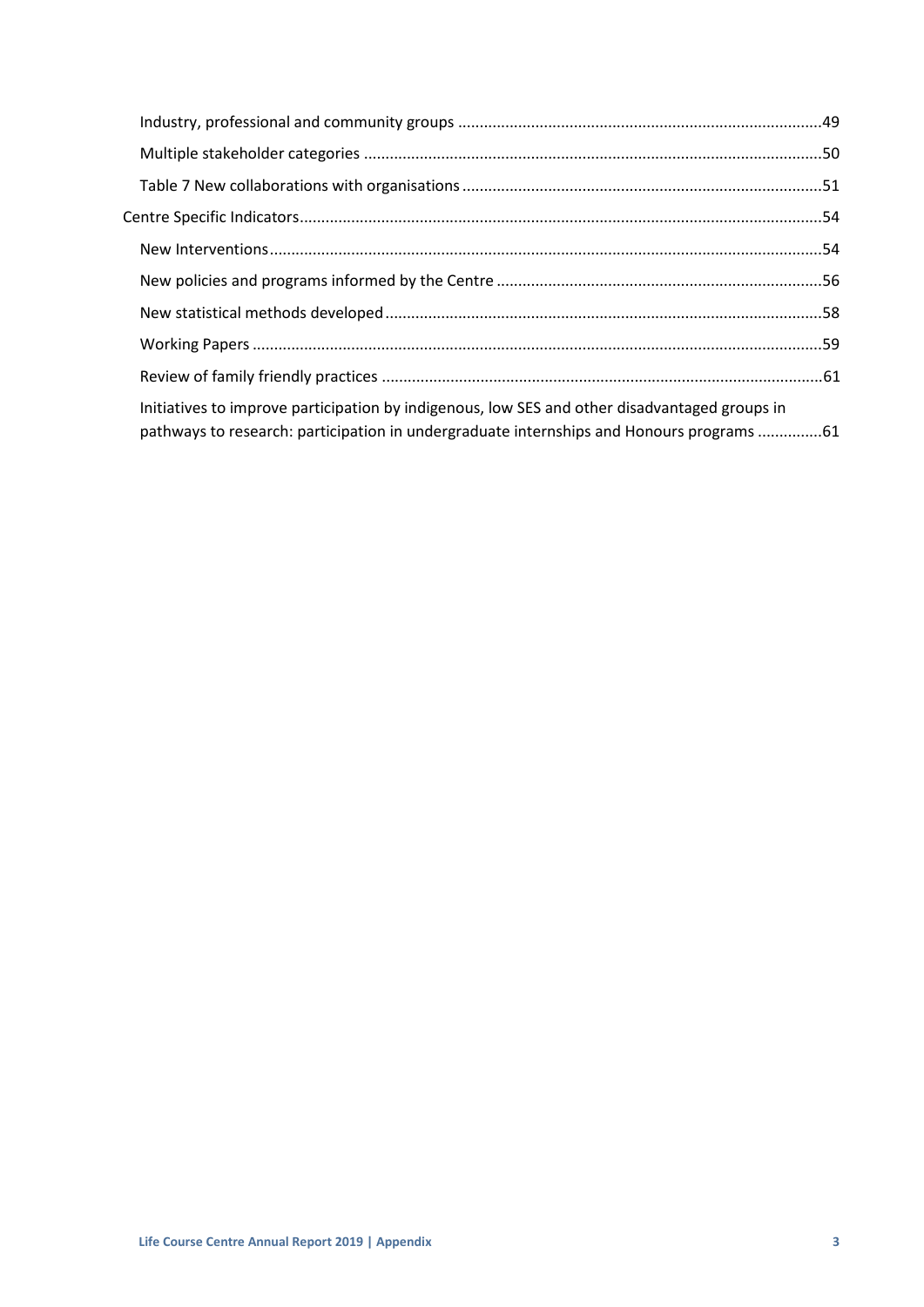# <span id="page-3-0"></span>Research Findings

<span id="page-3-1"></span>Journal Articles

- 1. Aiyer, S. M., Zahnow, R. & Mazerolle, L. A. (2019). Developmental transitions during adulthood and neighborliness: A multilevel cluster analysis. *Journal of Community Psychology*. doi:10.1002/jcop.22246
- 2. Aloufi, A. Dakhel, J. Moses Najman & A. Al Mamun. (2019). Predictors of persistent body weight misclassification from adolescence period to adulthood: A longitudinal study. *Journal of Epidemiology and Global Health,* 116. doi:10.2991/jegh.k.190518.002.
- 3. Ambrey, C. L., Parsell, C., Spallek, M., & Robinson, R. N. S. (2019). An investigation into repeat requests for charity: Evidence from the St Vincent de Paul Society Queensland, Australia. *Nonprofit and Voluntary Sector Quarterly*, 48(1), 91-107. doi:10.1177/0899764018794300
- 4. Antrobus, E., Bennett, S., Mazerolle, L., & Eggins, E. (2019). Parental and student perceptions of procedural justice and legitimacy in the context of truancy: Results from a randomized field trial. *Australian and New Zealand Journal of Criminology*, 52(4), 534-557. doi:10.1177/0004865819853320
- 5. Baker, S., Morawska, A. & Mitchell, A. (2019). Promoting children's healthy habits through selfregulation via parenting. *Clinical Child and Family Psychology Review,* 22(1), 52-62. doi:10.1007/s10567-019-00280-6/fulltext.html.
- 6. Ball, S. & Feitsma, J. (2019). The boundaries of behavioural insights: Observations from two ethnographic studies. *Evidence & Policy: A Journal of Research, Debate and Practice.* doi: 10.1332/174426419x15643724702722
- 7. Basto-Pereira, M. & Farrington, D. P. (2019). Advancing knowledge about lifelong crime sequences. *British Journal of Criminology*, 59(2), 354-377. doi:10.1093/bjc/azy033
- 8. Biswas, T., Townsend, N., Islam, M., Islam, M., Das Gupta, R., Das, S. & Mamun, A. (2019). Association between socioeconomic status and prevalence of non-communicable diseases risk factors and comorbidities in Bangladesh: findings from a nationwide cross-sectional survey. *BMJ Open*, 9(3), e025538. doi:10.1136/bmjopen-2018-025538
- 9. Biswas, T., Townsend, N., Magalhaes, R., Islam, M., Hasan, M. & Mamun, A. (2019). Current progress and future directions in the double burden of malnutrition among women in south and southeast Asian countries. *Current Developments in Nutrition*, 3(7), nzz026. doi:10.1093/cdn/nzz026
- 10. Booth, A., O'Farrelly, C., Hennessy, E. & Doyle, O. (2019). 'Be good, know the rules': Children's perspectives on starting school and self-regulation. *Childhood-a Global Journal of Child Research*, 26(4), 509-524. doi:10.1177/0907568219840397
- 11. Botha, F. & Pitot, A. (2019). Suicide and the South African business cycle. *Studies in Economics and Econometrics* 43(2), 1-8. doi:10520/EJC-18880c26e4
- 12. Bubonya, M., Cobb-Clark, D. A., Christensen, D., Johnson, S. E. & Zubrick, S. R. (2019). The Great Recession and children's mental health in Australia. *International Journal of Environmental Research and Public Health*, 16(4). doi:10.3390/ijerph16040537
- 13. Bubonya, M., Cobb-Clark, D. A. & Ribar, D. C. (2019). The reciprocal relationship between depressive symptoms and employment status. *Economics & Human Biology*, 35, 96-106. doi:10.1016/j.ehb.2019.05.002
- 14. Cano, T., Perales, F. & Baxter, J. (2019). A matter of time: Father involvement and child cognitive outcomes. *Journal of Marriage and Family*, 81(1), 164-184. doi:10.1111/jomf.12532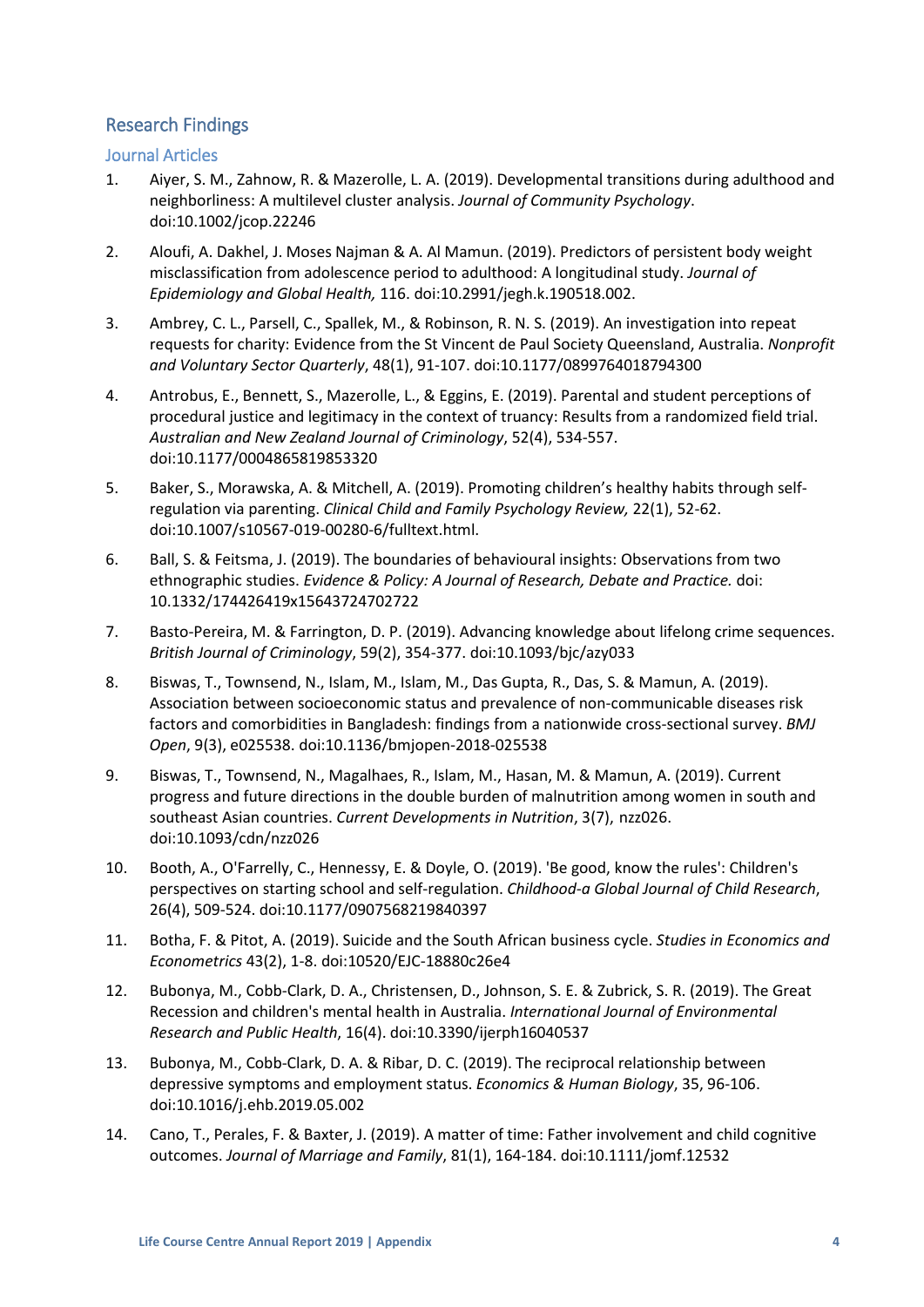- 15. Cardwell, S. M., Mazerolle, L. & Piquero, A. R. (2019). Parental attachment and truant rationalizations of antisocial behavior: findings from a randomized controlled trial. *Journal of Crime & Justice*. doi:10.1080/0735648x.2019.1668825
- 16. Cardwell, S. M., Mazerolle, L. & Piquero, A. R. (2019). Truancy intervention and violent offending: Evidence from a randomized controlled trial. *Aggression and Violent Behavior*, 49. doi:10.1016/j.avb.2019.07.003
- 17. Carlson, D., Miller, H., Haveman, R., Kang, S., Schmidt, A. & Wolfe, B. (2019). The effect of housing assistance on student achievement: Evidence from Wisconsin. *Journal of Housing Economics*, 44, 61-73. doi:10.1016/j.jhe.2019.01.002
- 18. Carson, A., Ruppanner, L. & Lewis, J. M. (2019). Race to the top: using experiments to understand gender bias towards female politicians. *Australian Journal of Political Science*, 54(4), 439-455. doi:10.1080/10361146.2019.1618438
- 19. Cave, L., Cooper, M. N., Zubrick, S. R. & Shepherd, C. C. J. (2019). Caregiver-perceived racial discrimination is associated with diverse mental health outcomes in Aboriginal and Torres Strait Islander children aged 7-12 years. *International Journal for Equity in Health*, 18(1). doi:10.1186/s12939-019-1045-8
- 20. Cave, L., Shepherd, C. C. J., Cooper, M. N. & Zubrick, S. R. (2019). Racial discrimination and the health and wellbeing of Aboriginal and Torres Strait Islander children: Does the timing of first exposure matter? *SSM-Population Health*, 9. doi:10.1016/j.ssmph.2019.100492
- 21. Clarke, A., Parsell, C. & Vorsina, M. (2019). The role of housing policy in perpetuating conditional forms of homelessness support in the era of housing first: evidence from Australia. *Housing Studies*, 1-22. doi:10.1080/02673037.2019.1642452
- 22. Clarke, A., Watts, B., & Parsell, C. (2019). Conditionality in the context of housing-led homelessness policy: Comparing Australia's Housing First agenda to Scotland's rights-based approach. *Australian Journal of Social Issues*. doi:10.1002/ajs4.97
- 23. Colditz, P. B., Boyd, R. N., Winter, L., Pritchard, M., Gray, P. H., Whittingham, K., O'Callaghan, M., Jardine, L., O'Rourke, P., Marquart, L., Forrest, K., Spry, C., & Sanders, M. R. (2019). A randomized trial of baby triple P for preterm infants: Child outcomes at 2 years of corrected age. *The Journal of Pediatrics*, 210, 48-54.e2. doi:10.1016/j.jpeds.2019.01.024
- 24. Coley, R. L., Hawkins, S. S., Ghiani, M., Kruzik, C. & Baum, C. F. (2019). A quasi-experimental evaluation of marijuana policies and youth marijuana use. *American Journal of Drug and Alcohol Abuse*, 45(3), 292-303. doi:10.1080/00952990.2018.1559847
- 25. Coley, R. L., O'Brien, M. & Spielvogel, B. (2019). Secular trends in adolescent depressive symptoms: Growing disparities between advantaged and disadvantaged schools. *Journal of Youth and Adolescence*, 48(11), 2087-2098. doi:10.1007/s10964-019-01084-1
- 26. Coley, R. L., Spielvogel, B. & Kull, M. (2019). Concentrated poverty in preschools and children's cognitive skills: The mediational role of peers and teachers. *Journal of School Psychology*, 76, 1-16. doi:10.1016/j.jsp.2019.05.008
- 27. Connolly, M., Corak, M. & Haeck, C. (2019). Intergenerational mobility between and within Canada and the United States. *Journal of Labor Economics*, 37, S595-S641. doi:10.1086/703465
- 28. Cook, K. D. & Coley, R. L. (2019). Coordination between Head Start and elementary Schools to enhance children's kindergarten success. *Early Education and Development*, 30(8), 1063-1083. doi:10.1080/10409289.2019.1656318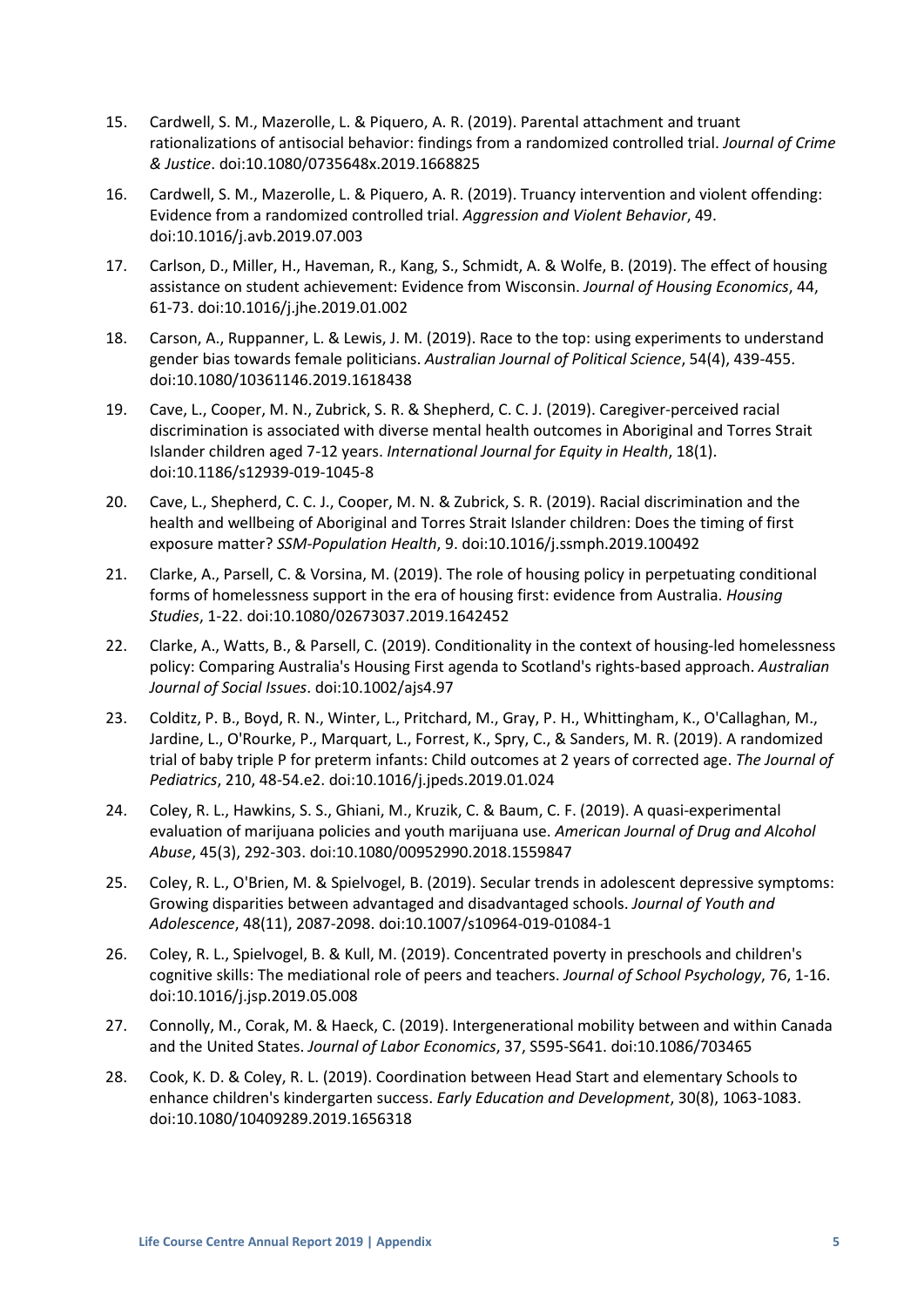- 29. Cook, K. D., Coley, R. L. & Zimmermann, K. (2019). Who benefits? Head Start directors' views of coordination with elementary schools to support the transition to kindergarten. *Children and Youth Services Review*, 100, 393-404. doi:10.1016/j.childyouth.2019.03.021
- 30. Côté, R. R., Huang, X. B., Huang, Y. T. & Western, M. (2019). Immigrant network diversity in the land of the fair go. *Journal of Sociology*, 55(2), 199-218. doi:10.1177/1440783318817684
- 31. Couto e Cruz, C., Salom, C., Dietze, P., Burns, L. & Alati, R. (2019). The association between experiencing discrimination and physical and mental health among PWID. *International Journal of Drug Policy*, 65, 24-30. doi:10.1016/j.drugpo.2018.12.010
- 32. Currie, J. & Duque, V. (2019). Medicaid: What does It do, and can we do it better? *Annals of the American Academy of Political and Social Science*, 686(1), 148-179. doi:10.1177/0002716219874772
- 33. Curry, M., Mooi-Reci, I. & Wooden, M. (2019). Parental joblessness and the moderating role of a university degree on the school-to-work transition in Australia and the United States. *Social Science Research*, 81, 61-76. doi:10.1016/j.ssresearch.2019.03.004
- 34. Dachew, B. A., Scott, J. G., Mamun, A. & Alati, R. (2019a). Hypertensive disorders of pregnancy and the risk of anxiety disorders in adolescence: Findings from the Avon Longitudinal Study of Parents and Children. *Journal of Psychiatric Research*, 110, 159-165. doi:10.1016/j.jpsychires.2019.01.001
- 35. Dachew, B. A., Scott, J. G., Mamun, A. & Alati, R. (2019b). Pre-eclampsia and the risk of attentiondeficit/hyperactivity disorder in offspring: Findings from the ALSPAC birth cohort study. *Psychiatry Research*, 272, 392-397. doi:10.1016/j.psychres.2018.12.123. doi: 10.1017/s0954579419000944
- 36. Dachew, B. A., Scott, J., Betts, K., Mamun, A. & Alati, R. (2019) Hypertensive disorders of pregnancy and the risk of offspring depression in childhood: findings from the Avon Longitudinal Study of Parents and Children. *Development and Psychopathology*: 1-7. doi:10.1017/S0954579419000944
- 37. Dahmann, S. C. & Schnitzlein, D. D. (2019). No evidence for a protective effect of education on mental health. *Social Science & Medicine*, 241. doi:10.1016/j.socscimed.2019.112584
- 38. Das, S. K., McIntyre, H. D., Alati, R. & Al Mamun, A. (2019). Maternal alcohol consumption during pregnancy and its association with offspring renal function at 30 years: Observation from a birth cohort study. *Nephrology*, 24(1), 21-27. doi:10.1111/nep.13206
- 39. De Rooy, K., Bennett, S. & Sydes, M. (2019). Women released from custody: Investigating risk factors and reoffending. *International Journal of Offender Therapy and Comparative Criminology*, 63(13), 2239-2263. doi:10.1177/0306624x19845778
- 40. del Pozo-Cruz, B., Perales, F., Parker, P., Lonsdale, C., Noetel, M., Hesketh, K. D. & Sanders, T. (2019). Joint physical-activity/screen-time trajectories during early childhood: socio-demographic predictors and consequences on health-related quality-of-life and socio-emotional outcomes. *International Journal of Behavioral Nutrition and Physical Activity*, 16. doi:10.1186/s12966-019- 0816-3
- 41. Duncan, G., Magnuson, K., Murnane, R. & Votruba-Drzal, E. (2019). Income inequality and the wellbeing of American families. *Family Relations*, 68(3), 313-325. doi:10.1111/fare.12364
- 42. Edin, K., Nelson, T. J., Butler, R. & Francis, R. (2019). Taking care of mine: Can child support become a family-building institution? *Journal of Family Theory & Review*, 11(1), 79-91. doi:10.1111/jftr.12324
- 43. Edin, K., Nelson, T., Cherlin, A. & Francis, R. (2019). The tenuous attachments of working-class men. *Journal of Economic Perspectives*, 33(2), 211-227. doi:10.1257/jep.33.2.211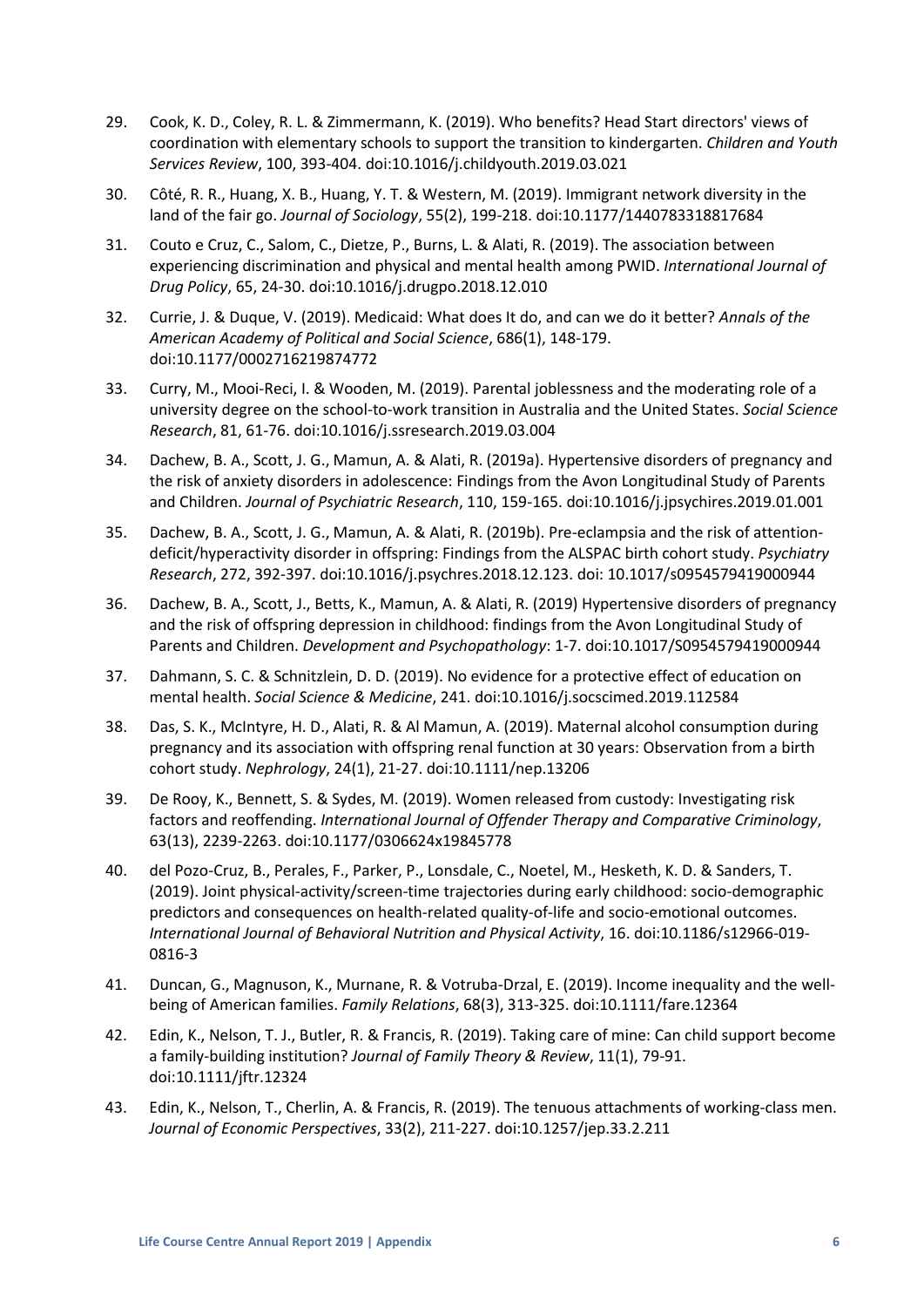- 44. Fan, W., Lam, J., & Moen, P. (2019). Stress proliferation? Precarity and work-family conflict at the intersection of gender and household income. *Journal of Family Issues*, 40(18), 2751-2773. doi:10.1177/0192513x19862847
- 45. Farrington, D. P. (2019). The development of violence from age 8 to 61. *Aggressive Behavior*, 45(4), 365-376. doi:10.1002/ab.21831
- 46. Farrington, D. P., Losel, F., Braga, A. A., Mazerolle, L., Raine, A., Sherman, L. W. & Weisburd, D. Experimental criminology: looking back and forward on the 20th anniversary of the Academy of Experimental Criminology. *Journal of Experimental Criminology*. doi:10.1007/s11292-019-09384-z
- 47. Feld, J., Salamanca, N. & Zölitz, U. (2019). Are professors worth it? The value-added and costs of tutorial instructors. *Journal of Human Resources*, 0417-8752r2. doi:10.3368/jhr.55.3.0417-8752R2
- 48. Feld, J., Salamanca, N., & Zolitz, U. (2019). Students are almost as effective as professors in university teaching. *Economics of Education Review*, 73. doi:10.1016/j.econedurev.2019.101912
- 49. Feng, Q. S., Yeung, W. J. J., Wang, Z. L., & Zeng, Y. (2019). Age of retirement and human capital in an aging China, 2015-2050. *European Journal of Population*, 35(1), 29-62. doi:10.1007/s10680-018- 9467-3
- 50. Fisher, H., & Zhu, A. N. (2019). The effect of changing financial incentives on repartnering. *Economic Journal*, 129(623), 2833-2866. doi:10.1093/ej/uez011
- 51. Flanagan, I. M. L., Auty, K. M. & Farrington, D. P. (2019). Parental supervision and later offending: A systematic review of longitudinal studies. *Aggression and Violent Behavior*, 47, 215-229. doi:10.1016/j.avb.2019.06.003
- 52. Fuller, B., Kim, Y., Galindo, C., Bathia, S., Bridges, M., Duncan, G. J. & Valdivia, I. G. (2019). Worsening school segregation for Latino children? *Educational Researcher*, 48(7), 407-420. doi:10.3102/0013189x19860814
- 53. Harris, H. A., Staton, S., Morawska, A., Gallegos, D., Oakes, C. & Thorpe, K. (2019). A comparison of maternal feeding responses to child fussy eating in low-income food secure and food insecure households. *Appetite*, 137, 259-266. doi:10.1016/j.appet.2019.03.005
- 54. Hasan, M., Tasnim, F., Tariqujjaman, M. & Ahmed, S. (2019). Socioeconomic inequalities of undiagnosed diabetes in a resource-poor setting: Insights from the cross-sectional Bangladesh demographic and health survey 2011. *International Journal of Environmental Research and Public Health*, 16(1). doi: 10.3390/ijerph16010115
- 55. Haynes, M., O'Rourke, T., Nash, D., Baffour, B., York, S., Chainey, C., Betros, G. & Memmott, P. (2019). Aboriginal and Torres Strait Islander preferences for healthcare settings: effective use of design images in survey research. *Australian Health Review*. doi: 10.1071/AH18196
- 56. Hazell Raine, K., Boyce, P. & Thorpe, K. (2019). Antenatal interpersonal sensitivity as an early predictor of vulnerable mother-infant relationship quality. *Clinical Child Psychology and Psychiatry*, 24(4), 860-875. doi:10.1177/1359104519857217
- 57. Hazell Raine, K., Cockshaw, W., Boyce, P. & Thorpe, K. (2019). Prenatal maternal personality as an early predictor of vulnerable parenting style. *Archives of Womens Mental Health*, 22(6), 799-807. doi:10.1007/s00737-019-00963-7
- 58. Hazell Raine, K., Nath, S., Howard, L. M., Cockshaw, W., Boyce, P., Sawyer, E. & Thorpe, K. (2019). Associations between prenatal maternal mental health indices and mother-infant relationship quality six to 18 months postpartum: A systematic review. *Child Psychiatry & Human Development*. doi: 10.1002/imhj.21825
- 59. Healy, K. L., Grzazek, O. Y. & Sanders, M. R. (2019). Attributions for improvement in children bullied at school, *Journal of School Violence*. doi:10.1080/15388220.2019.1653313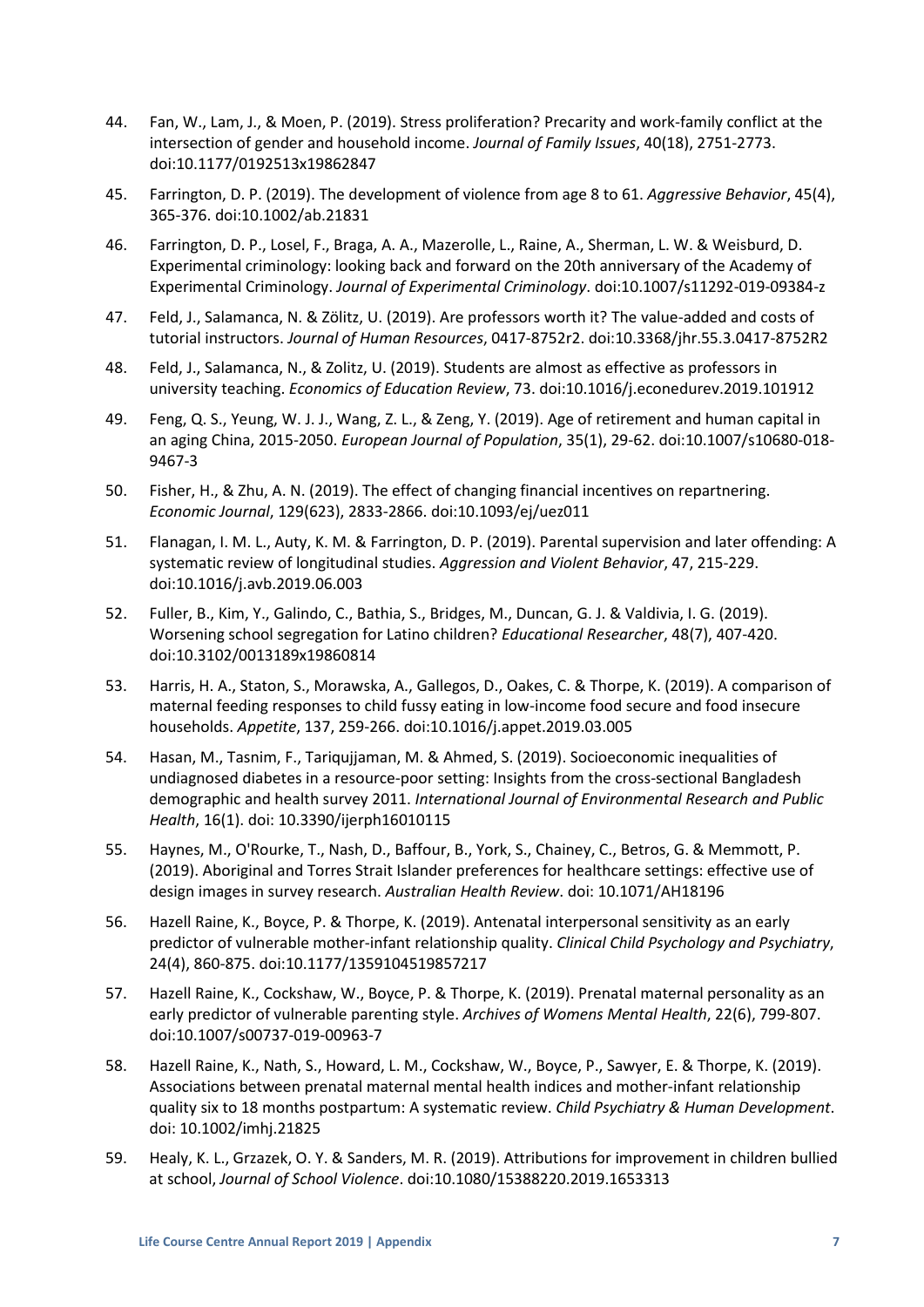- 60. Hérault, N., & Jenkins, S. P. (2019). How valid are synthetic panel estimates of poverty dynamics? *Journal of Economic Inequality*, 17(1), 51-76. doi:10.1007/s10888-019-09408-8
- 61. Hoang, N. -P. T., Haslam, D. & Sanders, M. (2019). Coparenting conflict and cooperation between parents and grandparents in Vietnamese families: The role of grandparent psychological control and parent–grandparent communication. *Family Process*. doi:10.1111/famp.12496
- 62. Hu, N., Taylor, C. L., Glauert, R. A. & Li, J. H. (2019). The pervasive effects of timing of parental mental health disorders on adolescent deliberate self-harm risk. *PLOS ONE*, 14(8), e0220704. doi:10.1371/journal.pone.0220704
- 63. Huang, Y., Perales, F. & Western, M. (2019). To pool or not to pool? Trends and predictors of banking arrangements within Australian couples. *PLOS ONE*, 14(4), e0214019. doi:10.1371/journal.pone.0214019
- 64. Jarallah, Y. & Baxter, J. (2019). Gender disparities and psychological distress among humanitarian migrants in Australia: a moderating role of migration pathway? *Conflict and Health*, 13. doi:10.1186/s13031-019-0196-y
- 65. Kendall, G. E., Nguyen, H. & Ong, R. (2019). The association between income, wealth, economic security perception, and health: a longitudinal Australian study. *Health Sociology Review*, 28(1), 20- 38. doi:10.1080/14461242.2018.1530574
- 66. Kettlewell, N. (2019). Risk preference dynamics around life events. *Journal of Economic Behavior & Organization*, 162, 66-84. doi:10.1016/j.jebo.2019.04.018
- 67. Kettlewell, N., & Yerokhin, O. (2019). Area-specific subsidies and population dynamics: Evidence from the Australian zone tax offset. *Papers in Regional Science*, 98(1), 451 - 476. doi:10.1111/pirs.12333
- 68. Kornrich, S., Ruppanner, L. & Lappegård, T. (2019). Spending on children across four countries: Variation in the role of income and women's labor force participation. *Social Politics: International Studies in Gender, State & Society*. doi:10.1093/sp/jxz053/31611523/jxz053.pdf
- 69. Kuskoff, E. & Parsell, C. (2019). Preventing domestic violence by changing Australian gender relations: Issues and considerations. *Australian Social Work*. doi:10.1080/0312407x.2019.1641529
- 70. Lam, J. (2019). Actor-partner effects of childhood disadvantage on later life subjective well-being among individuals in coresidential unions. *The Journals of Gerontology: Series B*. doi:10.1093/geronb/gbz150/31080530/gbz150.pdf
- 71. Lam, J. & Garcia, J. (2019). Solitary days, solitary activities and associations with wellbeing among older adults. *The Journals of Gerontology: Series B*. doi:10.1093/geronb/gbz036/28139442/gbz036.pdf
- 72. Lam, J., O'Flaherty, M. & Baxter, J. (2019). The scars of the past? Childhood health and health differentials in later life. *SSM-Population Health*, 7. doi:10.1016/j.ssmph.2019.100354
- 73. Leckie, G. & Goldstein, H. (2019). The importance of adjusting for pupil background in school valueadded models: A study of Progress 8 and school accountability in England. *British Educational Research Journal*, 45(3), 518-537. doi:10.1002/berj.3511
- 74. Leshem, R. & Weisburd, D. (2019). Epigenetics and hot spots of crime: Rethinking the relationship between genetics and criminal behavior. *Journal of Contemporary Criminal Justice*, 35(2), 186-204. doi:10.1177/1043986219828924
- 75. Lum, C., Koper, C. S., Wilson, D., Stoltz, M., Goodier, M., Eggins, E., Higginson, A. & Mazerolle, L. (2019) Protocol: The impacts of body-worn cameras in policing: A systematic review. *The Campbell Collaboration*. doi: 10.1002/cl2.1043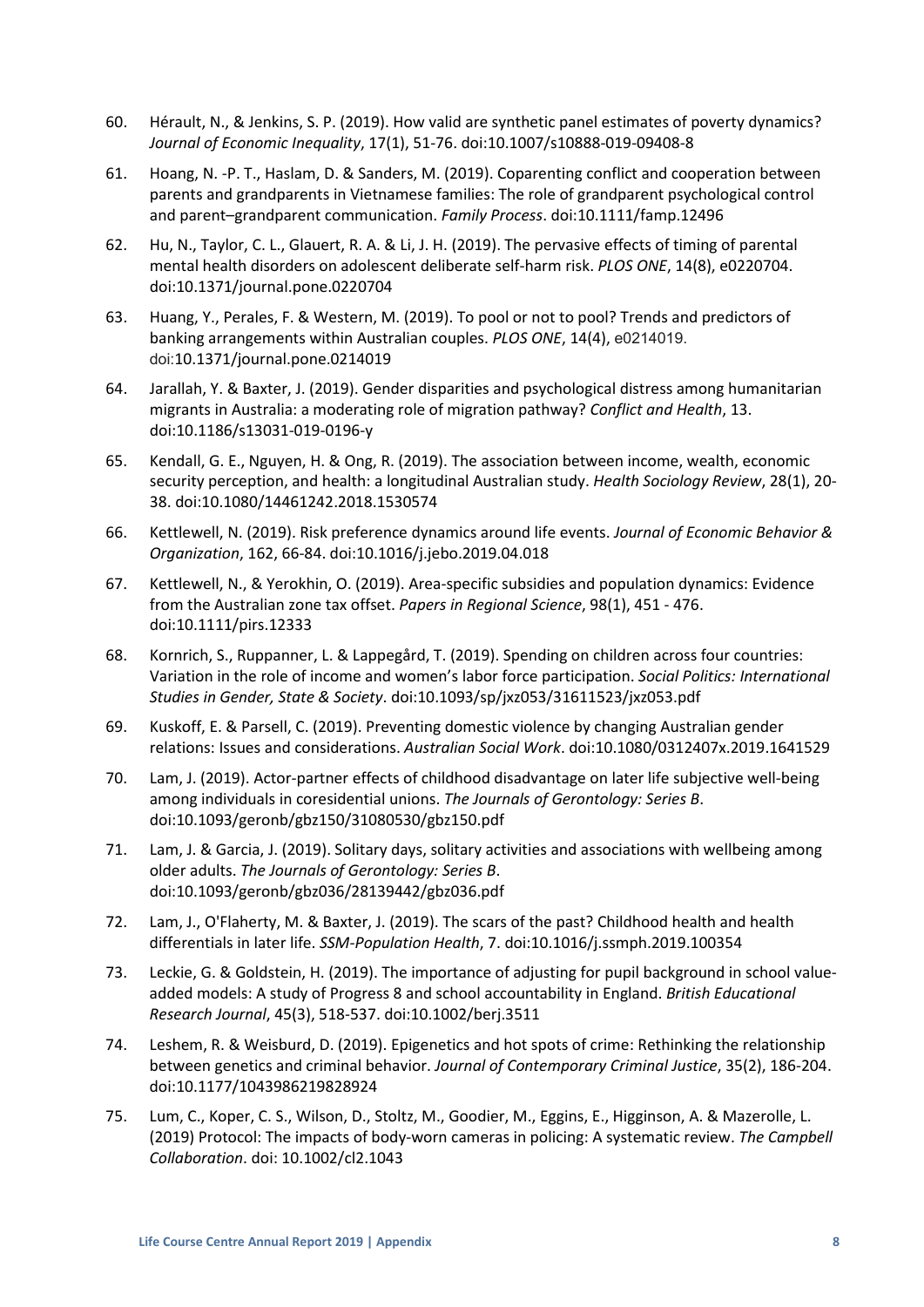- 76. Maravilla, J., Betts, K. & Alati, R. (2019). Exploring the risks of repeated pregnancy among adolescents and young women in the Philippines. *Maternal and Child Health Journal*, 23(7): 934- 942. doi:10.1007/s10995-018-02721-0
- 77. Marquart, L. & Haynes, M. (2019). Misspecification of multimodal random-effect distributions in logistic mixed models for panel survey data. *Journal of the Royal Statistical Society Series a-Statistics in Society*, 182(1), 305-321. doi:10.1111/rssa.12385
- 78. Maume, D. J., Heymann, O. & Ruppanner, L. (2019). National board quotas and the gender pay gap among European managers. *Work Employment and Society*, 33(6), 1002-1019. doi:10.1177/0950017019864509
- 79. Mayer, S. E., Kalil, A., Oreopoulos, P., & Gallegos, S. (2019). Using behavioral insights to increase parental engagement The Parents and Children Together intervention. *Journal of Human Resources*, 54(4), 900-925. doi:10.3368/jhr.54.4.0617.8835R
- 80. Mazerolle, L., Antrobus, E., Cardwell, S. M., Piquero, A. R. & Bennett, S. (2019). Harmonizing legal socialization to reduce antisocial behavior: Results from a randomized field trial of truanting young people. *Justice Quarterly*, 1 - 28. doi: 10.1080/07418825.2019.1618894
- 81. Mazerolle, L., Eggins, E., Sydes, M. & Hine, L. (2019). Policing domestic and family violence: A review of the evaluation literature*. Police Science: Australia and New Zealand Journal of Evidence-Based Policing*, 4(1), 18-21.
- 82. McDonnell, T., & Doyle, O. (2019). Maternal employment and childcare during infancy and childhood overweight. *Social Science & Medicine*, 243. doi:10.1016/j.socscimed.2019.112639
- 83. McGee, T. R., & Farrington, D. P. (2019). Developmental and life-course explanations of offending. *Psychology Crime & Law*, 25(6), 609-625. doi:10.1080/1068316x.2018.1560446
- 84. McVicar, D., Moschion, J. & Ours, J. (2019). Does drug use lead to homelessness for young, disadvantaged people? *Significance*, 16(3), 10 - 11. doi:10.1111/j.1740-9713.(2019) 01272.x
- 85. Meekes, J. & Hassink, W. (2019). The role of the housing market in workers' resilience to job displacement after firm bankruptcy. *Journal of Urban Economics*, 109, 41. doi:10.1016/j.jue.2018.11.005
- 86. Meque, I., Betts, K. S., Salom, C. L., Scott, J. G., Clavarino, A., Mamun, A., Najman, J. M. & Alati, R. (2019). Social drinking contexts and their influence on problematic drinking at age 30. *Substance Use & Misuse*. doi:10.1080/10826084.2019.1660679
- 87. Meque, I., Dachew, B. A., Maravilla, J. C., Salom, C. & Alati, R. (2019). Externalizing and internalizing symptoms in childhood and adolescence and the risk of alcohol use disorders in young adulthood: A meta-analysis of longitudinal studies. *Australian and New Zealand Journal of Psychiatry*, 53(10), 965-975. doi:10.1177/0004867419844308
- 88. Miller, P., Votruba-Drzal, E. & Coley, R. L. (2019). Poverty and academic achievement across the urban to rural landscape: Associations with community resources and stressors. *RSF-The Russell Sage Journal of the Social Sciences*, 5(2), 106-122. doi:10.7758/rsf.2019.5.2.06
- 89. Mooi-Reci, I., Bakker, B., Curry, M. & Wooden, M. (2019). Why parental unemployment matters for children's educational attainment: Empirical evidence from The Netherlands. *European Sociological Review*, 35(3), 394-408. doi:10.1093/esr/jcz002
- 90. Morawska, A., Dittman, C. K. & Rusby, J. C. (2019). Promoting self-regulation in young children: The role of parenting interventions. *Clinical Child and Family Psychology Review*, 22(1), 43-51. doi:10.1007/s10567-019-00281-5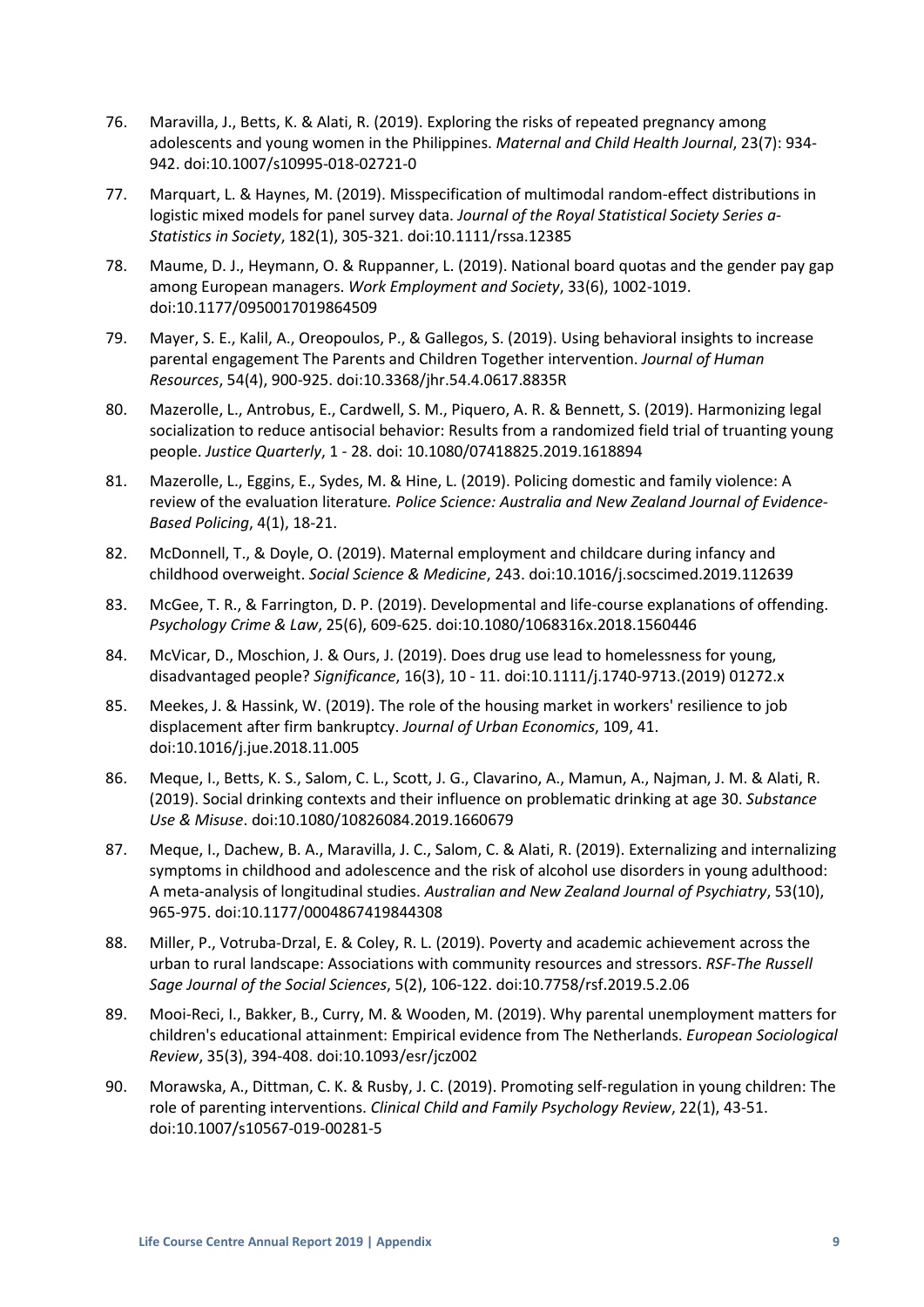- 91. Morawska, A., Filus, A., Haslam, D. & Sanders, M. R. (2019). The International Parenting Survey: Rationale, development, and potential applications. *Comprehensive Child and Adolescent Nursing-Building Evidence for Practice*, 42(1), 40-53. doi:10.1080/24694193.2017.1384082
- 92. Moschion, J. & Johnson, G. (2019). Homelessness and incarceration: A reciprocal relationship? *Journal of Quantitative Criminology*, 35(4), 855-887. doi:10.1007/s10940-019-09407-y
- 93. Moschion, J. & van Ours, J. C. (2019). Do childhood experiences of parental separation lead to homelessness? *European Economic Review*, 111, 211-236. doi:10.1016/j.euroecorev.2018.09.005
- 94. Nguyen, H. T., & Duncan, A. S. (2019). Macroeconomic fluctuations in home countries and immigrants' well-being: New evidence from down under. *International Migration Review*. doi:10.1177/0197918318813975
- 95. Nguyen, T., & Duncan, G. J. (2019). Kindergarten components of executive function and third grade achievement: A national study. *Early Childhood Research Quarterly*, 46, 49-61. doi:10.1016/j.ecresq.2018.05.006
- 96. O'Flaherty, M. & Baxter, J. (2019). The 'developmental gradient' revisited Australian children's time with adult caregivers from infancy to middle childhood. *Social Science Research*. doi:10.1016/j.ssresearch.2019.102397
- 97. Orri, M., Cote, S. M., Tremblay, R. E. & Doyle, O. (2019). Impact of an early childhood intervention on the home environment, and subsequent effects on child cognitive and emotional development: A secondary analysis. *PLOS ONE*, 14(7), e0219133. doi:10.1371/journal.pone.0219133
- 98. Palmer, M. L., Keown, L. J., Sanders, M. R. & Henderson, M. (2019). Enhancing outcomes of lowintensity parenting groups through sufficient exemplar training: A randomized control trial. *Child Psychiatry & Human Development*, 50(3), 384 - 399 50: 384. doi:10.1007/s10578-018-0847-z
- 99. Parsell, C. (2019). Growing wealth, increasing homelessness and more opportunities to exercise our care to the homeless. *European Journal of Homelessness*. 13(2), 13-26
- 100. Perales, F. (2019). Modelling the consequences of the transition to parenthood: Applications of panel regression methods. *Journal of Social and Personal Relationships*, 36(11-12), 4005-4026. doi:10.1177/0265407519847528
- 101. Perales, F., Bouma, G. & Campbell, A. (2019). Religion, support of equal rights for same-sex couples and the Australian national vote on marriage equality. *Sociology of Religion*, 80(1), 107-129. doi:10.1093/socrel/sry018
- 102. Perales, F. & Campbell, A. (2019). Early roots of sexual-orientation health disparities: associations between sexual attraction, health and well-being in a national sample of Australian adolescents. *Journal of Epidemiology and Community Health*, 73(10), 954-962. doi:10.1136/jech-2018-211588
- 103. Perales, F., Campbell, A. & O'Flaherty, M. (2019). Sexual orientation and adolescent time use: How sexual minority youth spend their time. *Child Development*. doi: 10.1111/cdev.13245
- 104. Perales, F. & Huang, Y. (2019). Parental financial transfers: Do they vary by children's sexual orientation? *Social Forces*. doi: 10.1093/sf/soz111/28929591/soz111.pdf
- 105. Perales, F., Simpson Reeves, L., Plage, S. & Baxter, J. (2019). The family lives of Australian lesbian, gay and bisexual people: A review of the literature and a research agenda. *Sexuality Research and Social Policy*. doi: 10.1007/s13178-018-0367-4.pdf
- 106. Prguda, E., Burke, K., Antrobus, E. & Bennett, S. (2019). Accessibility of evidence-based parenting programs in the community: Parents who are involved in the Criminal Justice System encounter barriers to program access. *Australian Psychologist*. doi: abs/10.1111/ap.12405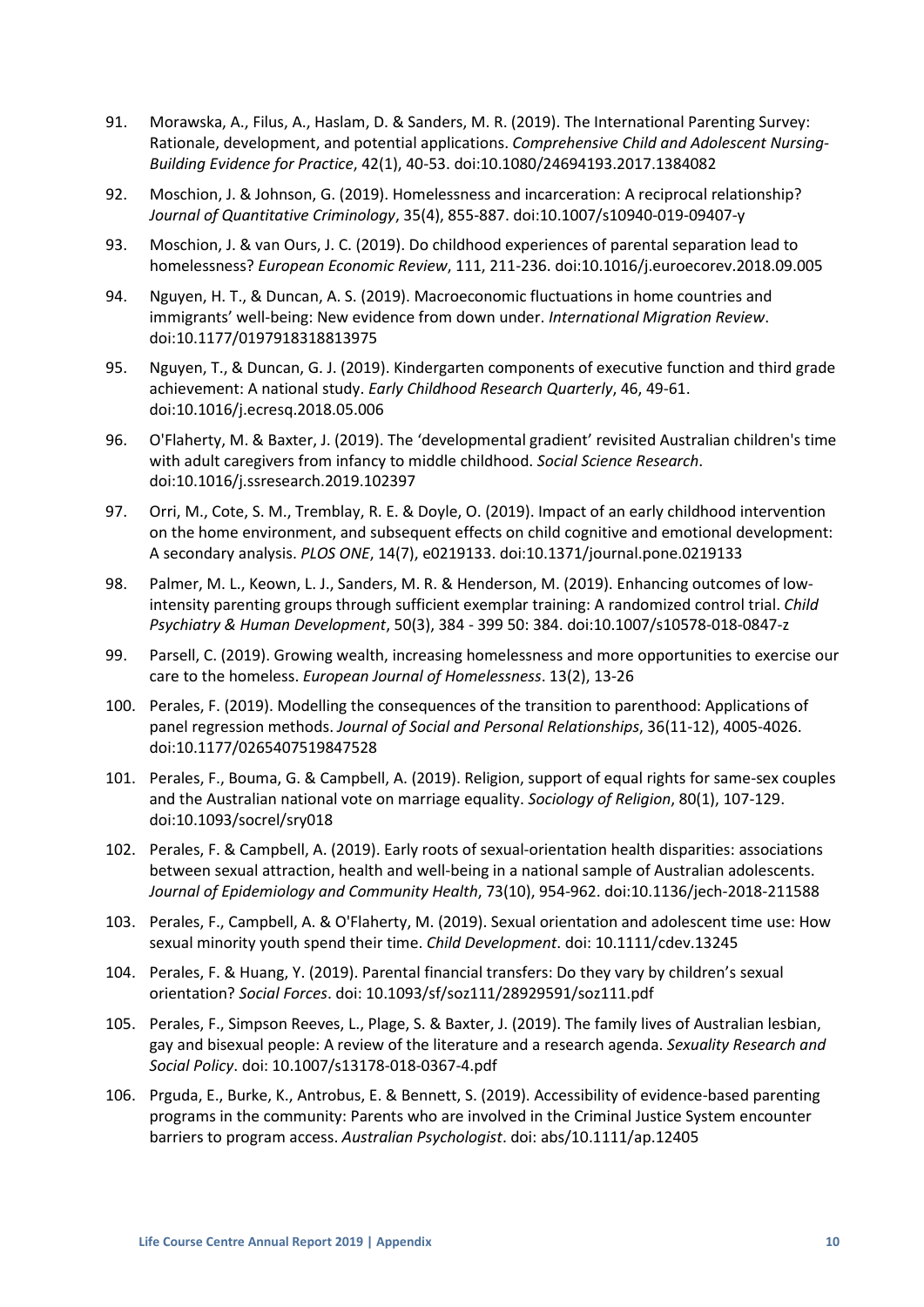- 107. Raine, A. (2019). The neuromoral theory of antisocial, violent, and psychopathic behavior. *Psychiatry Research*, 277, 64-69. doi:10.1016/j.psychres.2018.11.025
- 108. Runions, K. C., Vithiatharan, R., Hancock, K., Lin, A., Brennan-Jones, C. G., Gray, C., & Payne, D. Chronic health conditions, mental health and the school: A narrative review. *Health Education Journal*. doi:10.1177/0017896919890898
- 109. Ruppanner, L., Mikołajczak, G., Kretschmer, K., Stout, C. T. & Sykes, B. L. (2019). Gender linked fate explains lower legal abortion support among white married women. *PLOS ONE*, 14(10):e0223271. doi: 10.1371/journal.pone.0223271
- 110. Ruppanner, L., Moller, S. & Sayer, L. (2019). Expensive childcare and short school days = lower maternal employment and more time in childcare? Evidence from the American Time Use Survey. *Socius: Sociological Research for a Dynamic World,* 5:237802311986027. doi:10.1177/2378023119860277
- 111. Sanders, M. R. (2019). Harnessing the power of positive parenting to promote wellbeing of children, parents and communities over a lifetime. *Behaviour Change*, 36(2), 56-74. doi:10.1017/bec.2019.3
- 112. Sanders, M. R., de Caestecker, L., McLeod, S., Day, J. J., Turner, K. M. T., Morawska, A. & Kirby, J. (2019). Comparing apples and pears: misleading conclusions about the population mental health impact of a parenting programme, a commentary on Marryat, Thompson and Wilson (2017). *BMC Pediatrics*, 19(1). doi:10.1186/s12887-019-1570-z
- 113. Sanders, M. R., Turner, K. M. T., & Metzler, C. W. (2019). Applying self-regulation principles in the delivery of parenting interventions. *Clinical Child and Family Psychology Review*, 22(1), 24-42. doi:10.1007/s10567-019-00287-z
- 114. Simpson Reeves, L., Parsell, C. & Liu, S. (2019). Towards a phenomenology of poverty: Defining poverty through the lived experiences of the 'poor'. *Journal of Sociology,* 144078331985120. doi:10.1177/1440783319851204
- 115. Sims, J., & Coley, R. L. (2019). Variations in links between educational success and health: Implications for enduring health disparities. *Cultural Diversity & Ethnic Minority Psychology*, 25(1), 32-43. doi:10.1037/cdp0000239
- 116. Steele, F., Clarke, P. S. & Kuha, J. (2019). Modelling within-household associations in household panel studies. *Annals of Applied Statistics*, 13(1), 367-392. doi:10.1214/18-aoas1189
- 117. Sydes, M. (2019). Immigration, ethnicity, and neighborhood violence: Considering both concentration and diversity effects. *Race and Justice*. doi:10.1177/2153368719875183
- 118. Taylor, C. L., Zubrick, S. R., & Christensen, D. (2019). Multiple risk exposures for reading achievement in childhood and adolescence. *Journal of Epidemiology and Community Health*, 73(5), 427-434. doi:10.1136/jech-2018-211323
- 119. Thébaud, S., Kornrich, S. & Ruppanner, L. (2019). Good housekeeping, great expectations: Gender and housework norms. *Sociological Methods & Research*, 004912411985239. doi:10.1177/0049124119852395
- 120. Tomaszewski, W., Perales, F., Xiang, N., & Kubler, M. (2019). Beyond graduation: Socio-economic background and post-university outcomes of Australian graduates. *Research in Higher Education*. doi:10.1007/s11162-019-09578-4
- 121. Ttofi, M. M., Piquero, A. R., Farrington, D. P., & McGee, T. R. (2019). Editorial-Mental health and crime: Scientific advances and emerging issues from prospective longitudinal studies. *Journal of Criminal Justice*, 62, 1-2. doi:10.1016/j.jcrimjus.2018.10.004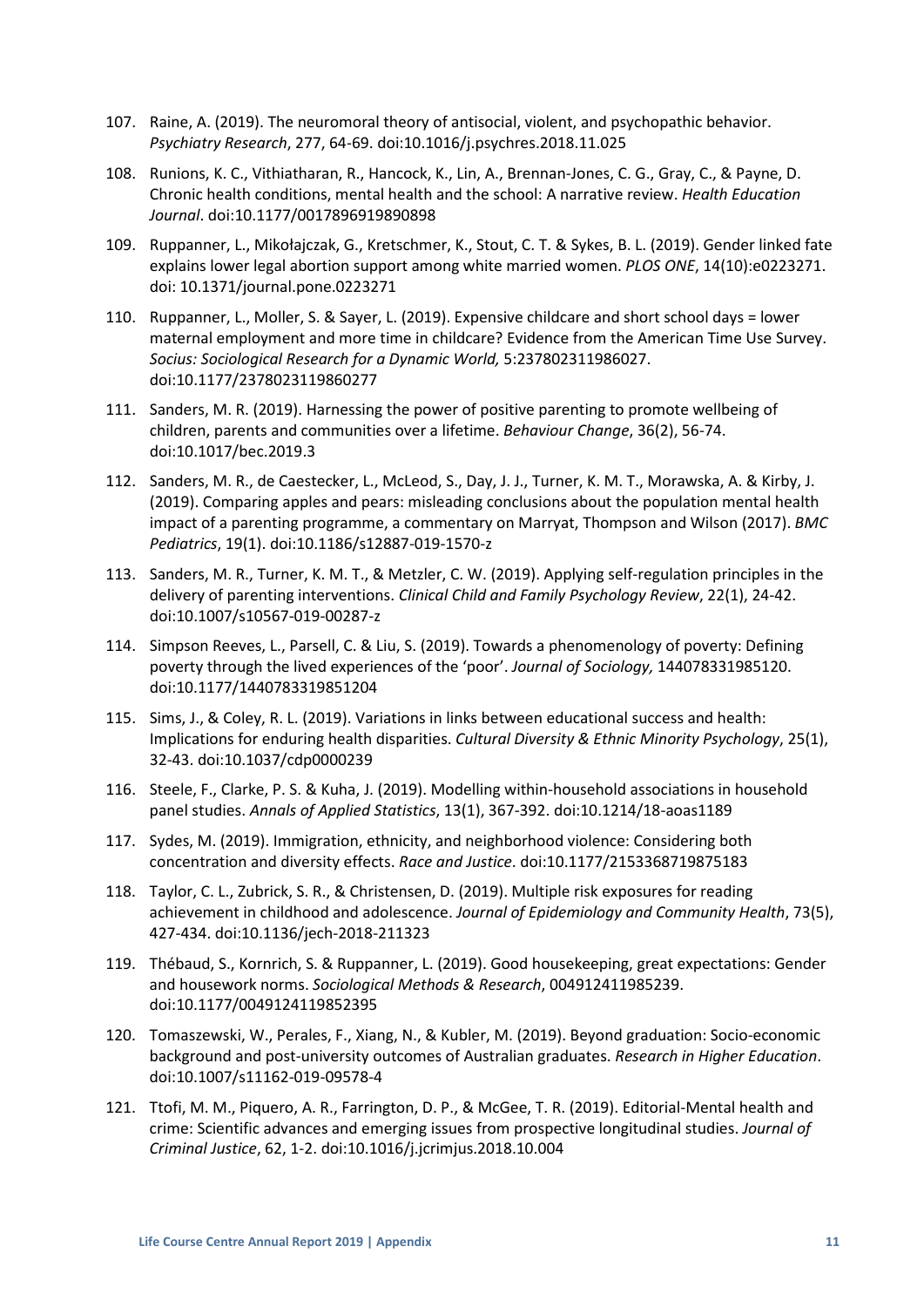- 122. Tymula, A. (2019). An experimental study of adolescent behavior under peer observation: Adolescents are more impatient and inconsistent, not more risk-taking, when observed by peers. *Journal of Economic Behavior & Organization*, 166, 735-750. doi:10.1016/j.jebo.2019.08.014
- 123. Valdebenito, S., Eisner, M., Farrington, D. P., Ttofi, M. M. & Sutherland, A. (2019). What can we do to reduce disciplinary school exclusion? A systematic review and meta-analysis. *Journal of Experimental Criminology*, 15(3), 253-287. doi:10.1007/s11292-018-09351-0
- 124. Weisburd, D., & White, C. (2019). Hot spots of crime are not just hot spots of crime: Examining health outcomes at street segments. *Journal of Contemporary Criminal Justice*, 35(2), 142-160. doi:10.1177/1043986219832132
- 125. Weisburd, D., Wilson, D. B. & Mazerolle, L. (2019). Analyzing block randomized studies: the example of the Jersey City drug market analysis experiment. *Journal of Experimental Criminology*. doi: 10.1007/s11292-018-9349-z.pdf
- 126. Western, M. (2019). How to increase the relevance and use of social and behavioral science: Lessons for policy-makers, researchers and others*. Justice Evaluation Journal*, 2(1):18 - 34. doi:10.1080/24751979.2019.1600381
- 127. Whittingham, K., Sanders, M. R., McKinlay, L. & Boyd, R. N. (2019). Parenting intervention combined with acceptance and commitment therapy: Processes of change. *Journal of Child and Family Studies,* 28(6), 1673 - 1680. doi: 10.1007/s10826-019-01386-9
- 128. Wilson, T., Shalley, F. & Perales, F. (2019). The geography of Australia's marriage law postal survey outcome. *Area*. doi: 10.1111/area.12558
- 129. Yamashita, T., Bardo, A. R. & Lam, J. (2019). Links between loneliness and happiness in Japan's aging population. *Innovation in Aging*, 3 S1: S308-S309. doi:10.1093/geroni/igz038.1130
- 130. Zahnow, R., Mazerolle, L. & Pang, A. (2019). Do individual differences matter in the way people view police legitimacy? A partial replication and extension of invariance. *Policing: A Journal of Policy and Practice*. doi: 10.1093/police/paz066/30249754/paz066.pdf
- 131. Zahnow, R., Tsai, A. (2019). Crime victimization, place attachment, and the moderating role of neighborhood social ties and neighboring behavior. *Environment and Behaviour*. doi:10.1177/0013916519875175

# <span id="page-11-0"></span>**Books**

- 1. Mueser, P. R., Ribar, D. C. & Tekin, E. (2019) *Food stamps and the working poor*. Kalamazoo, MI: W.E. Upjohn Institute for Employment Research. [doi:10.17848/9780880996624](https://doi.org/10.17848/9780880996624)
- 2. National Academies of Sciences, Engineering, and Medicine, Duncan; G. and Le Menestrel, S. (Eds) 2019. *A roadmap to reducing child poverty*. Washington, D.C.: National Academies Press. [doi:10.17226/25246](https://doi.org/10.17226/25246)

## <span id="page-11-1"></span>Book Chapters

- 1. Ambrey, C., Fleming, C. & Manning, M. (2019). Subjective wellbeing of the Aboriginal and Torres Strait Island people of Australia. In *Routledge handbook of Indigenous wellbeing* (pp. 342-354). London, United Kingdom: Routledge.
- 2. Azpitarte, F. & Kalb. G. (2019). Measuring income poverty in Australia: A review of methods and recent trends. In Saunders, P. (Ed.), *Revisiting Henderson: Poverty, Social Security and Basic Income.* Melbourne: Melbourne University Press.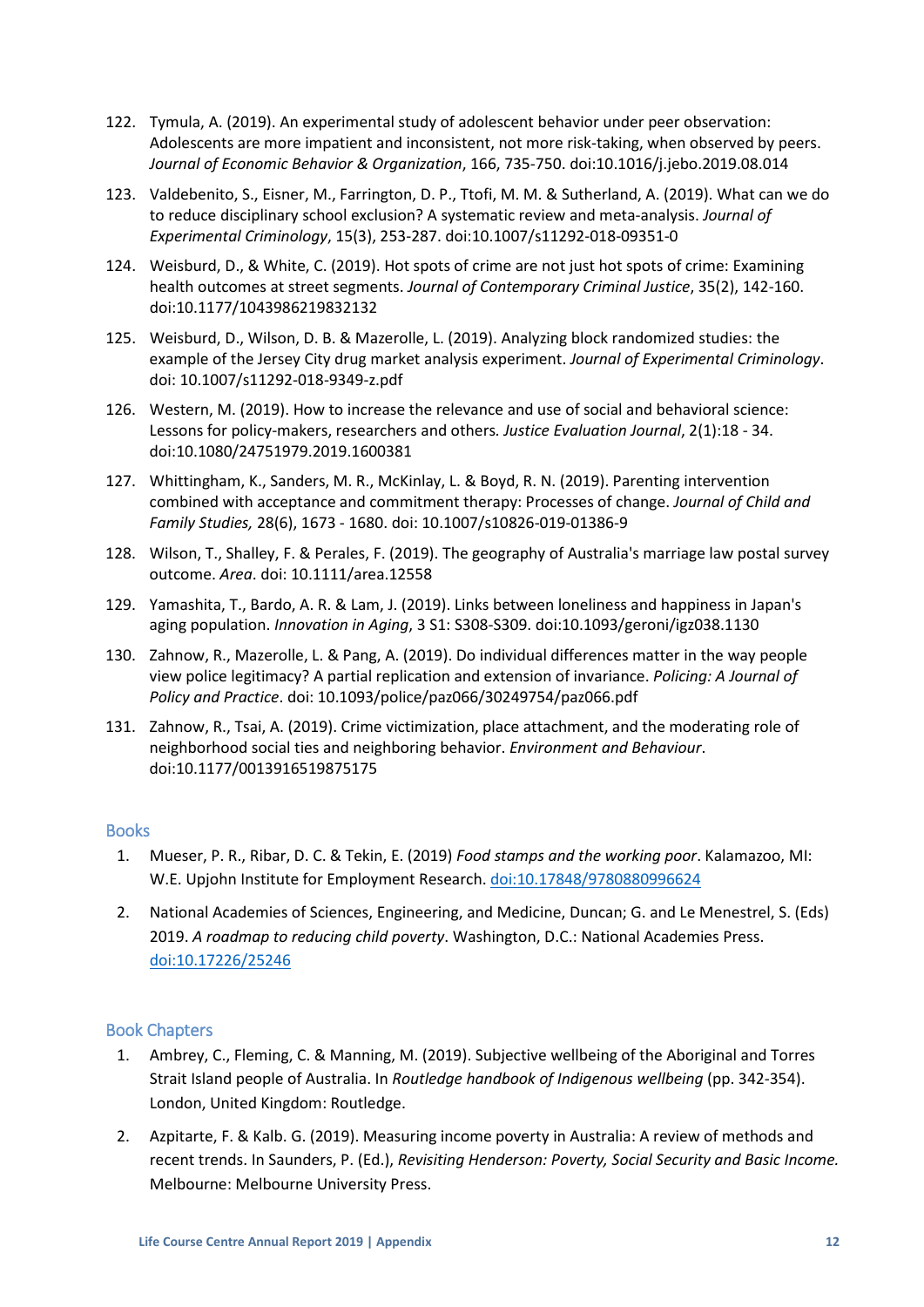- 3. Baxter, J., & Hoffmann, H. (2019). Gender. In Spillman, L. (Ed.), *Sociology*. Oxford Bibliographies, Oxford: Oxford University Press.
- 4. Botha, F., Booysen, F. & Wouters, E. (2019). Family functioning and economic status. In Mokomane, Z., Roberts, B., Struwig, J. & Gordon, S. (Eds.), *Family matters: Family cohesion, values and strengthening to promote wellbeing* (pp. 45-60). Pretoria: HSRC Press.
- 5. Cartwright, J., & Mazerolle, L. (2019). Violence and street crimes. In Hayes, H. & Prenzler, T. (Eds.), *An Introduction to Crime and Criminology, 5th Edition.* Melbourne, Victoria: Pearson Australia.
- 6. Faleolo, R. (2019). Wellbeing perspectives, conceptualisations of work and labour mobility experiences of Pasifika Trans-Tasman migrants in Brisbane. In Stead, V. & Altman, J. (Eds.) *Labour Lines and Colonial Power: Indigenous and Pacific Islander Labour Mobility in Australia*. Canberra: ANU Press. doi:10.22459/LLCP.2019
- 7. Lam, J. (2019). Intergenerational exchange and support. In Gu, D. & Dupre, M. E. (Ed.), *Encyclopedia of gerontology and population aging*. Cham, Switzerland: Springer International Publishing. doi:10.1007/978-3-319-69892-2\_897-1
- 8. Lam, J. (2019). Intergenerational family dynamics and relationships. In Gu, D. & Dupre, M. E. (Ed.), *Encyclopedia of gerontology and population aging*. Cham, Switzerland: Springer International Publishing. doi:10.1007/978-3-319-69892-2\_896-1
- 9. Miller, M., Dawson-Sinclair, K., Eivers, A. & Thorpe, K. (2019). Cultural security in Australian classrooms: entanglements with mainstream education as Aboriginal and Torres Strait Islander children transition to school. In Hviid, P. & Martsin, M. (Eds.), *Culture in education, education in culture: tensioned dialogues and creative constructions.* Cham, Switzerland: Springer International Publishing. doi:10.1007/978-3-030-28412-1
- 10. Sanders, M. R. & Turner, K. M. T. (2019). The Triple P System: Parenting support for every family. In Fiese, B. H., Celano, M. Deater-Deckard, K., Jouriles, E. N. & Whisman, M. A. (Eds.) *APA Handbook of Contemporary Family Psychology* (pp. 409 - 424). Washington: American Psychological Association. doi:10.1037/0000101-025
- 11. Sarmardin, D., Leske, R., Woods, A. & Thorpe, K. (2019). 'It's much more than getting ready to go to school': Thinking about young Aboriginal and Torres Strait Islander children learning literacy. In Woods, A. and Exley, B. (Eds.), *Literacies in early childhood: Foundations for equity and quality*, pp. 100-114, Oxford: Oxford University Press.
- 12. Tymula, A. 2019. Brain morphometry for economists: How do brain volume constraints affect our choices? In Foster, G. (Ed). *Biophysical Measurement in Experimental Social Science Research, Theory and Practise* (pp. 31 – 45). Elsevier. doi:10.1016/B978-0-12-813092-6.00001-0

# <span id="page-12-0"></span>Conference publications

1. Brown, P., Cherney, L., Warner, S., with Abazie, U.C., Ball, S., Cunningham, L.E., Le, L.D.D., Simpson Reeves, L. & Worsoe, H. (2019). Understanding public value workshop: Report on proceedings. Understanding Public Value workshop, 11-12 July, Brisbane, Australia: School of Political Science and International Studies, The University of Queensland.

<https://polsis.uq.edu.au/files/22013/understandingpublicvalueworkshopreportcorrected.pdf.pdf>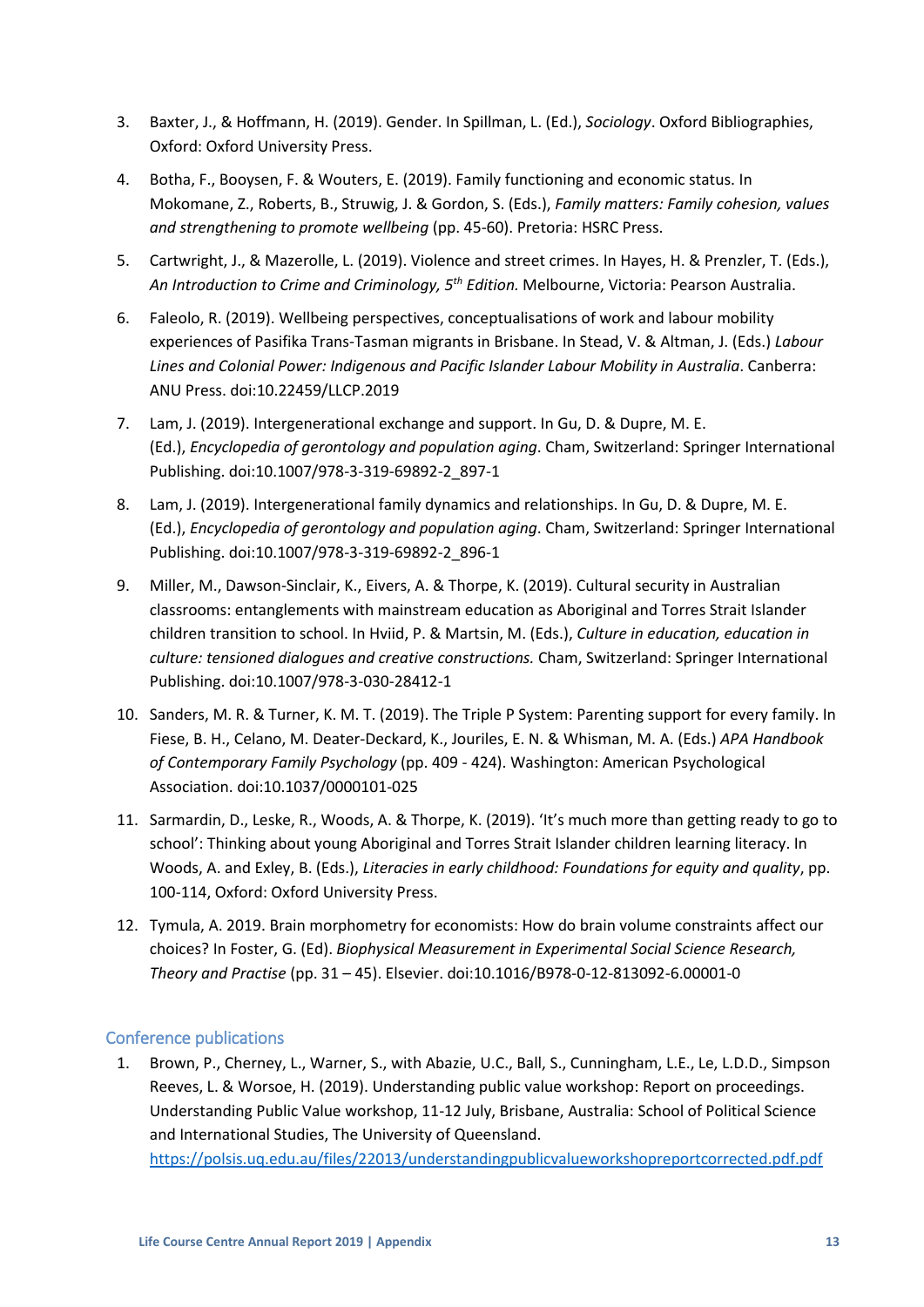- 2. Kalb, G. & Meekes, J. (2019). Wage growth distribution and decline among individuals: 2001-2017. Low Wage Growth, Reserve Bank of Australia Conference. 4-5 April, Sydney, Australia. RBA Annual Conference Papers 2019-03. https://www.rba.gov.au/publications/confs/2019/pdf/rbaconference-2019-kalb-meekes.pdf.
- 3. Lam, J., Bardo, A. R. & Yamashita, T. (2019). Lonliness, marital status, and cognitive impairment among older Americans . Innovation in Aging, doi:10.1093/geroni/igz038.1387
- 4. Maravilla, J., Salom, C., Betts, K. & Alati, R. (2019). Influence of depression on contraceptive use among adolescents. BMJ Paediatrics Open, BMJ Paediatrics Open. doi:10.1136/bmjpo-2019- RCPCH-SAHM.1
- 5. Mitrou, F., Haynes, M., Perales, F., Zubrick, S. R. & Baxter, J. (2019). Not in Employment, Education or Training (NEET); more than a youth policy issue. International Journal of Population Data Science, International Journal of Population Data Science. doi:10.23889/ijpds.v4i3.1163
- 6. Simpson Reeves, L. (2019). Food, family and faith: How Samoan diaspora in Australia imagine 'the good life'. Joint American Anthropological Association and the Canadian Anthropological Society conference, joint American Anthropological Association and the Canadian Anthropological Society conference. Vancouver, Canada.
- 7. Simpson Reeves, L. (2019). The importance of family: Samoan diaspora and their conceptualisations of poverty in Australia. University of Arizona and University of Queensland Anthropology and Law Graduate Symposium 2019-2020: Cultural landscapes, cultural resources, and cultural property, Tucson, Arizona.

# <span id="page-13-0"></span>Reports

- 1. Ball, S. (2019) *Innovation, collaboration and codesign: A case study of the ACT Government Family Safety Hub*, ThinkPlace Global and ACT Government.
- 2. Baxter, J. (2019) *The lives we want conversation series: Child space vs work place: the business of fatherhood*, Anglicare.
- 3. Botha, F., Haisken-DeNew, J., Ribar, D. C. (2019*) Measuring Zealanders' financial wellbeing*, ASB Bank Limited, Melbourne Institute: Applied Economic & Social Research.
- 4. Cobb-Clark, D. A. (2019) *Australia's welfare 2019 data insights*, Chapter 2: Intergenerational transmission of disadvantage in Australia, Australian Institute of Health and Welfare, Australian Institute of Health and Welfare 2019; Australia's welfare series no. 14. Cat. no. AUS 226. Canberra: AIHW.
- 5. Coles, L., Thorpe, K. & Staton, S. (2019) *Early childhood data analysis report*, The Front Project.
- 6. Early Learning: Everyone Benefits (2019) *State of early learning in Australia 2019*, Canberra; ACT: Early Childhood Australia., Canberra, ACT: Early Childhood Australia. (Contributed to by Karen Thorpe and Sally Staton).
- 7. Gravelle, T., Lam, J., Hoffstaedter, G., Rossa, K. & Perales, F. (2019). *Design options for the Building a New Life in Australia study*. Unpublished report prepared for the Australian Government Department of Social Services.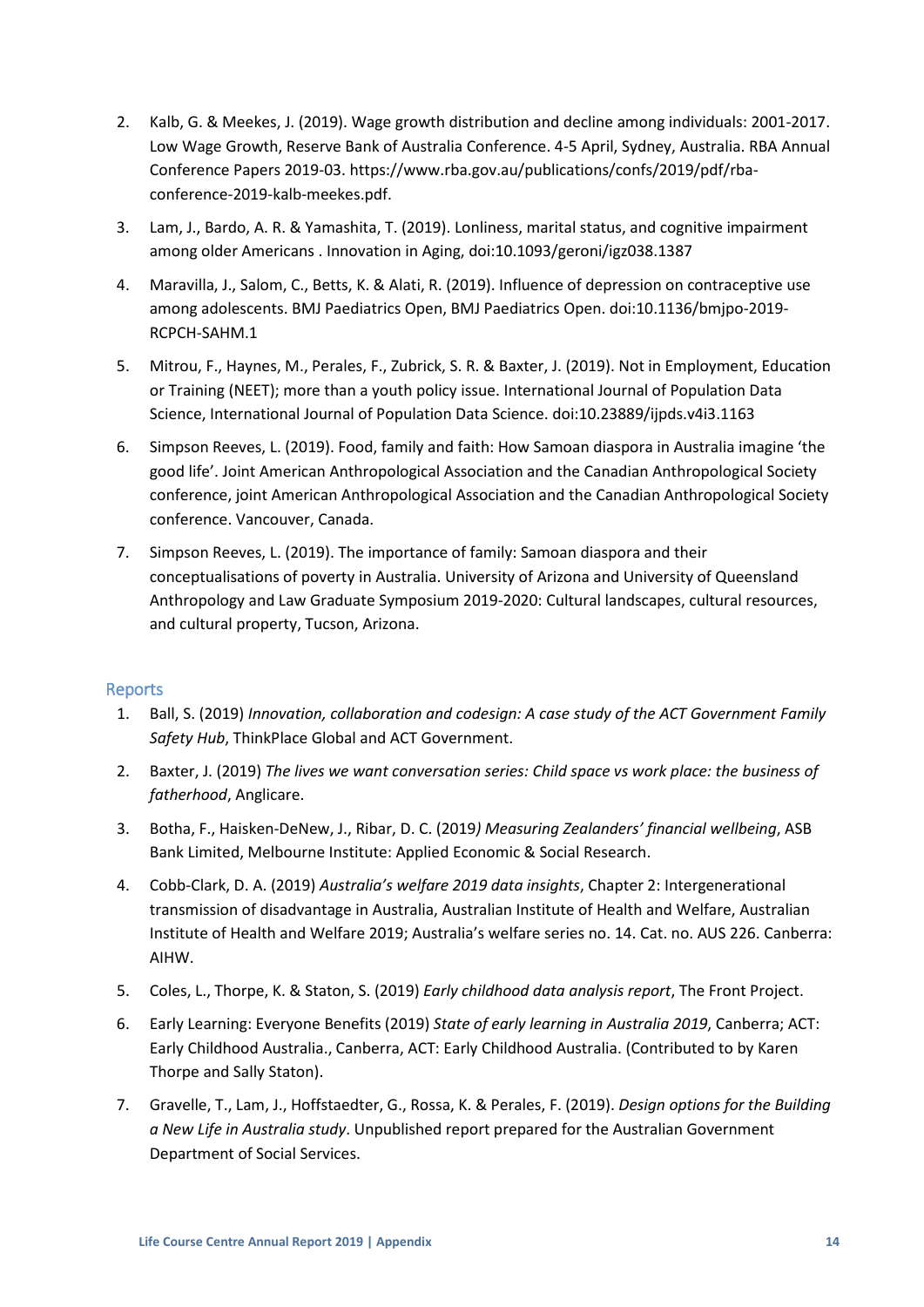- 8. Haisken-DeNew, J., Ribar, D. C., Salamanca, N., Nicastro, A. & Ross, J. (2019*) Improving the Commonwealth Bank of Australia - Melbourne Institute Observed Financial Wellbeing Scale*, Commonwealth Bank, Commonwealth Bank of Australia and Melbourne Institute Financial Wellbeing Scales Technical Report No. 3 February 2019.
- 9. Hughes, C., Seear, K., Ritter, A. & Mazerolle, L. (2019) *Monograph No. 27: Criminal justice responses relating to personal use and possession of illicit drugs: The reach of Australian drug diversion programs and barriers and facilitators to expansion*, National Drug and Alcohol Research Centre; UNSW Sydney, DPMP Monograph Series. Sydney: National Drug and Alcohol Research Centre, UNSW Sydney. doi:10.26190/5cca661ce09ce.
- 10. Huang, Y., Xiang, N., & Tomaszewski, W. (2019)*. Identifying school engagement practices facilitating academic achievement of Catholic school students*. Brisbane: Institute for Social Science Research
- 11. Irvine, S., Kinlay, J., Thorpe, K., Lunn, J., McFadden, A., Sullivan, V., Beane, L. & Bourne, J. (2019) *Professionalism, paperwork and pedagogy: Identifying leadership strategies that enable professional practice in long day care*. Summary report from the Interactive Policy Workshop, Brisbane, Queensland., Australian Government Department of Education and Training, 2018, Queensland University of Technology (QUT) CRICOS No. 00213J.
- 12. Mazerolle, L. (2019) *Child safety report*, Queensland Government Department of Communities, Child Safety and Disability Services.
- 13. Mazerolle, L., Eggins, E., Bennett, S., Roetman, S., Hine, L., McEwan, J., Hassall, G. & Hockey, A. (2019) *Policing alcohol impaired driving. A rapid review of the evaluation literature: Final report*, The University of Queensland, The University of Queensland.
- 14. Mazerolle, L., Eggins, E. & Hine, M. (2019) *Policing domestic and family violence: A review of the evaluation literature*, Queensland Government Department of Communities, Child Safety and Disability Services.
- 15. Mooi-Reci, I., Wooden, M. & Curry, M. (2019) *Does having jobless parents damage a child's future?*, Melbourne Institute, Melbourne Institute Research Insight No. 04/19, The University of Melbourne
- 16. Moschion, J., Polidano, C. & Castillo, M. (2019) *Does school-based vocational education and training payoff in the long-run?*, Melbourne Institute, Melbourne Institute Research Insight No. 03/19, The University of Melbourne.
- 17. Moschion, J., Polidano, C. & Castillo, M. (2019) *Vocational pathways and post-school transitions from VET delivered to school students*, Australian Government Department of Education and Training, Melbourne Institute of Applied Economic and Social Research, The University of Melbourne.
- 18. Parsell, C., Clarke, A., Ambrey, C., Vorsina, M. (2019) *Support requirements and accommodation options for people in the ACT with high and complex service needs*, Government of the Australian Capital Territory, Government of the Australian Capital Territory: Canberra, ACT, Australia
- 19. Queensland Government (2019) *Working together changing the story: Youth justice strategy action plan 2019-2021*, Minister Di Farmer Minister for Child Safety; Youth and Women Minister for the Prevention of Domestic and Family Violence, The State of Queensland (Department of Youth Justice) 2019.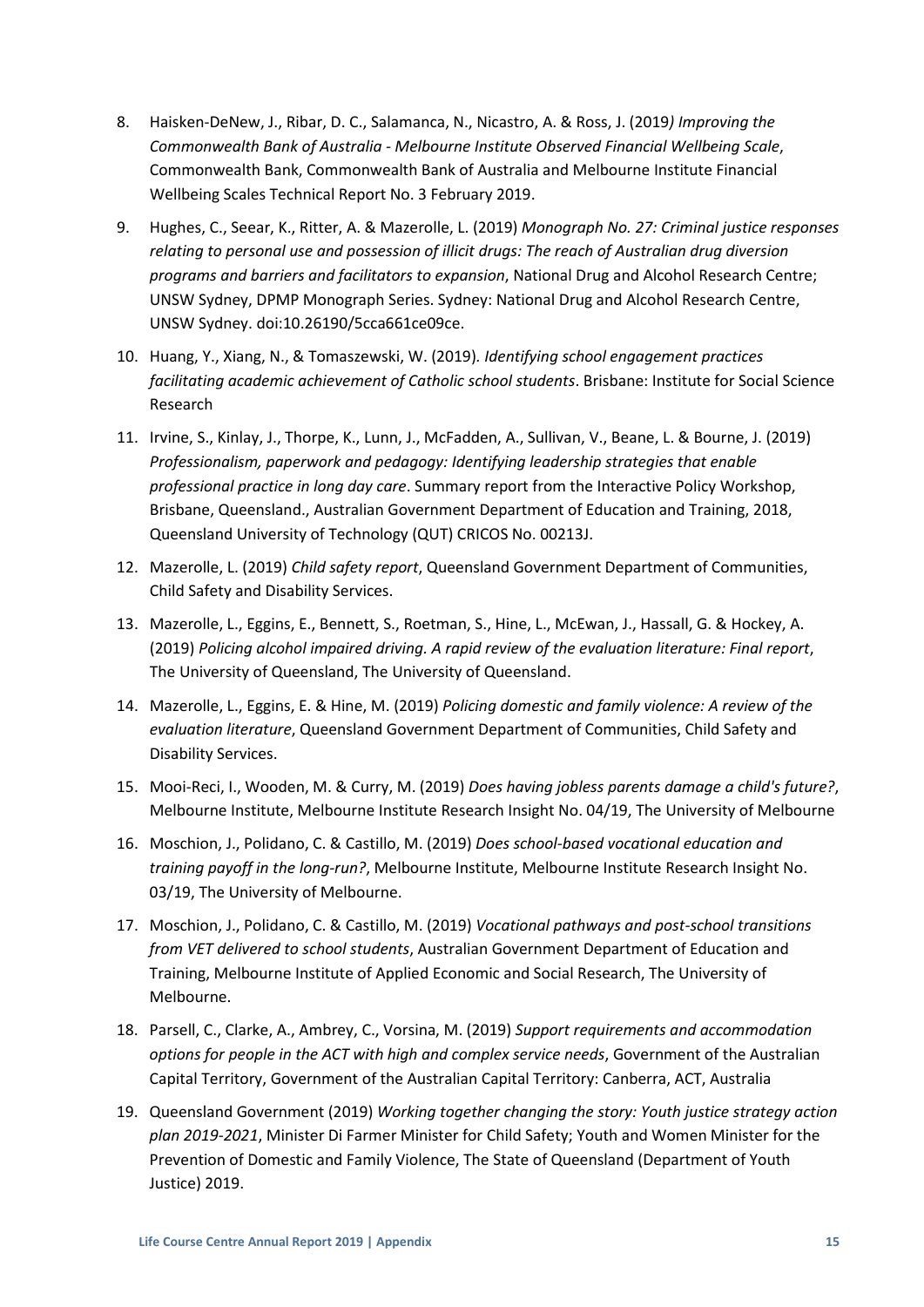- 20. Thorpe, K., Staton, S. & Coles, L. (2019) *2019 Review of the National Partnership agreement on universal access to early childhood education (NP UA)*, Australian Government Department of Education and Training.
- 21. Thorpe, K., Staton, S., Beatton, T., Potia, A.H. & Rankin, P. (2019) *Measuring Goodstart children's progress and outcome*. Report for Goodstart Early Learning.
- 22. Thorpe, K., Staton, S., Beatton, T., Potia, A.H. and Rankin, P. (2019) *Test cases for using Goodstart data*. Report for Goodstart Early Learning.
- 23. Tomaszewski, W., Huang, Y. & Xiang, N. (2019) *Investigating Higher Education expectations and engagement of low SES Students*, Centre for Education Statistics and Evaluation (CESE); New South Wales Department of Education.
- 24. Tomaszewski, W., Kubler, M. & Western, M. (2019) *Young achievers program future directions*, Institute for Social Science Research, The University of Queensland.
- 25. Tomaszewski, W., Perales, F., Xiang, N. & Kubler, M. (2019) Beyond graduation: *Long-term socioeconomic outcomes amongst equity students*. National Centre for Student Equity in Higher Education (NCSEHE).

# <span id="page-15-0"></span>Quality of Research outputs

# <span id="page-15-1"></span>Awards, prizes and newsworthy announcements

- 1. Dr Sarah Bennett from The University of Queensland received the UQ Foundation Research Excellence Awards 2019. The UQ FREA scheme recognises demonstrated excellence and promise of future success in research, and the leadership potential of individual young researchers in their respective fields. Sarah was awarded \$71,500 for her project titled Transforming sexual assault investigations and outcomes for victims and justice.
- 2. Alice Campbell from The University of Queensland was the ISSR 3MT (three minute thesis) winner and people's choice. She competed at the HASS Faculty 3MT competition.
- 3. Alice Campbell went on to compete at the UQ 3MT Wild Card Competition, with her presentation "Quest" https://www.youtube.com/watch?v=Yzbue8XAmE4.
- 4. Laetitia Coles from The University of Queensland received the Best Student Poster Award, Australian Fatherhood Research Symposium in Melbourne May 2-3. The symposium is held by the Family Action Centre, the University of Newcastle and the Centre for Social and Early Development at Deakin University.
- 5. Patricia Collingwood from The University of Queensland was the Winner of the Best 30 Minute Presentation, 2019 School of Social Science Postgraduate Conference. Talk title "School truancy and welfare dynamics: A matter of perspective".
- 6. Dr Kirsten Hancock from The University of Western Australia received the Friends of the Institute Travel Award to support travel to the American Education Research Association annual conference in Toronto, April 5-9 2019.
- 7. Dr Kirsten Hancock from The University of Western Australia received the Winston Churchill Memorial Trust Fellowship.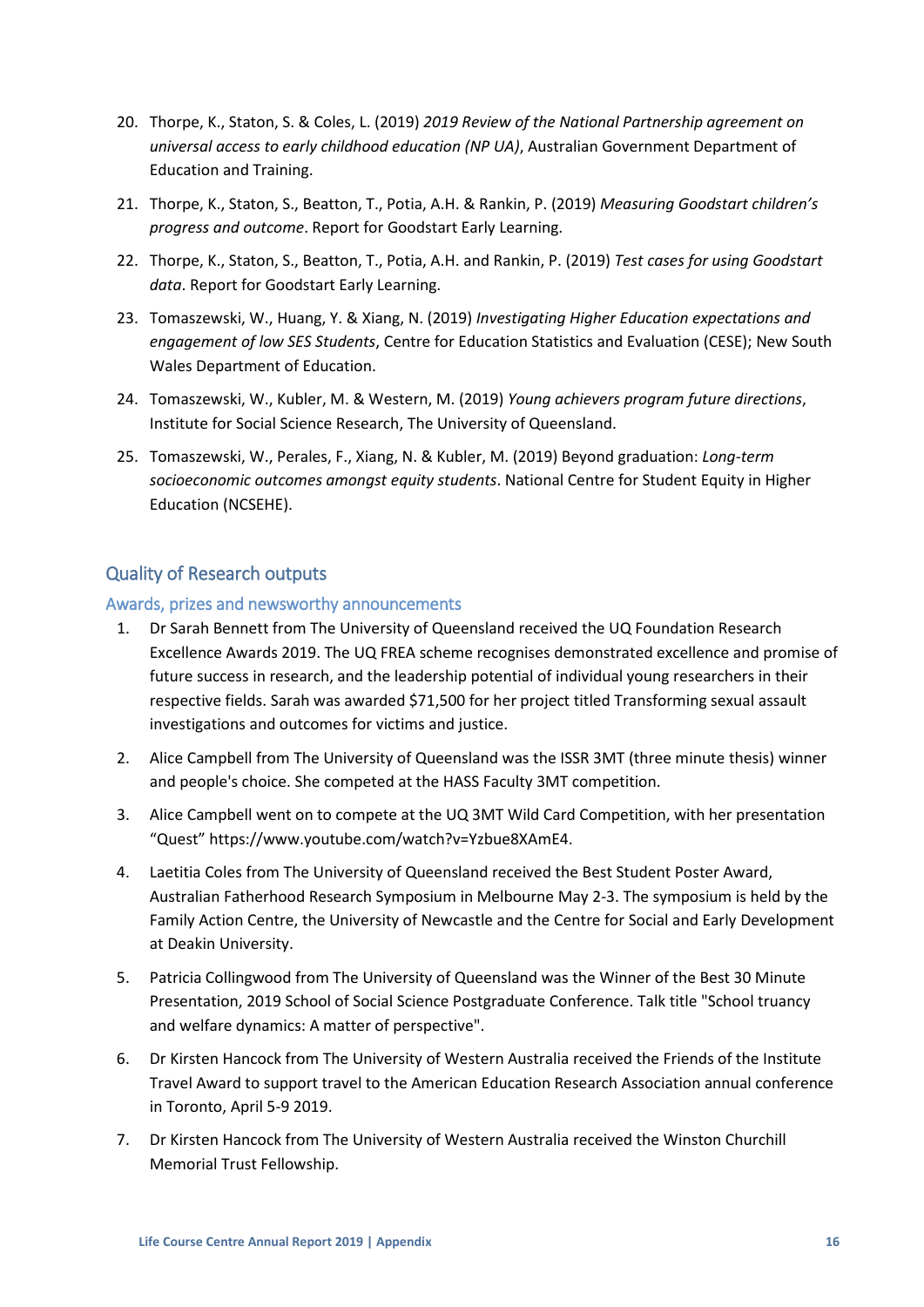- 8. Professor Lorraine Mazerolle from The University of Queensland received the 2019 Distinguished Achievement Award in Evidence-based crime policy, awarded by the Centre for evidence-based crime policy of George Mason University in Fairfax Virginia USA.
- 9. Professor Lorraine Mazerolle from The University of Queensland received the Jerry Lee Lifetime Achievement Award of the Division of Experimental Criminology. This award was established to recognise leaders in the advancement of evidence-based policy through experimental methodology, experimental research, and mentorship, and as such is a distinct honour.
- 10. Professor Lorraine Mazerolle from The University of Queensland was awarded The Hebrew University of Jerusalem Visiting Scholar for the 2019/2020 academic year.
- 11. Professor Lorraine Mazerolle, Dr Sarah Bennett, Dr Emma Antrobus, Dr Elizabeth Eggins, and Dr Stephanie Cardwell from The University of Queensland, with the Qld Department of Education and the Qld Police Service, received the UQ Partners in Research Excellence Awards (UQ PIREA) Winner - Transforming Societies.
- 12. Dr Nicolas Salamanca and Professor David Ribar from the University of Melbourne received the Dean's Prize in Research - Engagement and Partnerships, the Melbourne University, awarded for their collaboration with The Commonwealth Bank on measuring Australians' financial wellbeing.
- 13. Professor Stefanie Schurer from The University of Sydney received the Best Poster prize at the European Association of Labour Economists 2019 Conference.
- 14. Nikita Sharma from The University of Queensland received the UQ Graduate School Candidate Development Award to attend the Paris School of Economics Summer School on Migration Economics in June 2019.
- 15. Laura Simpson Reeves from The University of Queensland received a Special Travel Award. She was selected to participate in the International Anthropology and Law Symposium, a collaboration between The University of Queensland (Australia) and the University of Arizona (USA). The Special Travel Award was to cover travel to Tuscon, Arizona, in November 2019.
- 16. Laura Simpson Reeves from The University of Queensland received the UQ Graduate School Candidate Development Award, to undertake an internship with Cultural Survival - an NGO focused on Indigenous research and advocacy based near Boston, USA.
- 17. Dr Sally Staton, Professor Karen Thorpe, Professor Simon Smith and Dr Sandy Houen from The University of Queensland received a UQ Partners in Research Excellence Awards (UQ PIREA) Commendation for their collaboration with the Qld Department of Education, Australian Children's Education and Care Authority, and the Creche and Kindergarten Association Qld and Family Day Care Qld.
- 18. Dr Michelle Sydes from The University of Queensland received the UQ Deans Award for outstanding higher degree by research thesis Awarded for her 2017 thesis "The immigration crime myth: Exploring the impact of immigration on neighbourhood violence".
- 19. Professor Karen Thorpe from The University of Queensland received the Finalist in The Australian Financial Review 100 Women of Influence Awards for 2019. Each year, The Australian Financial Review Women of Influence awards recognise the most influential, inspirational and visionary women.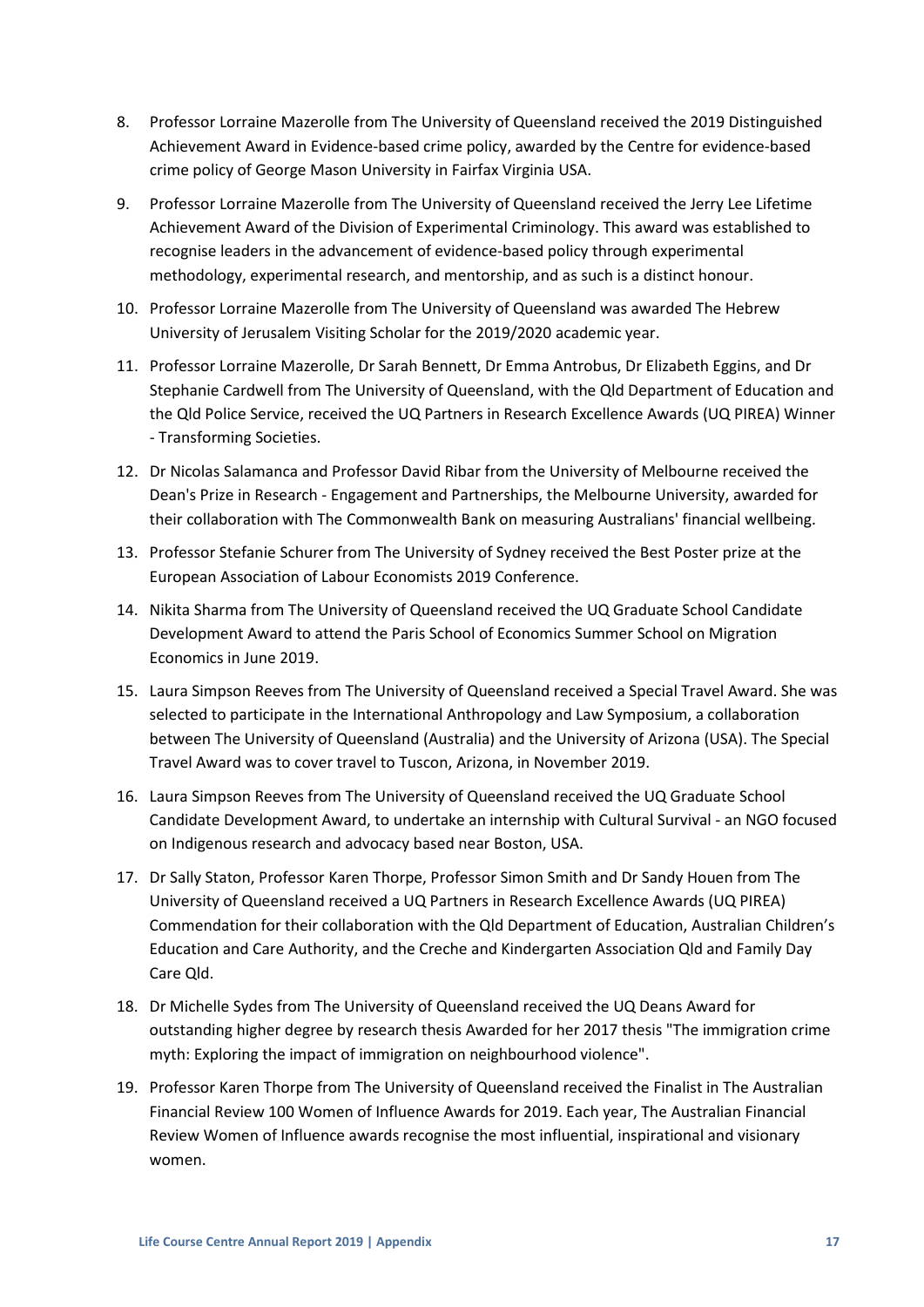- 20. Associate Professor Marian Vidal-Fernandez from The University of Sydney received the Faculty of Arts and Social Sciences Excellence in Teaching Award, The University of Sydney
- 21. Xueting Wang from The University of Sydney received a 2019 The University of Sydney Teaching Excellence Award.
- 22. Xueting Wang from The University of Sydney received a 2019 University of Sydney Faculty of Arts and Social Sciences Doctoral Research Travel Grant Scheme.
- 23. Xueting Wang from The University of Sydney received the 2019 University of Sydney Postgraduate Research Support Scheme.
- 24. Asma Zulfiqar from The University of Queensland received the 2019 Global Change Scholars Award. The Global Change Scholars Program is an initiative designed to produce future research leaders. Graduates of the program will possess deep understanding of global trends, the challenges and opportunities they present, and an awareness of how to drive the changes necessary for us to build sustainable futures. The 2019 Global Change Scholars cohort is made up of 30 PhD candidates drawn from a range of schools and institutes across the university. Students receive \$5000 at completion.

# <span id="page-17-0"></span>Non-academic publications

# Authored by centre researchers

- 1. Cobb-Clark, D. A. (30 September 2019) Disability and single parenthood still loom large in inherited poverty, *The Conversation*[, https://theconversation.com/disability-and-single-parenthood-still](https://theconversation.com/disability-and-single-parenthood-still-loom-large-in-inherited-poverty-123086)[loom-large-in-inherited-poverty-123086.](https://theconversation.com/disability-and-single-parenthood-still-loom-large-in-inherited-poverty-123086)
- 2. Cobb-Clark, D. (1 October 2019) Disability and single parenthood still loom large in inherited poverty, *The Mandarin*, https://www.themandarin.com.au/117056-disability-and-singleparenthood-still-loom-large-in-inherited-poverty/.
- 3. Cooke, E., Staton, S., Houen, S., & Thorpe, K. (25 July 2019) What exactly is rest-time in childcare?, *Childmags.com.au*, https://www.childmags.com.au/what-exactly-is-rest-time-in-childcare/.
- 4. Feld, J., Salamanca, N., & Zoelitz, U. (19 February 2019) Research shows students are as good as professors in tutorial teaching, *The Conversation*, https://theconversation.com/research-showsstudents-are-as-good-as-professors-in-tutorial-teaching-106845.
- 5. Henderson, H., Gleeson, B., & Sullivan, H. (2 December 2019) Comeback city? Lessons from revitalising a diverse place like Dandenong, *The Conversation*, https://theconversation.com/comeback-city-lessons-from-revitalising-a-diverse-place-likedandenong-126927.
- 6. Johnson, G., & Moschion, J. (4 April 2019) Ex-prisoners are more likely to become homeless but the reverse isn't true, *The Conversation*, https://theconversation.com/ex-prisoners-are-more-likely-tobecome-homeless-but-the-reverse-isnt-true-113570.
- 7. Kettlewell, N., & Yerokhin, O. (3 June 2019) Area-specific subsidies and population dynamics: Evidence from the Australian Zone Tax Offset, *Austaxpolicy*, [https://www.austaxpolicy.com/area](https://www.austaxpolicy.com/area-specific-subsidies-population-dynamics-evidence-australian-zone-tax-offset/)[specific-subsidies-population-dynamics-evidence-australian-zone-tax-offset/.](https://www.austaxpolicy.com/area-specific-subsidies-population-dynamics-evidence-australian-zone-tax-offset/)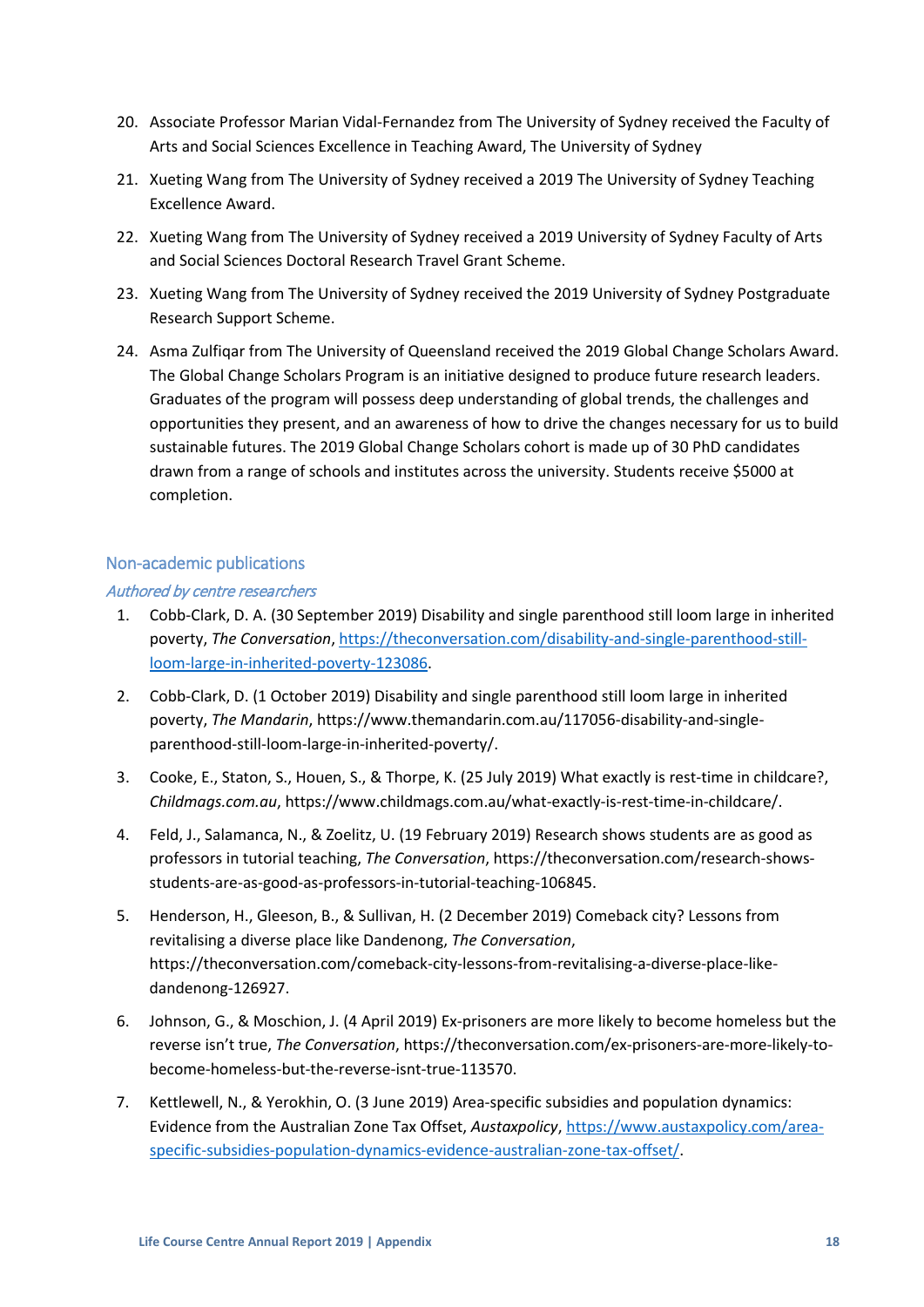- 8. Parsell, C. (28 October 2019) Beds in car parks don't solve Australia's rough sleeping problem, *The Conversation*, [https://theconversation.com/beds-in-car-parks-dont-solve-australias-rough](https://theconversation.com/beds-in-car-parks-dont-solve-australias-rough-sleeping-problem-125235)[sleeping-problem-125235.](https://theconversation.com/beds-in-car-parks-dont-solve-australias-rough-sleeping-problem-125235)
- 9. Parsell, C. (1 November 2019) Beds in car parks don't solve Australia's rough sleeping problem, *Architecture & Design*, https://www.architectureanddesign.com.au/features/comment/beds-carparks-dont-solve-rough-sleeping-problem.
- 10. Parsell, C. (4 November 2019) Beds in car parks don't solve Australia's rough sleeping problem, *Property Observer*, https://www.propertyobserver.com.au/forward-planning/investmentstrategy/politics-and-policy/105741-beds-in-car-parks-don-t-solve-australia-s-rough-sleepingproblem.html.
- 11. Perales, F., & Campbell, A. (11 June 2019) How many Australians are not heterosexual? It depends on who, what and when you ask, *The Conversation*, https://theconversation.com/how-manyaustralians-are-not-heterosexual-it-depends-on-who-what-and-when-you-ask-118256.
- 12. Ribar, D. C. (14 October 2019) Lesson for Australia. Make it hard for people to get benefits, and they'll stop, but they mightn't get jobs, *The Conversation*, https://theconversation.com/lesson-foraustralia-make-it-hard-for-people-to-get-benefits-and-theyll-stop-but-they-mightnt-get-jobs-124170.
- 13. Ribar, D., & Salamanca, N. (18 January 2019) The financially well-off defy the stereotypes. They include retirees and mortgagees, *The Conversation*, https://theconversation.com/the-financiallywell-off-defy-the-stereotypes-they-include-retirees-and-mortgagees-103431.
- 14. Ruppanner, L. (15 August 2019) Women aren't better multitaskers than men they're just doing more work, *The Conversation*, https://theconversation.com/women-arent-better-multitaskersthan-men-theyre-just-doing-more-work-121620.
- 15. Ruppanner, L. (30 July 2019) HILDA findings on Australian families' experience of childcare should be a call-to-arms for government, *The Conversation*, [https://theconversation.com/hilda-findings](https://theconversation.com/hilda-findings-on-australian-families-experience-of-childcare-should-be-a-call-to-arms-for-government-120417)[on-australian-families-experience-of-childcare-should-be-a-call-to-arms-for-government-120417.](https://theconversation.com/hilda-findings-on-australian-families-experience-of-childcare-should-be-a-call-to-arms-for-government-120417)
- 16. Ruppanner, L., Sayer, L. C., & Moller, S. (12 Sep 2019) Free preschool, longer school days and affordable day care help keep moms in the paid workforce, *The Conversation*, https://theconversation.com/free-preschool-longer-school-days-and-affordable-day-care-helpkeep-moms-in-the-paid-workforce-122168.
- 17. Ruppanner, L., Stout, C., Mikolajczak, G., & Kretschmer, K. (17 October 2019) Why white married women are more likely to vote for conservative parties, *The Conversation*, https://theconversation.com/why-white-married-women-are-more-likely-to-vote-for-conservativeparties-124783.
- 18. Thebaud, S., Ruppanner, L., & Kornrich, S. (2 July 2019) Men do see the mess they just aren't judged for it the way women are, *The Conversation*, [https://theconversation.com/men-do-see-the](https://theconversation.com/men-do-see-the-mess-they-just-arent-judged-for-it-the-way-women-are-118728)[mess-they-just-arent-judged-for-it-the-way-women-are-118728.](https://theconversation.com/men-do-see-the-mess-they-just-arent-judged-for-it-the-way-women-are-118728)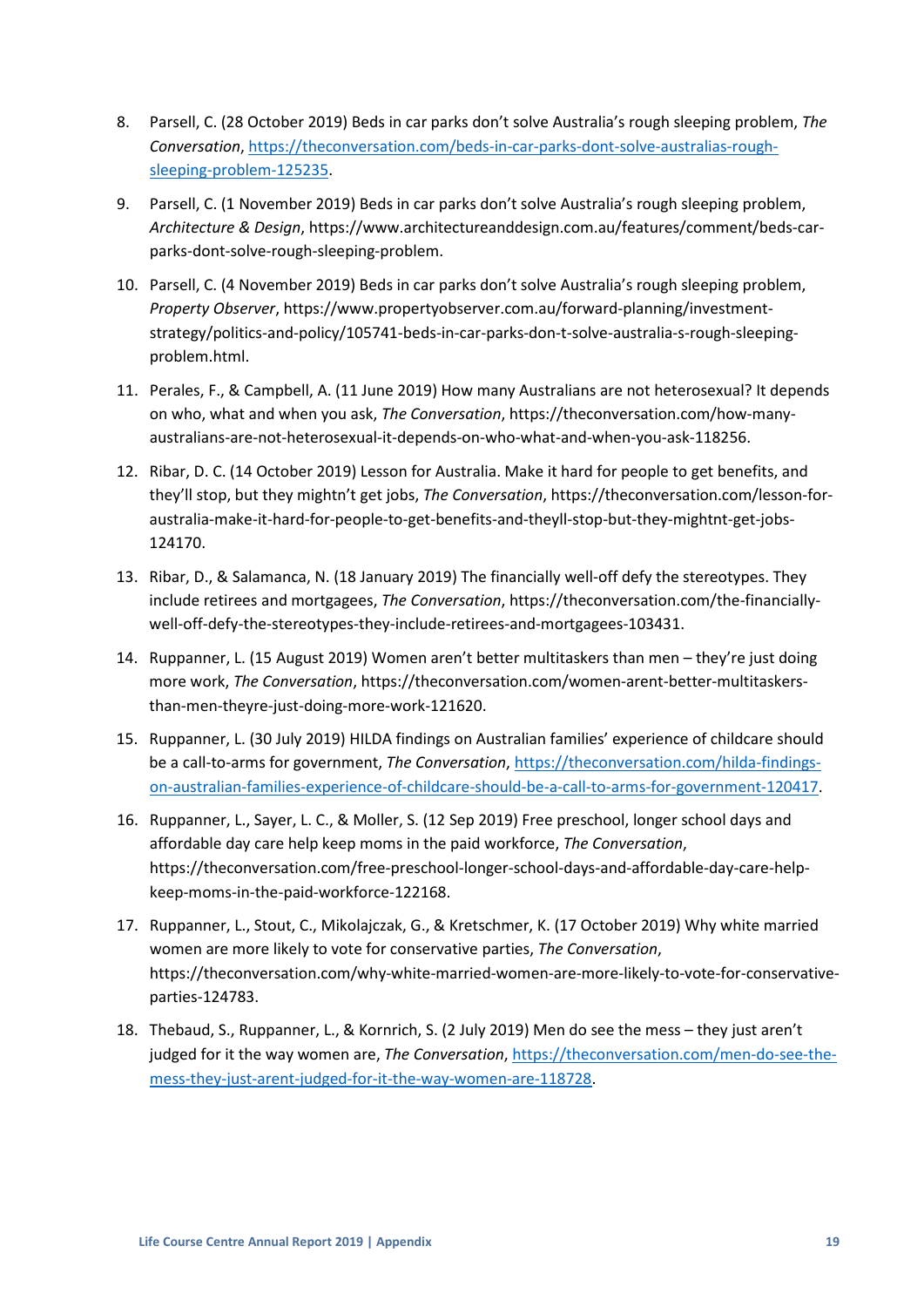## Industry communication outlets

19. 18 April 2019, Restrictive food budgets may cause children to be fussy eaters, UQ study says, *The Sector: Early Education News; Views and reviews*, [https://thesector.com.au/2019/04/18/restrictive-food-budgets-may-cause-children-to-be-fussy](https://thesector.com.au/2019/04/18/restrictive-food-budgets-may-cause-children-to-be-fussy-eaters-uq-study-says/)[eaters-uq-study-says/.](https://thesector.com.au/2019/04/18/restrictive-food-budgets-may-cause-children-to-be-fussy-eaters-uq-study-says/)

Cites Harris, H. A., Staton, S., Morawska, A., Gallegos, D., Oakes, C. & Thorpe, K. (2019). A comparison of maternal feeding responses to child fussy eating in low-income food secure and food insecure households. Appetite, 137, 259-266.

20. 4 July 2019, Policy should target stigma of young motherhood, new research says, *The Mandarin*, [https://www.themandarin.com.au/111084-policy-should-target-stigma-of-motherhood-new](https://www.themandarin.com.au/111084-policy-should-target-stigma-of-motherhood-new-research-says/)[research-says/.](https://www.themandarin.com.au/111084-policy-should-target-stigma-of-motherhood-new-research-says/)

Cites LCC working paper 'Hoffmann, H., Olsen, R., Perales, F. & Baxter, J. (2019). "Everyone my age doesn't know what it's like": A mixed-method study of young mothers and social support in Australia, Life Course Centre Working Paper Series 2019-14, Institute for Social Science Research, The University of Queensland'.

21. 7 August 2019, How to increase the relevance and use of social and behavioural science, *The Mandarin* - *The Drop: bridging the research policy gap*.

Cites Western, M. (2019). How to increase the relevance and use of social and behavioral science: Lessons for policy-makers, researchers and others. Justice Evaluation Journal 2(1):18 - 34.

- 22. 5 September 2019, Children thrive with a regular bedtime, *First Five Years*, https://www.firstfiveyears.org.au/child-development/children-thrive-with-a-regularbedtime.Coordinated by Life Course Centre communications officer, cites Sally Staton, The University of Queensland.
- 23. 2 October 2019, Can Pre-Recorded Evidence Raise Conviction Rates in Cases of Domestic Violence?, *The Mandarin* - *The Drop: bridging the research policy gap*.

Cites Yeong, S. & Poynton, S. (2019). Can pre-recorded evidence raise conviction rates in cases of domestic violence?, *Life Course Centre Working Paper Serie*s 2019-18, Institute for Social Science Research, The University of Queensland.

# <span id="page-19-0"></span>Submissions

- 1. Life Course Centre (2019) Submission to The Review of Senior Secondary Pathways into Work, Further Education and Training, Education Council, Council of Australian Governments Education Council.
- 2. Life Course Centre (2019) Submission to the Data Sharing and Release Legislative Reforms Discussion Paper, Office of the National Data Commissioner within the Australian Government Department of Prime Minister and Cabinet.
- 3. Moschion, J., Ribar, D. & Tseng, Y-P (2019) In relation to the inquiry into homelessness in Victoria, Submission to the Parliament of Victoria; Legislative Council Legal and Social Issues Committee, Melbourne Institute.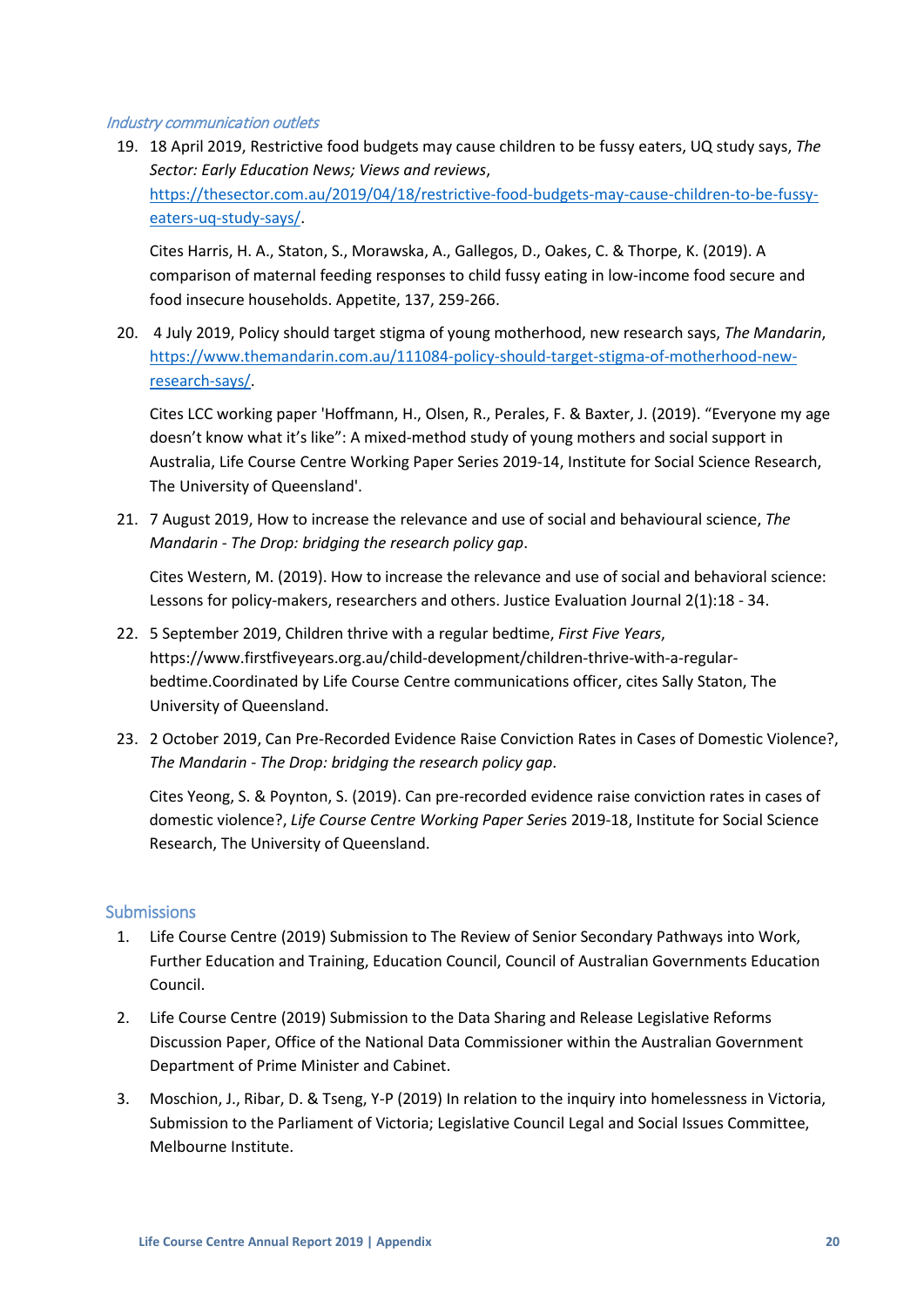# <span id="page-20-0"></span>Professional training

# <span id="page-20-1"></span>Number of training courses held/offered by the Centre

# Professional training courses for staff and/or students

- 1. Fun with stats: Making the most of Stata software, 31 January 2019, Brisbane. Delivered by Francisco Perales from The University of Queensland
- 2. Fixed effects models and difference-difference models, 21 February 2019, Perth. Delivered by Kirsten Hancock from The University of Western Australia
- 3. Regression discontinuity models, 15 March 2019, Perth. Delivered by Kirsten Hancock from The University of Western Australia
- 4. Instrumental variables, 22 March 2019, Perth. Delivered by Kirsten Hancock from The University of Western Australia
- 5. Propensity score matching, 29 March 2019, Perth. Delivered by Kirsten Hancock from The University of Western Australia
- 6. How to give a great academic presentation, 15 October 2019, Brisbane. Delivered by Lisa Pope from The University of Queensland
- 7. Workshop: Translating research to policy and practice, 16 October 2019, Brisbane. Delivered by Lisa Pope from The University of Queensland
- 8. How to get an "industry" job: A Life Course Centre perspective panel discussion, 16 October 2019, Brisbane. Delivered by Mark Western, David Ribar from The University of Queensland
- 9. How to get a post-doc a Life Course Centre perspective panel discussion, 16 October 2019, Brisbane. Delivered by Janeen Baxter, Karen Thorpe, David Ribar, Stephanie Cardwell, Sara Kalucza, Azhar Potia from The University of Queensland, The University of Melbourne
- 10. A guided tour of R and R Studio, 17 October 2019, Brisbane. Delivered by Peter Rankin from The University of Queensland
- 11. What is intellectual property? An LCC student perspective, 18 October 2019, Brisbane. Delivered by Lisa Pope from The University of Queensland
- 12. Anti-poverty week workshop: Ethics of poverty research, 17 October 2019, Brisbane. Delivered by Cameron Parsell from The University of Queensland
- 13. Communicating research to influence policy makers, 30 October 2019 to Thursday, 31 October 2019, Brisbane. Delivered by Lisa Pope from The University of Queensland, The University of Western Australia, The University of Melbourne, The University of Sydney

## Professional training for staff, students and stakeholders

- 14. Systematic Review Workshop 2: Meta-Analysis, 11 February 2019, Brisbane. Delivered by Elizabeth Eggins, Lorraine Mazerolle from The University of Queensland
- 15. How to avoid academic burnout: LCC Research Retreat, 8 May 2019, Perth. Delivered by Stephen Zubrick, Sara Kalucza, Wojtek Tomaszewski, Janeen Baxter from The University of Queensland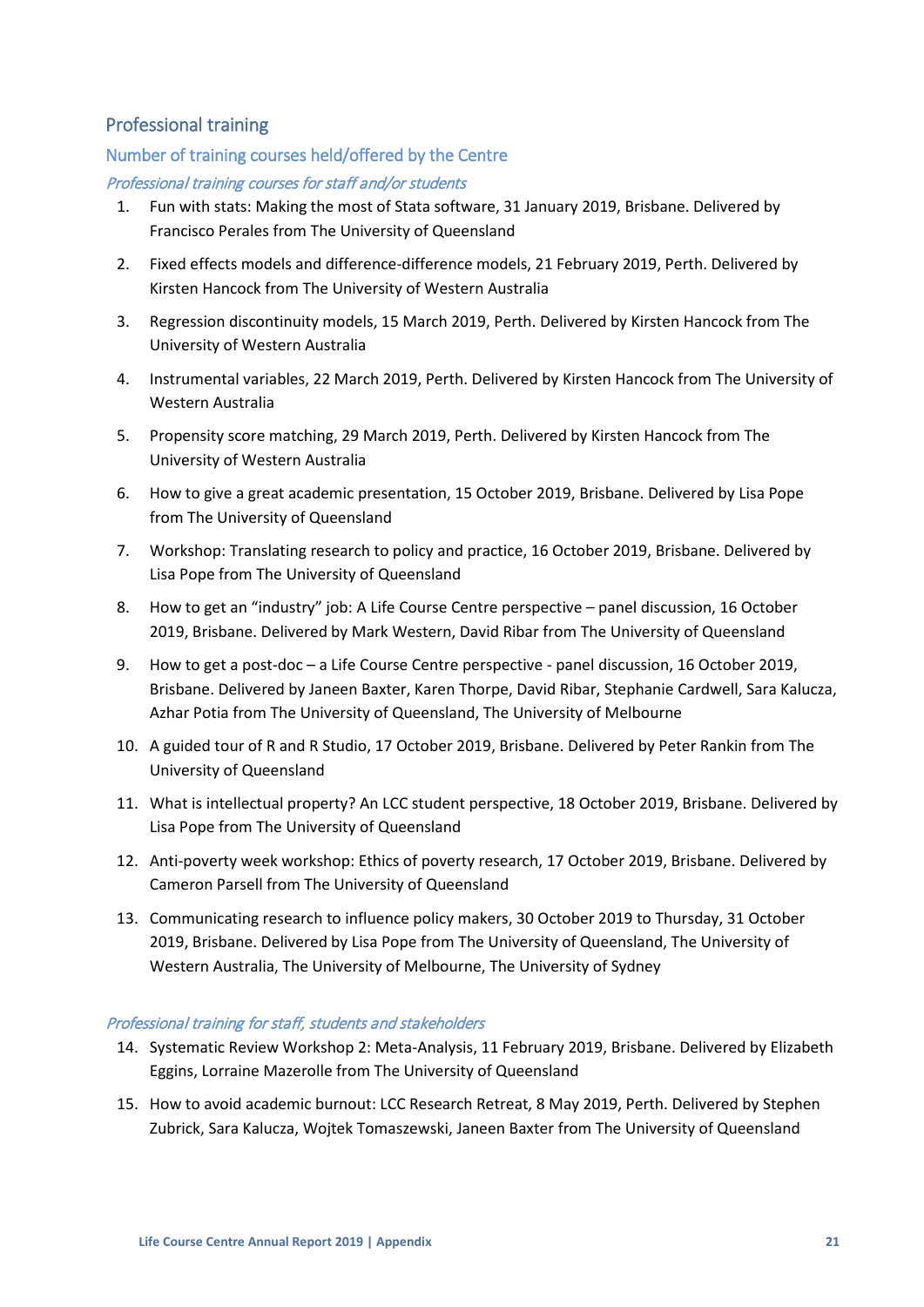## Professional training for stakeholders

- 16. Combined QPS and AFP Evidence Based Policing Workshop, 29 March 2019, Brisbane. Delivered by Lorraine Mazerolle from The University of Queensland
- 17. Methods for life-course research: An overview and some applications' Invited Masterclass for the Australian Council for Health, Physical Education and Recreation, 19 November 2019, Brisbane. Delivered by Francisco Perales, Jack Lam, Madonna Boman from The University of Queensland
- 18. A short introduction to life-course theory' Invited masterclass for the Australian Council for Health, Physical Education and Recreation, 19 November 2019, Brisbane. Delivered by Francisco Perales, Jack Lam from The University of Queensland
- 19. Combined QPS and AFP Evidence Based Policing Workshop, 18 December 2019, Cairns. Delivered by Lorraine Mazerolle from The University of Queensland

# <span id="page-21-0"></span>Number of workshops/conferences held/offered by the Centre

# <span id="page-21-1"></span>National and international workshops/conference held/organised by the Centre

- 1. Academic achievement of children in same-sex-parented and different-sex-parented families: A population-level analysis of linked administrative data from the Netherlands, 20 February 2019, The University of Queensland, The University of Melbourne, Brisbane.
- 2. Aspirations and the educational gender gap: Mini-workshop with Shelly Lundberg and Simon Burgess, 13 March 2019, The University of Sydney, Sydney.
- 3. Economics of human development: Thomas Schober, Remi Piatek and Miriam Gensowski, 29 March 2019, The University of Sydney, Sydney.
- 4. Quantitative social science for health and wellbeing research: The COMPASS Research Centre, 4 April 2019, The University of Queensland, Brisbane.
- 5. Life Course Centre Research retreat, 8 9 May 2019, The University of Queensland, The University of Western Australia, The University of Melbourne, The University of Sydney, Swan Valley.
- 6. Life Course Centre Partner Summit: Round table event, 6 August 2019, The University of Queensland, The University of Western Australia, The University of Melbourne, The University of Sydney, Canberra.
- 7. Using Commonwealth administrative data for research and policy under new data sharing and release legislation, 7 – 8 August 2019, The University of Western Australia, Canberra, ACT.
- 8. Sleep and society: Continuity and chaos across the life course. Academy of the Social Sciences in Australia Workshop, 15 – 16 August 2019, The University of Queensland, Brisbane.
- 9. ARC Centres of Excellence Professional Staff Development Day (Queensland), 22 August 2019, The University of Queensland, Brisbane.
- 10. Growing future leaders: Life Course Centre Student development week 2019, 15- 17 October 2019, Life Course Centre, Brisbane.
- 11. Health economics workshop, 14 November 2019, The University of Sydney, Sydney.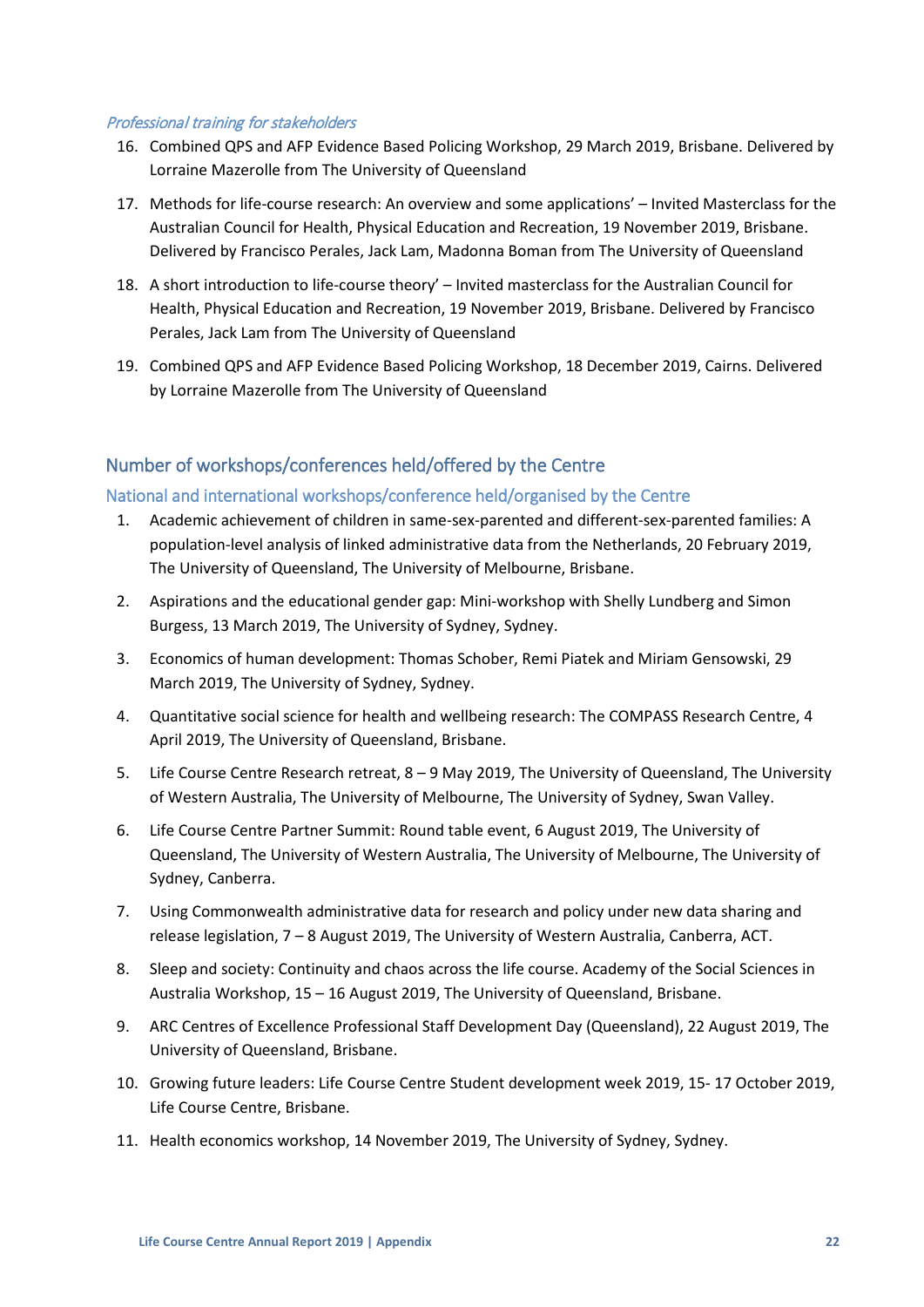12. Intergenerational paths to self-sufficiency workshop, 28 – 29 November 2019, The University of Melbourne, Melbourne.

# <span id="page-22-0"></span>Named Centre sessions at national and international conferences

- 1. International Convention of Psychological Science (ICPS) March 7-9, Paris, France Symposium: Inequities in Children's Educational Success: Individual, Family, School and Community Drivers.
- 2. Society for Longitudinal and Lifecourse Studies (SLLS) 2019 International conference September 25 – 27, University of Potsdam, Germany Symposium: Social disadvantage and the educational pathway: School readiness, educational achievement and post school destinations.

# <span id="page-22-1"></span>Conference presentations

- 1. Baranov, V. (2019) Changes under the skin: Effects of the 'Thinking Healthy' intervention on indicators of maternal and child HPA axis function, Symposium on the intergenerational impact of maternal depression and its treatment: Key findings from the Bachpan cohort 10th Anniversary Conference Global Mental Health Without Borders, Bethesda, United States, 8 April 2019
- 2. Campbell, A. & Perales, F. (2019) The Health/Wellbeing of Australian LGB Populations: a Statistical Portrait, Pride in Practice conference 2019, Sydney, Australia, 25 to 27 November 2019
- 3. Campbell, A. & Perales, F. (2019) Social Support and Health in an Australian National Sample of Sexual-Minority Youth, Social Support and Health in an Australian National Sample of Sexual-Minority Youth, Adelaide, Australia, 17 September 2019
- 4. Campbell, A. K., Perales, F. & Baxter, J. (2019) Sexual-identity fluidity and depression in a national cohort of young Australian women, Australian Public Health Association Conference, Adelaide, Australia, 17 September 2019
- 5. Cave, L., Penny, F. & Hansen, J. (2019) Racial discrimination and the health and wellbeing of Aboriginal and Torres Strait Islander children, Rural Health West Aboriginal Health Conference, Perth, Australia, 6 July 2019
- 6. Chigavazira, A., Fisher, H., Robinson, T. & Zhu, A. (2019) The consequences of extending equitable property division divorce laws to cohabitants, Australian Gender Economics Workshop, Melbourne, Australia, 14 February 2019
- 7. Christensen, D., Taylor, C., Hancock, K. & Zubrick, S. R. Z. (2019) Determinants of school readiness in Australian Children, Society for Longitudinal and Lifecourse Studies (SLLS) 2019 Conference, Potsdam, Germany, 25 September 2019
- 8. Cobb-Clark, D. A. (2019) The Reciprocal Relationship between Depressive Symptoms and Employment Status, 10th Workshop on the Economics of Health and Wellbeing, Melbourne, Australia, 11 February 2019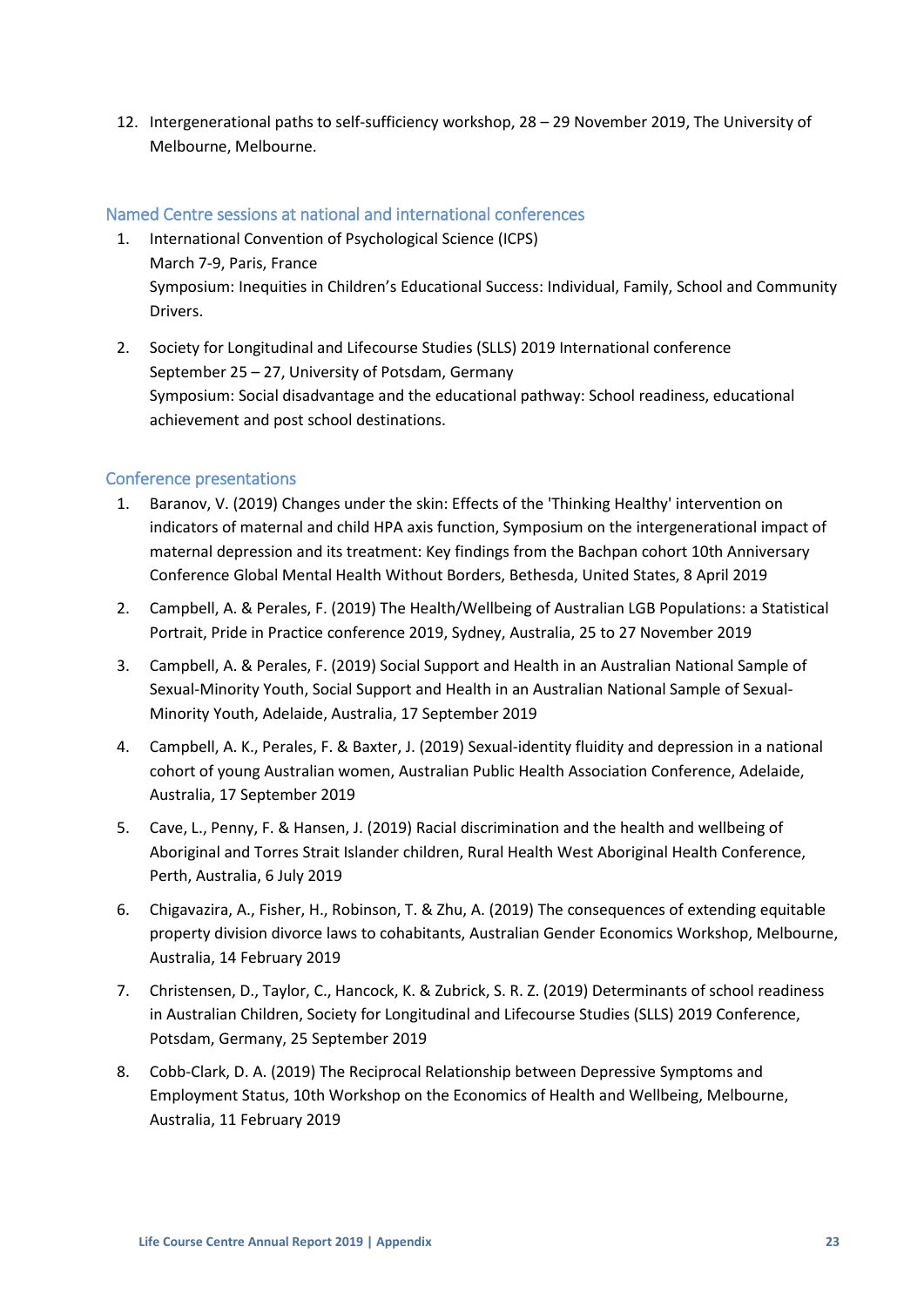- 9. Cobb-Clark, D. A. (2019) The Reciprocal Relationship between Depressive Symptoms and Employment Status, European Society for Population Economics (ESPE) 2019 Conference, Bath, United Kingdom, 21 June 2019
- 10. Collingwood, P. (2019) School truancy and welfare dynamics: A matter of perspective, 2019 School of Social Science Postgraduate Conference: Social Science Without Boundaries, Brisbane, Australia, 1 November 2019
- 11. Cooke, E., Thorpe, K., Clarke, A., Houen, S., Oakes, C. & Staton, S. (2019) Experiences of relaxation: The voices of young children in early childhood education and care, Australian Association for Research In Education (AARE) Conference 2019, Brisbane, Australia, 1 to 5 December 2019
- 12. Dahmann, S.C., Cobb-Clark, D.A. & Kettlewell, N. (2019) Depression, risk preferences and risktaking behavior, 18th IZA/SOLE Transatlantic Meeting of Labor Economists, Buch/Ammersee, Germany, 27 June 2019
- 13. Dahmann, S.C., Cobb-Clark, D.A. & Kettlewell, N. (2019) Depression, risk preferences and risktaking behavior, Essen Economics of Mental Health Workshop, Essen, Germany, 24 June 2019
- 14. Dahmann, S.C., Cobb-Clark, D.A. & Kettlewell, N. (2019) Depression, risk preferences and risktaking behaviour, 10th Workshop on the Economics of Health and Wellbeing, Melbourne, Australia, 12 February 2019
- 15. Dahmann, S.C. & Li, J. (2019) Parental education and offspring outcomes: Evidence from a German schooling reform, European Society for Population Economics (ESPE) 2019 Conference, Bath, United Kingdom, 21 June 2019
- 16. Donoso Rivas, M. F., Povey, J., Huang, Y. & Tomaszewski, W. (2019) Examining the relationship between school choice and parental engagement: evidence from Chile - a highly market-oriented school system, Australian Association for Research In Education (AARE) Conference 2019, Brisbane, Australia, 1 to 5 December 2019
- 17. Donoso Rivas, M.F., Povey, J., Tomaszewski, W. & Huang, Y. (2019) Problematizing the relationship between school choice and parental engagement: learnings for the implementation of the School Inclusion Law, V Congreso Interdisciplinario de Investigación en Educación, Santiago, Chile, 20 August 2019
- 18. Eggins, E., Mazerolle, L., Higginson, A., Hine, L., Walsh, K., Sydes, M., Wallis, R. & Williams, J. (2019) Criminal justice responses to child exploitation material offending: A systematic review and evidence and gap map, American Society of Criminology Conference 2019, San Francisco, United States, 26 February 2019
- 19. Fisher, H. (2019) The consequences of extending equitable property division divorce laws to cohabitants, European Society of Population Economics (ESPE) 2019 Conference, Bath, United Kingdom, 21 June 2019
- 20. Fisher, H. (2019) The consequences of extending equitable property division divorce laws to cohabitants, Society of Economics of the Household 2019 Meeting, Lisbon, Portugal, 28 May 2019
- 21. Hancock, K. J. (2019) Who is missing out, and what are they missing? International Congress of Psychological Science, Paris, France, 8 March 2019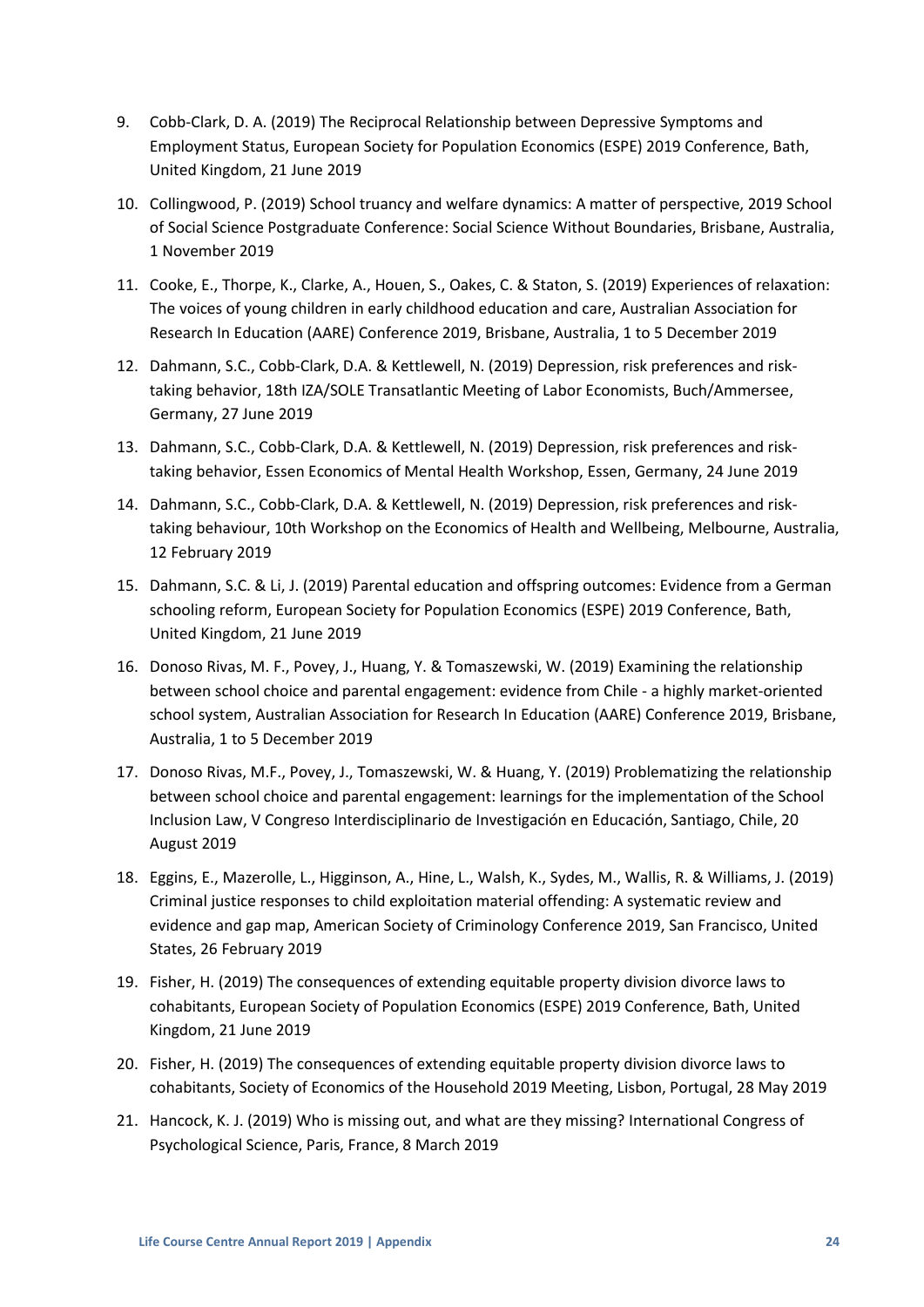- 22. Hancock, K. J. (2019) Are detailed absence codes useful for understanding absence patterns? A population study of Grade 3-10 students, American Education Research Association Annual Meeting, Toronto, Canada, 6 April 2019
- 23. Herault, N. (2019) Labour supply changes in Australia over two decades: Understanding the drivers of change, Modelling tax policy and compliance workshop, Exeter, United Kingdom, 15 March 2019
- 24. Higginson, A., Mazerolle, L., Cherney, A., Eggins, E. & Belton, E. (2019) Police programs that seek to increase community connectedness for reducing violent extremism behaviour, attitudes, and beliefs: A systematic review, Stockholm Criminology Symposium, Stockholm, Sweden, 10 to 12 June 2019
- 25. Houen, S., Cooke, E., Kraemer, E., Oakes, C., Thorpe, K. & Staton, S. (2019) Experiences of relaxation: The voices of early childhood education and care educators, Australian Association for Research In Education (AARE) Conference 2019, Brisbane, Australia, 1 to 5 December 2019
- 26. Hough, D. & Perales, F. (2019) Insights from Current AWEI Employee Survey Data & Future Directions, Pride in Practice conference 2019, Sydney, Australia, 25 to 27 November 2019
- 27. Huang, Y., Xiang, N., & Tomaszewski, W. (2019) School climate, student engagement and achievement across school sectors in Australia, Australian Association for Research In Education (AARE) Conference 2019, Brisbane, Australia, 1 to 5 December 2019
- 28. Kabatek, J. & Perales, F. (2019) Academic achievement of children in same-sex parented and different-sex-parented families, Australian Gender Economics Workshop, Brisbane, Australia, 15 October 2019
- 29. Kabatek, J. & Perales, F. (2019) Academic achievement of children in same-sex parented and different-sex-parented families, Australasian Association of Labour Economics, Singapore, Singapore, 14 December 2019
- 30. Kabatek, J. & Perales, F. (2019) Academic achievement of children in same-sex parented and different-sex-parented families, Society for Longitudinal and Lifecourse Studies (SLLS) 2019 Conference, Potsdam, Germany, 25 September 2019
- 31. Kalb, G. & Vu, H. (2019) Teenage mothers' health over the life course, Australian Conference of Economists 2019, Melbourne, Australia, 16 July 2019
- 32. Kalb, G. & Vu, H. (2019) Teenage mothers' health over the life course, Australian Gender Economics Workshop, Melbourne, Australia, 14 February 2019
- 33. Kalucza, S., Lam, J. & Baxter, J. (2019) Young motherhood: Transformative event or cumulative disadvantage, Society for Longitudinal and Lifecourse Studies (SLLS) 2019 Conference, Potsdam, Germany, 24 September 2019
- 34. Kalucza, S., O'Flaherty, M. & Bon, J. (2019) Heterogeneous causal effects of early fertility timing on mid-life mental health: Evidence from the 1970 British Cohort Study, 14th Conference of the European Sociological Association, Manchester, United Kingdom, 23 August 2019
- 35. Kalucza, S., O'Flaherty, M. & Bon, J. (2019) Heterogeneous causal effects of early fertility timing on mid-life mental health: Evidence from the 1970 British Cohort Study, Society for Longitudinal and Lifecourse Studies (SLLS) 2019 Conference, Potsdam, Germany, 24 September 2019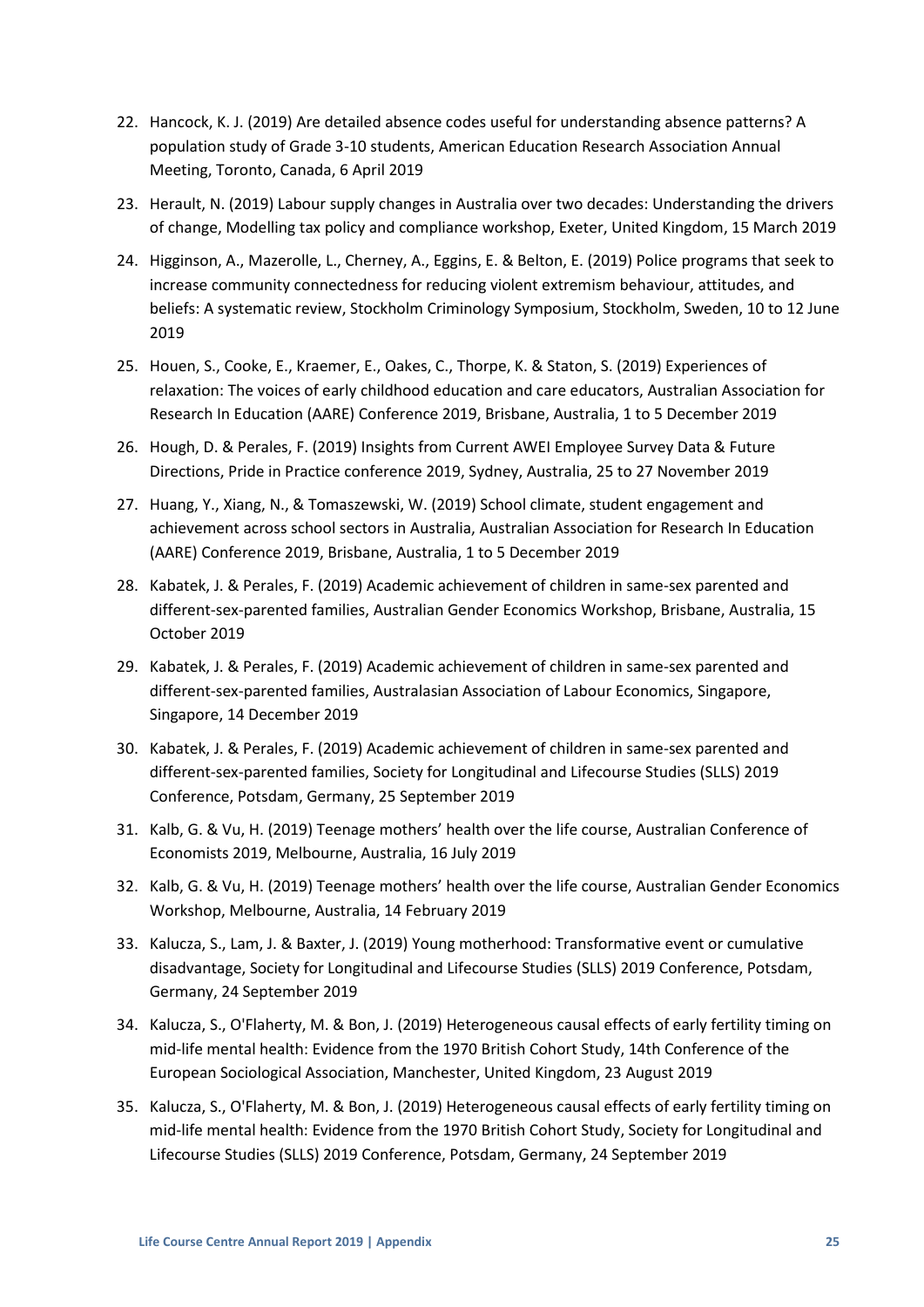- 36. Kapelle, N. & Baxter, J. (2019) Marital dissolution and personal wealth: Examining gendered trends across the dissolution process, 2019 Conference of the European Divorce Network, Florenz, Italy, 17 to 19 October 2019
- 37. Kapelle, N. & Baxter, J. (2019) Marital dissolution and personal wealth: Examining gendered trends across the dissolution process, Society for Longitudinal and Lifecourse Studies (SLLS) 2019 Annual Conference, Postdam, Germany, Wednesday, 25 to 27 September 2019
- 38. Kapelle, N. & Lersch, P. (2019) The accumulation of wealth in marriage: Over-time change and intra-couple inequalities, International workshop "Money within the household", Oxford, United Kingdom, 3 to 5 July 2019
- 39. Kapelle, N. & Vidal, S. (2019) Diversity in family pathways and personal wealth disparities at late working age, Society for Longitudinal and Lifecourse Studies (SLLS) 2019 Annual Conference, Potsdam, Germany, 25 to 27 September 2019
- 40. Kettlewell, N. (2019) Civil War, natural disaster and risk preferences: Evidence from Sri Lankan twins, 10th Workshop on the Economics of Health and Wellbeing, Melbourne, Australia, 13 February 2019
- 41. Kettlewell, N. (2019) Consumer psychology and demand for private health insurance, 41st Annual Australian Health Economics Society Conference, Melbourne, Australia, 25 September 2019
- 42. Kuskoff, E. (2019) Conceptualisations of gender in Queensland's domestic violence policy, The Sixth Annual Gender, Sex and Sexualities Postgraduate and Early Career Researcher Conference, Adelaide, Australia, 23 September 2019
- 43. Kuskoff, E. (2019) Policy, progress, and (male) privilege: How gendered assumptions influence domestic violence policy, The Australian Sociological Association Conference, Sydney, Australia, 26 November 2019
- 44. Kuskoff, E. (2019) Striving for gender equality: Representations of gender in progressive domestic violence policy, The Australian Social Policy Conference, Sydney, Australia, 10 September 2019
- 45. Ljunggren, B., Xu, Y., Sullivan, V., Emilsen, K. & Thorpe, K. (2019) An intersectional approach to men's career trajectories in ECEC: Comparisons of Australia, China, and Norway., European Early Childhood Education Research Association (EECERA) Conference, Thessaloniki, Greece, 28 August 2019
- 46. Maravilla, J., Salom, C., Betts, K. & Alati, R. (2019) Influence of depression on contraceptive use among adolescents, Adolescent Health: Coming of age conference; Royal College of Paediatrics and Child Health (RCPCH) and the Society for Adolescent Health and Medicine (SAHM), Ascot, United Kingdom, 18 September 2019
- 47. Mazerolle, L., Antrobus, E. & Cardwell, S. (2019) Exploring the relationships between legitimacy, antisocial behavior, and risk preferences in a sample of truanting young people, American Society of Criminology Conference 2019, San Francisco, United States, 15 November 2019
- 48. Mazerolle, L., Higginson, A. & Cherney, A. (2019) Effectiveness of multiagency interventions with police as a partner for preventing radicalisation to violence: A systematic review, Stockholm Criminology Symposium, Stockholm, Sweden, 10 to 12 June 2019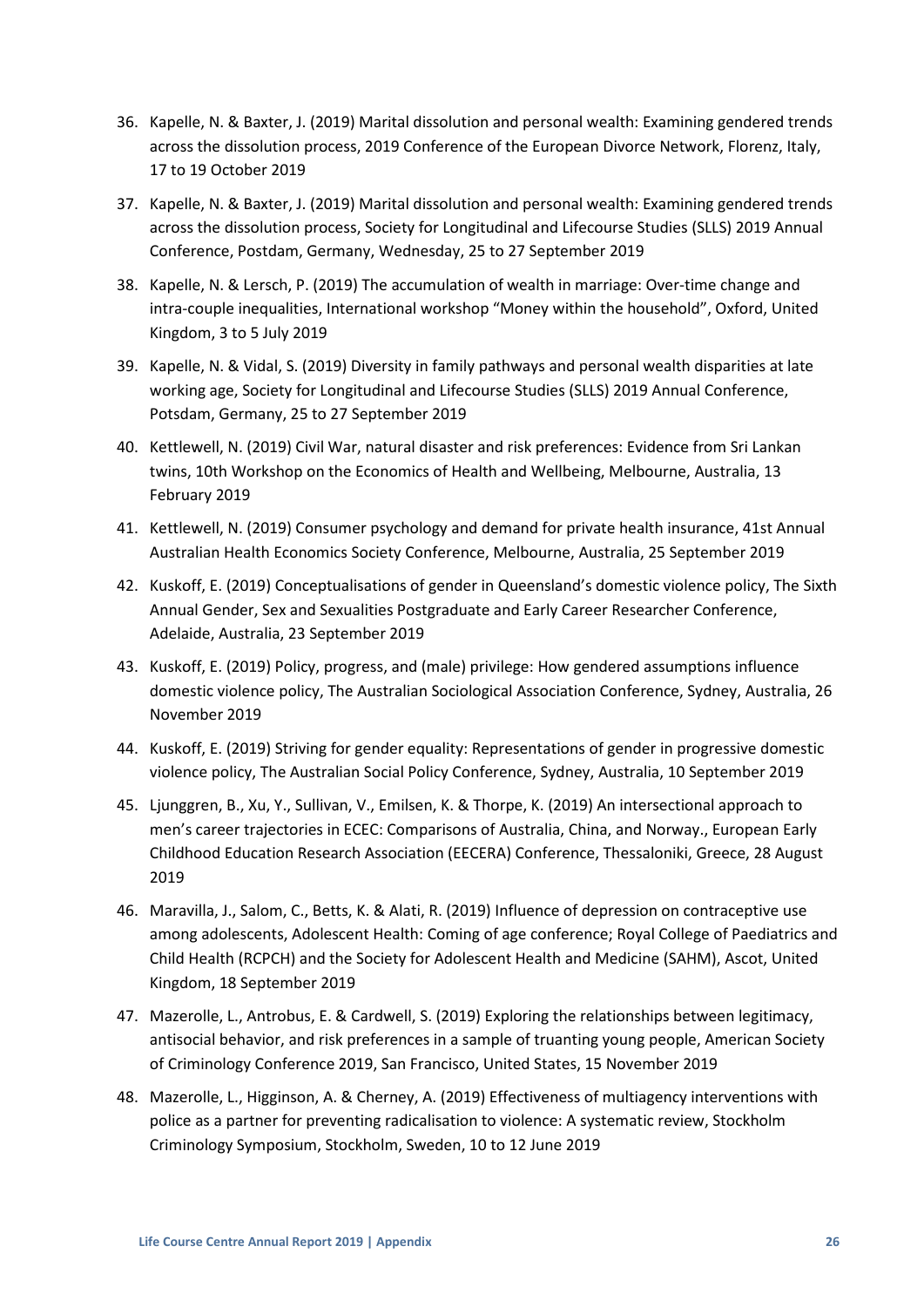- 49. Meekes, J. (2019) Endogenous local labour markets, regional aggregation and agglomeration economies, 13th Meeting of the Urban Economics Association, New York City, United States, 12 October 2018
- 50. Meekes, J. (2018) Endogenous local labour markets, regional aggregation and agglomeration economies, 2018 Singapore Management University Conference on Urban and Regional Economics, Singapore, Singapore, 14 December 2018
- 51. Meekes, J. (2019) Endogenous local labour markets, regional aggregation and agglomeration economies, 9th European Meeting of the Urban Economics Association, Amsterdam, Netherlands, 1 June 2019
- 52. Meekes, J. (2019) Endogenous local labour markets, regional aggregation and agglomeration economies, Special symposium on Recent Advances in Spatial Econometrics, Melbourne, Australia, 17 December 2019
- 53. Meekes, J. (2019) Gender differences in the labour and spatial response to displacement, Australian Conference of Economists 2019, Melbourne, Australia, 15 July 2019
- 54. Meekes, J. (2019) Gender differences in the labour and spatial response to job displacement, Labour Econometrics Workshop 2019, Adelaide, Australia, 7 September 2019
- 55. Moschion, J. (2019) Gender Differences in the Effects of School-Starting-Age on Cognitive and Non-Cognitive Skills Journees Louis-Andre Gerard Varet, Aix-en-Provence, France, 12 June 2019
- 56. Neyroud, P., Mazerolle, L. & Zych, I. (2019) Prevention and countering radicalization to violence through the Campbell Collaboration Crime and Justice Group systematic reviews, Stockholm Criminology Symposium, Stockholm, Sweden, 10 to 12 June 2019
- 57. Nguyen, H. T. (2019) Explaining the evolution of ethnicity differentials in academic achievements: The role of time investments, The 2019 Econometric Society Australasia Meeting Perth, Australia, 1 to 3 July 2019
- 58. Perales, F. & Campbell, A. K. (2019) Adolescent health disparities by sexual orientation: The mediating roles of school belonging & social support, Australian Public Health Assoication Conference, Adelaide, Australia, Tuesday, 17 September 2019
- 59. Salamanca, N. (2019) Parents' behavioral response to teacher qualifications, 10th International Workshop on Applied Economics of Education, Catanzaro, Italy, 23 to 25 June 2019
- 60. Salamanca, N. (2019) Parents' behavioral response to teacher qualifications, Effectiveness of children's education around the globe, Florence, Italy, 9 May 2019
- 61. Salamanca, N. (2019) Parents' behavioral response to teacher qualifications, Society of Economics of the Household 2019 Meeting, Lisbon, Portugal, 28 July 2019
- 62. Sanders, M. (2019) Transforming the lives of children, parents, and communities: Accomplishments and future opportunities, 9th World Congress of Cognitive Behavioural Therapies 2019, Berlin, Germany, 20 July 2019
- 63. Sanders, M. (2019) Transforming the lives of children, parents, and communities: Accomplishments and future opportunities, Association for Behavioural and Cognitive Therapies 53rd Annual Convention, Atlanta, United States, 23 November 2019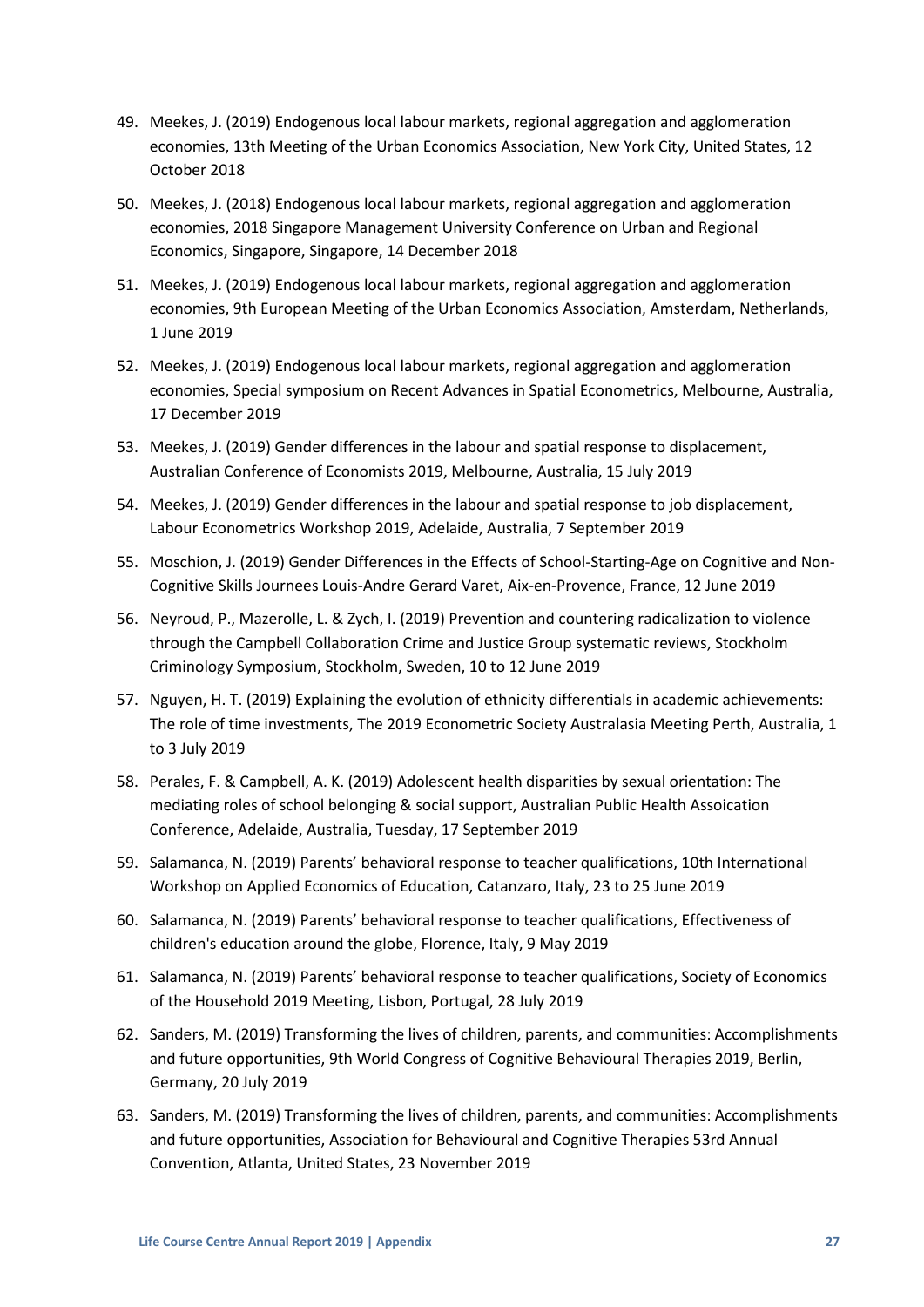- 64. Sullivan, V. & McHale, J. (2019) "Oh! I didn't realise a man can be a childcare worker." Navigating Gender Roles: A comparison of the male early childhood workforce in Australia and Ireland. European Early Childhood Education Research Association (EECERA) Conference, Thessaloniki, Greece, 23 August 2019
- 65. Sullivan, V., Perales, F. & Thorpe, K. (2019) Beliefs and attribution: Insider accounts of men's place in Early Childhood Education and Care. Gender and Education Association Conference (GEA) 2019, Portsmouth, United Kingdom, 27 June 2019
- 66. Sydes, M. (2019) Land of the fair go? Income inequality, socioeconomic segregation and neighborhood crime, American Society of Criminology Conference 2019, San Fransico United States, 14 November 2019
- 67. Thorpe, K., Jensen, E., McDonald, P. & Sullivan, V. (2019) Low pay, low status and high demand: Australia's ECEC workforce under stress, Australian Association for Research In Education (AARE) Conference 2019, Brisbane, Australia, 1 to 5 December 2019
- 68. Tomaszewski, W., Harvey, A., Kubler, M. & Luckman, M. (2019) Maximising low socio-economic status students' uptake of university places following deferral, Australian Association for Research In Education (AARE) Conference 2019, Brisbane, Australia, 1 to 5 December 2019
- 69. Tomaszewski, W., Kubler, M., Polidano, C., Ryan, C. & Cardak, B. (2019) Academic achievement, socio-economic background and post-school destinations of Australian students, Australian Association for Research In Education (AARE) Conference 2019, Brisbane, Australia, 1 to 5 December 2019
- 70. Tomaszewski, W., Kubler, M., Polidano, C., Ryan, C. & Cardak, B. (2019) Academic achievement, socio-economic background and post-school destinations of Australian students, Society for Longitudinal and Lifecourse Studies (SLLS) 2019 Conference, Potsdam, Germany, 25 September 2019 to 27 September 2019
- 71. Tymula, A. (2019) The effect of peer observation on adolescent behavior, Experiments with children and non-standard subjects workshop, Los Angeles, United States, 13 October 2019
- 72. Wang, X. W. (2019) Present bias for monetary and dietary rewards: evidence from Chinese teenagers, 2019 Economic Science Association, Los Angeles, United States, 10 October 2019
- 73. Western, M., Tran, N., Huang, Y., Tomaszewski, W. & Xiang, N. (2019) Marketisation and mobility: Trends in intergenerational class mobility among Australian women and men, 10th Anniversary Conference of the Institute for Empirical Social Science Research, Xian Jiaotong University, Xian, China, 29 June 2019
- 74. Willis, L., Povey, J. & Hodges, J. (2019) Principal leadership for parent engagement: Using socially just practices to improve education horizons for parents and students. Australian Association for Research in Education (AARE) Schools and Education Systems (SES) Special Interest Group (SIG), Education for a socially just world, Brisbane, Australia, 5 December 2019
- 75. Xu, Y., Sullivan, V., Ljunggren, B., Emilsen, K. & Thorpe, K. (2019) An intersectional approach to men's career trajectories in early childhood education and care (ECEC): Comparisons of Australia, China and Norway, Australian Association for Research In Education (AARE) Conference 2019, Brisbane, Australia, 1 to 5 December 2019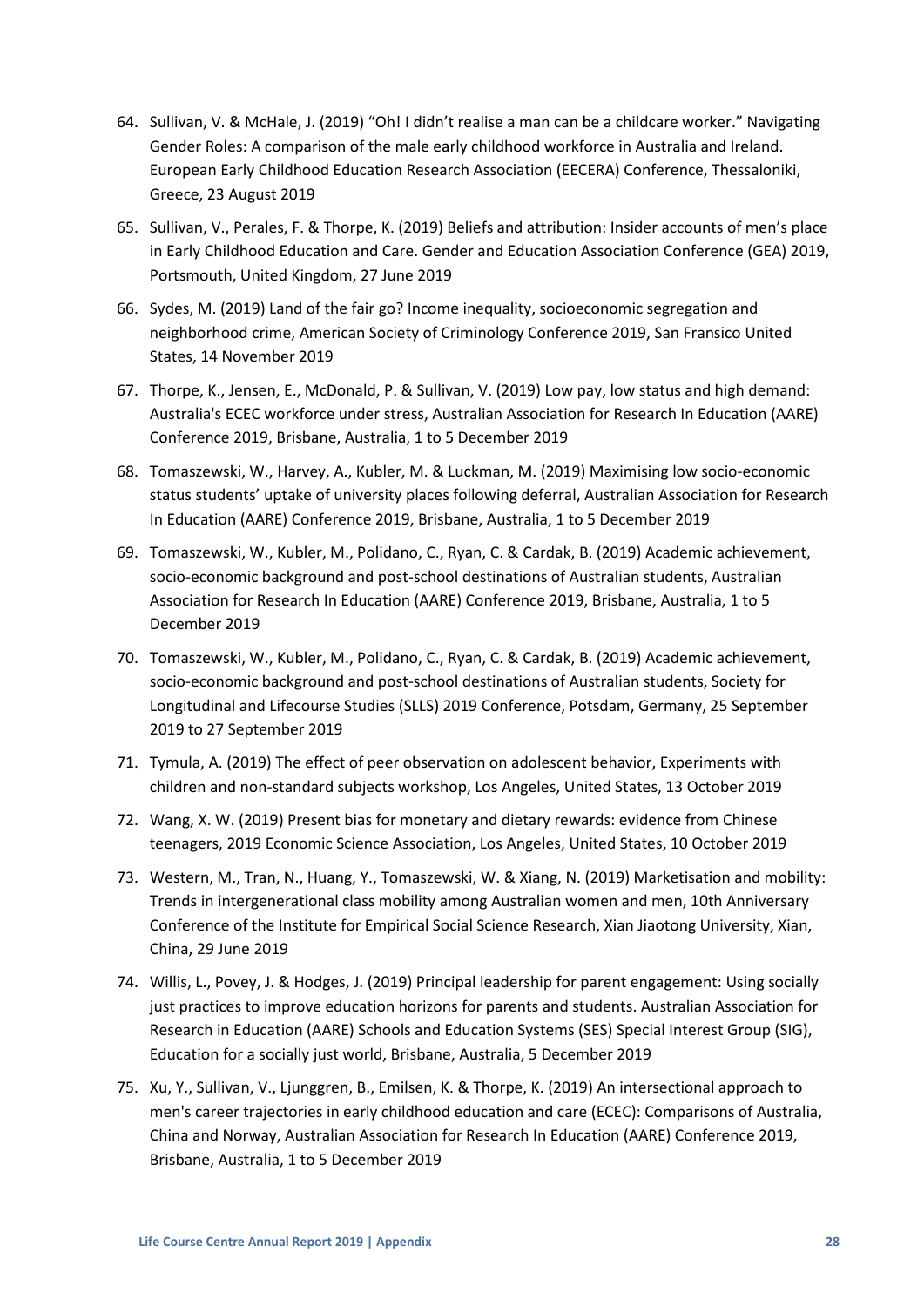- 76. Xu, Y., Sullivan, V., Thorpe, K., Emilsen, K. & Ljunggren, B. (2019) Men's career trajectories in early childhood education and care: perspectives from Norway, Australia, and China, Gender and Education Association Conference (GEA), 2018, Newcastle, Australia, 12 December 2018
- 77. Sanders, M. (2019) Transforming the Lives of Children, Parents, and Communities: Accomplishments and Future Opportunities, Asian Family Conference, Singapore, Singapore, 13 November 2019
- 78. Zubrick, S. R. (2019) People living in place: Population circumstances for early childhood development and learning, Young people's mental health – A global challenge, Karlstad, Sweden, 11 June 2019

# Conference posters

- 79. Cave, L., Shepherd, C. C. J., Cooper, M. N., Zubrick, S. R. (2019) First exposure to racial discrimination at 4-7 years associated with negative mental health and behavioural outcomes in Aboriginal and Torres Strait Islander children aged 7-12, The Lowitja Institute International Indigenous Health and Wellbeing Conference, Darwin, Australia, 18 June 2019
- 80. Cave, L., Shepherd, C. C. J., Cooper, M. N., Zubrick, S. R. (2019) Racial discrimination associated with health and wellbeing of Aboriginal and Torres Strait Islander children aged 4-12 years, 8th International Meeting on Indigenous Child Health, Calgary, Canada, 22 March 2019
- 81. Coles, L., Allen, A., Westwood, E., Staton, S., Hewitt, B., Ruppanner, L., Thorpe, K. (2019) Children's sleep and fathers' lives in the early years: A systematic review, Australian Fatherhood Research Symposium, Melbourne, Australia, 2 May 2019
- 82. Coles, L., Hewitt, B., Tomaszewki, W., Cheshire, L. (2019) 21st Century Breadwinner Dads: Father involvement with infants amongst fathers who work long hours, Australian Fatherhood Research Symposium, Melbourne, Australia, 2 May 2019
- 83. Dahmann, S.C., Cobb-Clark, D.A., Kettlewell, N. (2019) Depression, risk preferences and risk-taking behavior, International Health Economic Association World Congress, Basel, Switzerland, 16 July 2019
- 84. Nguyen, H. T. (2019) Explaining the evolution of ethnicity differentials in academic achievements: The role of time investments, 31 European Association of Labour Economists (EALE) Annual conference, Uppsala, Sweden, 19 to 21 September 2019
- 85. Salamanca, N. (2019) Parents' behavioral response to teacher qualifications, Briq/IZA Workshop on Behavioral Economics of Education, Bonn, Germany, 11 April 2019
- 86. Wang, X. W. (2019) Present bias for monetary and dietary rewards: Evidence from Chinese teenagers, Society of Neuroeconomics Annual Meeting, Dublin, Ireland, 5 October 2019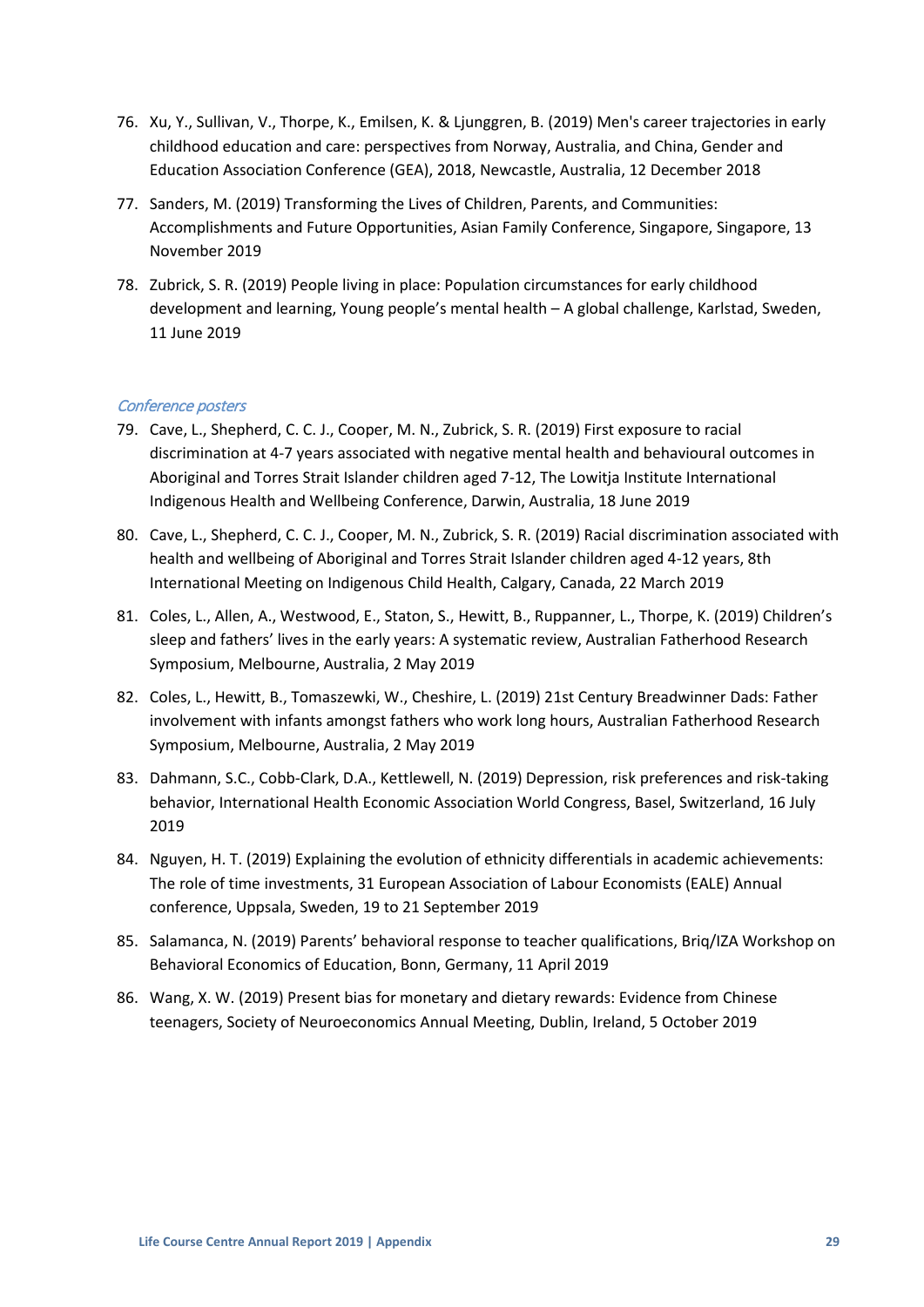# <span id="page-29-0"></span>**Seminars**

- 1. Baxter, J., O'Flaherty, M. & Perales, F. (2019) Children, parents and their time use: Findings from a program of research using the Longitudinal Study of Australian Children's time-use diaries, Centre for Longitudinal Studies, University College London, London, United Kingdom, Tuesday, 1 October 2019
- 2. Baxter, J. (2019) Panel discussion, Data for Policy Workshop, Canberra, Australia, Wednesday, 7 August 2019 to Thursday, 8 August 2019
- 3. Baxter, J. (2019) Panel discussion, Intergenerational paths to self-sufficiency workshop, Melbourne, Australia, Thursday, 28 November 2019 to Friday, 29 November 2019
- 4. Baxter, J. (2019) Panel discussion: Policy, practice and research perspectives, Social Impact Research and Policy Symposium, Perth, Australia, Wednesday, 17 July 2019
- 5. Coles, L. (2019) Gender, Work, and Families, Guest Lecture for SOCY2040 "Families and Households" Course, The University of Queensland School of Social Science, Brisbane, Australia, Thursday, 16 May 2019
- 6. Dahmann, S.C., Cobb-Clark, D.A., Kettlewell, N. (2019) Depression, risk preferences and risk-taking behavior, Seminar of the Centre for the Business and Economics of Health, The University of Queensland, Brisbane, Australia, Monday, 13 May 2019
- 7. Herault, N. (2019) The deterrent effect of job search requirements on welfare receipt: Evidence from an Australian welfare reform, Melbourne Institute Brown Bag Seminar Series, Melbourne, Australia, Tuesday, 26 March 2019
- 8. Kabatek, J. (2019) Divorced in a flash: The effect of the administrative divorce option on marital stability in the Netherlands, Tinbergen seminar, Rotterdam, Netherlands, Wednesday, 20 February 2019
- 9. Kabatek, J. (2019) Divorced in a flash: The effect of the administrative divorce option on marital stability in the Netherlands, TiU Seminar, Tilburg, Netherlands, Wednesday, 13 March 2019
- 10. Kalucza, S., O'Flaherty, M., Bon, J. (2019) Heterogeneous causal effects of early fertility timing on mid-life mental health: Evidence from the 1970 British Cohort Study, Seminar, Department of Sociology, Umea University, Umea, Sweden, Tuesday, 10 September 2019
- 11. Meekes, J. (2019) Endogenous local labour markets, regional aggregation and agglomeration economies, Seminar at the Microeconomic Studies Function of the Federal Reserve Bank of New York, New York City, United States, Thursday, 11 October 2018
- 12. Meekes, J. (2019) Gender differences in the labour and spatial response to displacement, Applied Economics Academic Seminar at Utrecht University School of Economics, Utrecht, Netherlands, Wednesday, 5 June 2019
- 13. Meekes, J. (2019) Gender differences in the labour and spatial response to displacement, EUREKA Academic Seminar at the Department of Spatial Economics, Free University Amsterdam, Amsterdam, Netherlands, Tuesday, 4 June 2019
- 14. Moschion, J. (2019) Gender differences in the effects of school-starting-age on cognitive and noncognitive skills, Seminar of the National Institute of Demographic Studies, Paris, France, Monday, 24 June 2019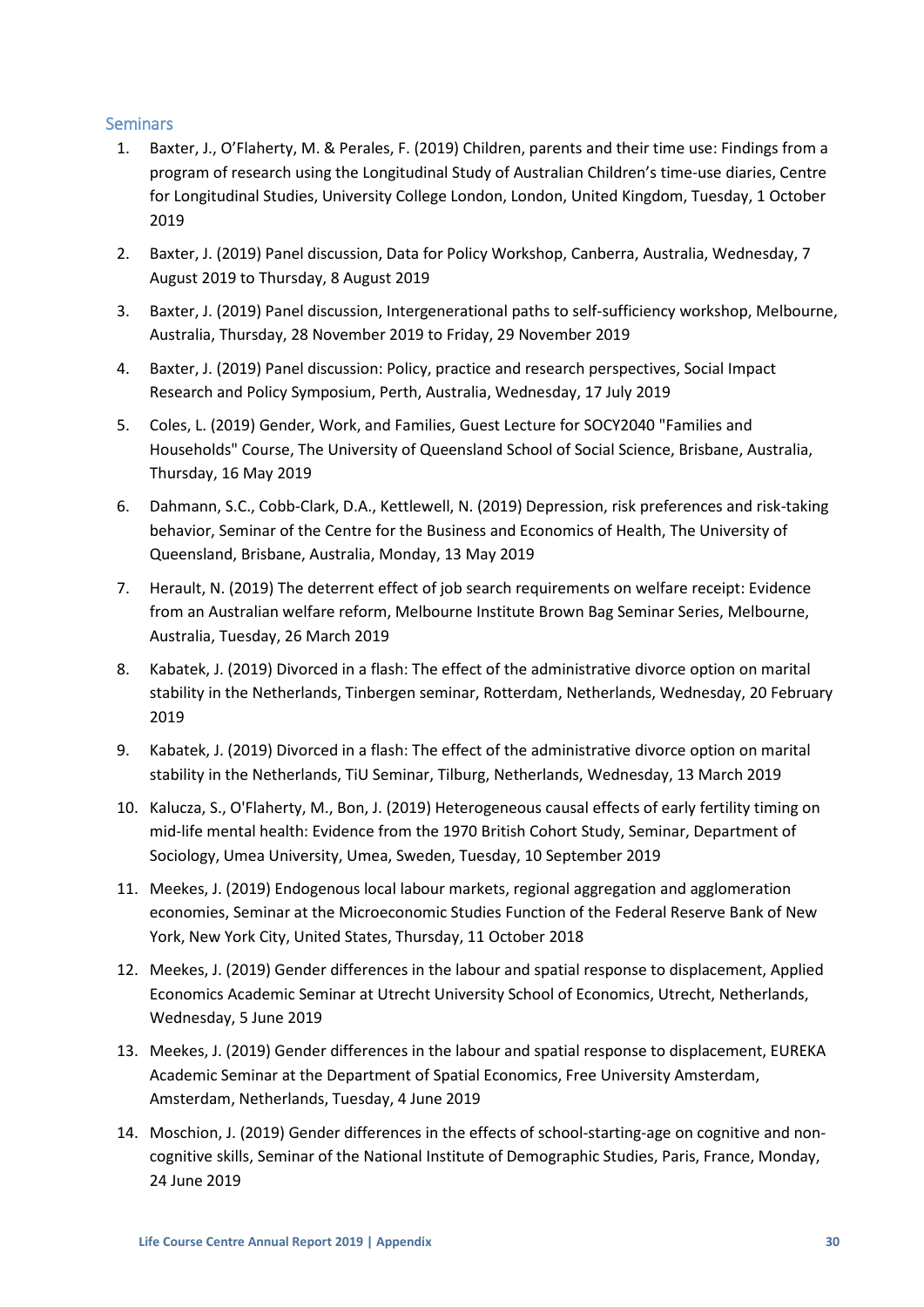- 15. Nguyen, H. (2019) Access to public dental benefit programs and child oral health, Department of Economics Research Seminar - the University of Western Australia, Perth, Australia, Friday, 10 May 2019
- 16. Nguyen, H. (2019) Sources of nativity differences in non-cognitive development, The Centre for Business and Economics of Health's Research Seminar Series - The University of Queensland, Brisbane, Australia, Wednesday, 1 May 2019
- 17. Nguyen, H. (2019) Who is giving up the free lunch? Evidence from the take-up of public child dental benefits, Bankwest Curtin Economics Centre Research Development Seminar, Curtin University, Perth, Australia, Wednesday, 2 October 2019
- 18. Nguyen, H. (2019) Who is giving up the free lunch? Evidence from the take-up of public child dental benefits, Telethon Kids Institute Research Seminars, Perth, Australia, Wednesday, 19 June 2019
- 19. Nguyen, H. T., Mitrou, F. (2019) Explaining the evolution of ethnicity differentials in academic achievements: The role of time investments, Institute for Social Science Research Seminar Series, Brisbane, Australia, Wednesday, 17 April 2019
- 20. Potia, A. (2019) Rewarding commitment to attend school: A field study with Indigenous Australian high school students, Australia's first peoples economic well-being: Way forward, Brisbane, Australia, Tuesday, 15 October 2019
- 21. Salamanca, N. (2019) Parents' behavioral response to teacher qualifications, Labour and Family Economics Workshop, Essex, United Kingdom, Tuesday, 18 June 2019
- 22. Salamanca, N. (2019) Parents' behavioral response to teacher qualifications, Seminar, UCD Geary Institute for Public Policy, Dublin, Ireland, Wednesday, 1 May 2019
- 23. Salamanca, N. (2019) Parents' behavioral response to teacher qualifications, The University of Zurich Economics Seminar, Zurich, Switzerland, Wednesday, 17 April 2019
- 24. Salom, C. (2019) Precision medicine or precision public health? What life course epidemiology can tell us, 6th International Congress on Dual Disorders, Madrid, Spain, Friday, 21 June 2019
- 25. Schildberg-Horish, H. (2019) Does the provision of time resources reduce stress? Causal evidence, LCC Seminar: Hannah Schildberg-Horisch, Sydney, Australia, Thursday, 15 August 2019
- 26. Stafford, J, Taylor, C, Christensen, D (2019) Linked Data Case Study 2 Pathways to better health and education outcomes for Tasmania's children, Population Health Research Network 10-Year Anniversary Event, Hobart, Australia, Tuesday, 3 September 2019
- 27. Vidal-Fernandez, M (2019) The birth order effect in historical Netherlands, Seminar, Copenhagen, Denmark, Thursday, 26 September 2019
- 28. Vidal-Fernandez, M (2019) The birth order effect in historical Netherlands, Seminar, Barcelona, Spain, Thursday, 10 October 2019
- 29. Vidal-Fernandez, M. (2019) Is the birth order effect a modern phenomenon? Seminar, Universidad Rovira i Virgili, Reus, Spain, Monday, 9 December 2019
- 30. Vidal-Fernandez, M. (2019) Is the birth order effect a modern phenomenon? External seminar Universitat de Barcelona, Barcelona, Spain, Tuesday, 5 November 2019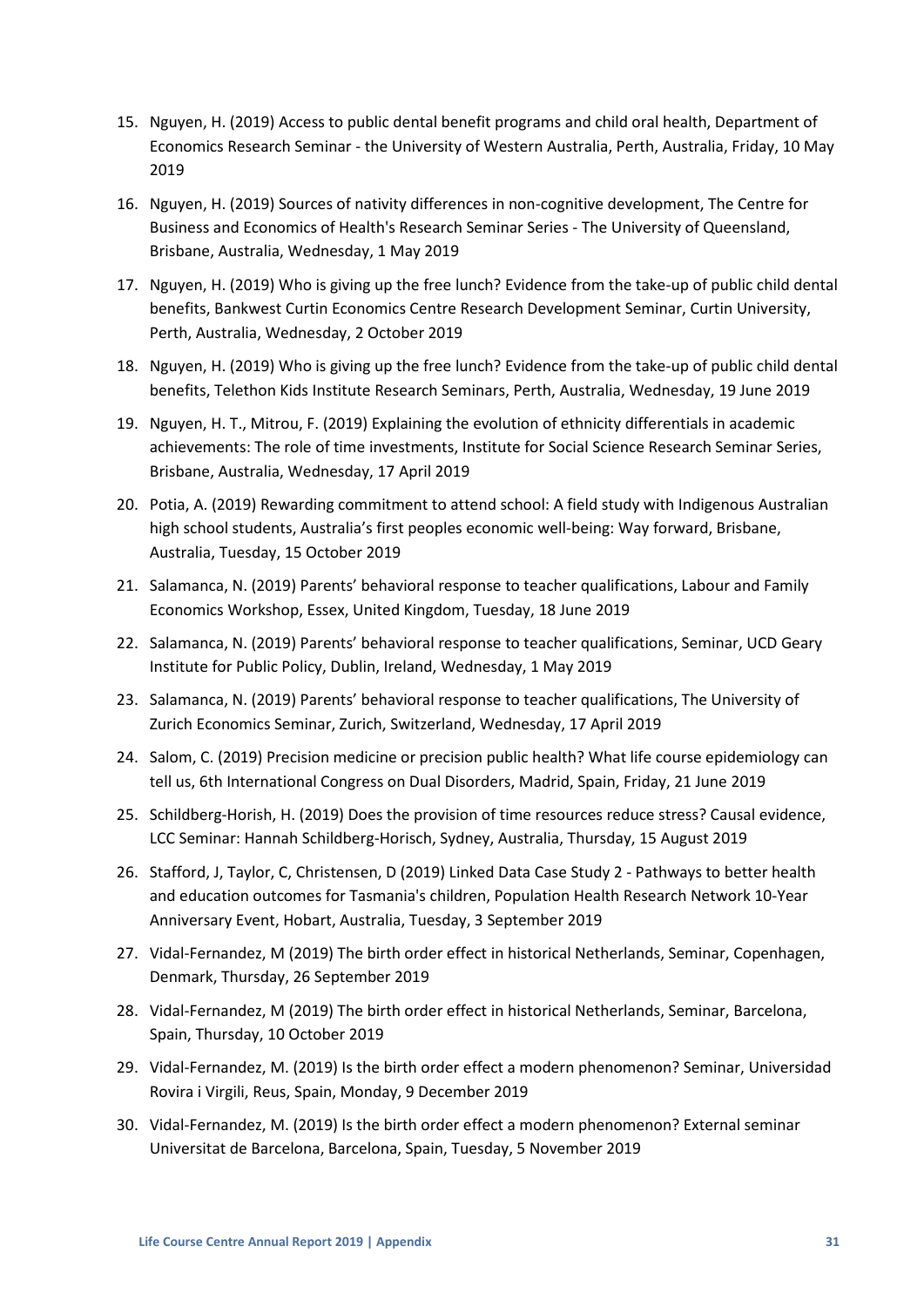- 31. Vidal-Fernandez, M. (2019) Is the birth order effect a modern phenomenon? Seminar, The University of Alicante, Alicante, Spain, Wednesday, 23 October 2019
- 32. Vidal-Fernandez, M. (2019) Is the birth order effect a modern phenomenon? Seminar, University of Lancaster, Lancaster, United Kingdom, Monday, 18 November 2019
- 33. Zubrick, S. R. (2019) Language growth from 4 to 8 and developmental circumstances: Meeting policy demands from the early years sector, Institute for Social Science Research Seminar Series, Brisbane, Australia, Wednesday, 10 July 2019
- 34. Zubrick, S.R (2019) Population informed developmental trajectories: Implications for education, Statewide Lead School Psychologist Network Meeting, Perth, Australia, Wednesday, 29 May 2019

| <u>Fable I TriterHational Visitors presenting</u> |                   |                                       |
|---------------------------------------------------|-------------------|---------------------------------------|
| <b>Visitor</b>                                    | <b>Host</b>       | <b>Presentation topic</b>             |
| Professor Shelly Lundberg                         | The University of | Mini-workshop: Aspirations and        |
| University of California Santa Barbara,           | Sydney            | the Educational Gender Gap            |
| <b>United States</b>                              |                   |                                       |
| Visit: 10 January to 31 March 2019                |                   |                                       |
| Mr Jon Jacob Kirksey                              | The University of | School breakfast and schooling        |
| University of California Santa Barbara,           | Western           | outcomes: Does meal location          |
| <b>United States</b>                              | Australia, The    | matter?                               |
| Visit: 29 January to 22 April 2019                | University of     |                                       |
|                                                   | Melbourne         |                                       |
| Professor David B. Wilson                         | The University of | Systematic Review Workshop 2:         |
| George Mason University, United States            | Queensland        | Meta-Analysis                         |
| Visit: 11 February 2019                           |                   |                                       |
| <b>Professor Simon Burgess</b>                    | The University of | Mini-workshop: Aspirations and        |
| University of Bristol, United Kingdom             | Sydney            | the Educational Gender Gap            |
| Visit: 23 February to 16 March 2019               |                   |                                       |
| Associate Professor Miriam Gensowski              | The University of | Mini-Workshop: Economics of           |
| University of Copenhagen, Denmark                 | Sydney            | Human Development                     |
| Visit: 25 February to 10 April 2019               |                   |                                       |
| Associate Professor Remi Piatek                   | The University of | Mini Workshop: Economics of           |
| University of Copenhagen, Denmark                 | Sydney            | Human Development                     |
| Visit: 25 February to 10 April 2019               |                   |                                       |
| Dr Thomas Schober                                 | The University of | Mini Workshop: Economics of           |
| Johannes Kepler University, Austria               | Sydney            | Human Development                     |
| Visit: 1 March to 1 May 2019                      |                   |                                       |
| Professor Ian Walker                              | The University of | Choosing schools and school choice    |
| University of Lancaster, United Kingdom           | Sydney            |                                       |
| Visit: 4 to 15 March 2019                         |                   |                                       |
| Professor Stacy Ehrlich                           | The University of | Early childhood education projects    |
| University of Chicago, United States              | Western Australia |                                       |
| Visit: 15 to 18 March 2019                        |                   |                                       |
| Dr Barry Milne                                    | The University of | Qualitative social science for health |
| The University of Auckland COMPASS                | Queensland        | and wellbeing research: the           |
| Research Centre, New Zealand                      |                   | <b>COMPASS Research Centre</b>        |
| Visit: 4 to 5 April 2019                          |                   |                                       |

# <span id="page-31-0"></span>Table 1 International visitors presenting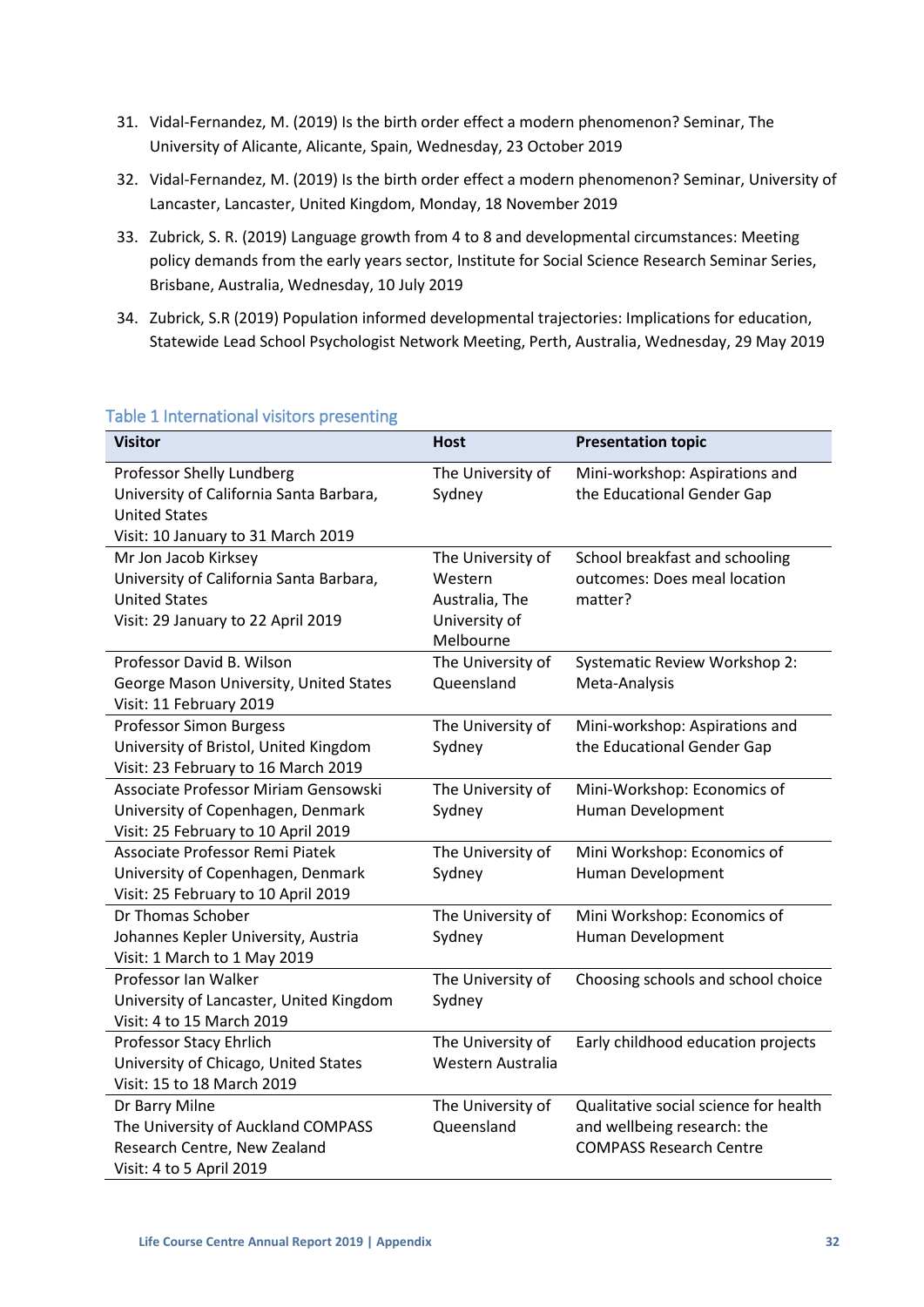| <b>Visitor</b>                                                          | <b>Host</b>                     | <b>Presentation topic</b>                                            |
|-------------------------------------------------------------------------|---------------------------------|----------------------------------------------------------------------|
| Dr Nichola Shackleton<br>The University of Auckland COMPASS             | The University of<br>Queensland | Qualitative social science for health<br>and wellbeing research: the |
| Research Centre, New Zealand<br>Visit: 4 to 5 April 2019                |                                 | <b>COMPASS Research Centre</b>                                       |
| Dr Lisa Caldwell                                                        | The University of               | Findings from the age 14 sweep of                                    |
| University College London, United Kingdom                               | Queensland                      | the Millennium Cohort Study, Next                                    |
| Visit: 15 April 2019                                                    |                                 | steps and the Centre for                                             |
|                                                                         |                                 | Longitudinal Studies (CLS)                                           |
| Associate Professor Orla Doyle                                          | The University of               | The First 2,000 days and child skills:                               |
| University College Dublin, Ireland                                      | Queensland, The                 | Evidence & update from a                                             |
| Visit: 12 May to 9 June 2019                                            | University of                   | randomized experiment of home                                        |
| Professor Heith Copes                                                   | Sydney<br>The University of     | visiting<br>Women and meth: Finding self-                            |
| The University of Alabama at Birmingham,                                | Queensland                      | worth in the midst of poverty,                                       |
| <b>United States</b>                                                    |                                 | abuse, and addiction                                                 |
| Visit: 3 to 14 June 2019                                                |                                 |                                                                      |
| Dr Mahalia Jackman                                                      | The University of               | The West vs the rest: Exploring the                                  |
| University of West Indies, Bahamas                                      | Queensland                      | global divide in attitudes towards                                   |
| Visit: 1 July to 1 August 2019                                          |                                 | homosexuality                                                        |
| Professor Hannah Schildberg-Horisch                                     | The University of               | Does the provision of time                                           |
| University of Dusseldorf, Germany                                       | Sydney                          | resources reduce stress? Causal                                      |
| Visit: 17 July to 15 August 2019<br>Simon Barrett                       | The University of               | evidence<br>How people's own upbringing                              |
| University of Glasgow, United Kingdom                                   | Queensland                      | influences their subsequent                                          |
| Visit: 8 August 2019                                                    |                                 | parenting practices: a mixed                                         |
|                                                                         |                                 | method study of vulnerable                                           |
|                                                                         |                                 | mothers - to complement THRIVE                                       |
| Professor Lucinda Platt                                                 | The University of               | Occupational aspirations of girls                                    |
| The London School of Economics and                                      | Queensland                      | and boys across ethnic groups in                                     |
| Political Science, United Kingdom                                       |                                 | the UK                                                               |
| Visit: 8 October to 13 December 2019<br>Professor Andrew M. Jones       | The University of               | Equity, opportunity and health                                       |
| University of York, United Kingdom                                      | Sydney                          |                                                                      |
| Visit: 12 October to 10 January 2020                                    |                                 |                                                                      |
| Professor Rebekah Coley                                                 | The University of               | Putting young children on a path to                                  |
| Boston College, United States                                           | Queensland, The                 | success: Mechanisms transmitting                                     |
| Visit: 14 to 17 October 2019                                            | University of                   | income inequality Education as a                                     |
|                                                                         | Sydney                          | pathway out of poverty                                               |
| Dr Matteo Sandi                                                         | The University of               | Education: A panacea to poverty?                                     |
| The London School of Economics and<br>Political Science, United Kingdom | Queensland                      |                                                                      |
| Visit: 17 October to 1 November 2019                                    |                                 |                                                                      |
| Dr Yuwei Xu                                                             | The University of               | Roundtable Discussion - Gender                                       |
| University College London, United Kingdom                               | Queensland                      | and education                                                        |
| Visit: 2 to 6 December 2019                                             |                                 |                                                                      |
| Professor Deevia Bhana                                                  | The University of               | Roundtable Discussion - Gender                                       |
| University of KwaZulu-Natal, South Africa                               | Queensland                      | and education                                                        |
| Visit: 2 to 6 December 2019                                             |                                 |                                                                      |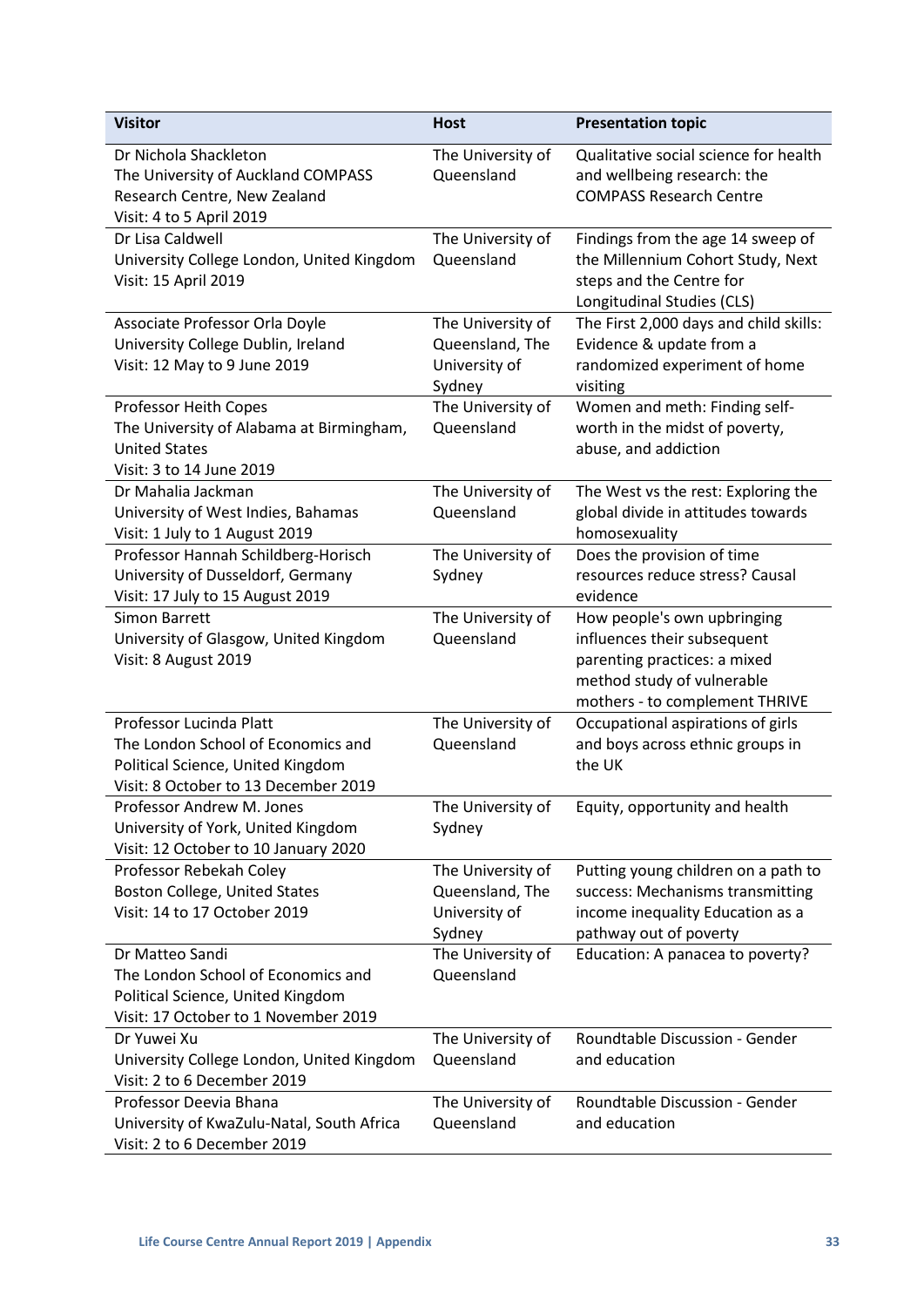# <span id="page-33-0"></span>Additional researchers working on centre research

| <b>Name</b>         | Country of origin    | <b>Chief Investigator</b>      | <b>Institution</b>           |
|---------------------|----------------------|--------------------------------|------------------------------|
| Dr Vinayak Alladi   | <b>United States</b> | Prof Agnieszka Tymula          | The University of Sydney     |
| Dr Ferdi Botha      | South Africa         | <b>Prof David Ribar</b>        | The University of Melbourne  |
| Dr Joemer Maravilla | Malaysia             | Dr Caroline Salom              | The University of Queensland |
| Dr Stephanie Plage  | Germany              | Dr Jenny Povey                 | The University of Queensland |
| Dr Azhar Potia      | Australia            | Prof Karen Thorpe              | The University of Queensland |
| Dr Peter Rankin     | Australia            | Prof Karen Thorpe              | The University of Queensland |
| Dr Caroline Salom   | Australia            | Prof Karen Thorpe              | The University of Queensland |
| Dr Michelle Sydes   | Australia            | <b>Prof Lorraine Mazerolle</b> | The University of Queensland |

# <span id="page-33-1"></span>Table 2 New Postdoctoral researchers

# <span id="page-33-2"></span>Table 3 Honours students

| <b>Student</b> | Supervisor(s)                                           | <b>Institution</b> | Program     | <b>Topic</b>                                                                                             |
|----------------|---------------------------------------------------------|--------------------|-------------|----------------------------------------------------------------------------------------------------------|
| Kahlia Daley   | Dr Emma Antrobus                                        | UQ                 | Hons        | The gendered views of at-risk youth                                                                      |
| Kathryn Good   | <b>Prof Lorraine</b><br>Mazerolle                       | UQ.                | <b>Hons</b> | Pathways to prevention: Assessing a<br>police trust building program                                     |
| Patrick Hendy  | Dr Kadir Atalay,<br><b>Prof Robert Slonim</b>           | USyd               | <b>Hons</b> | Prize Linked Debt: Increasing credit<br>card repayments in theory and an<br>experiment                   |
| Shumi Ruan     | A/Prof Stephanie<br>Schurer                             | USyd               | <b>Hons</b> | The long-term benefits of different<br>permanency pathway arrangements<br>in NSW out-of-home care system |
| Liam Varley    | Dr Marian Vidal-<br>Fernandez, Dr Jordi<br>Vidal-Robert | USyd               | <b>Hons</b> | The effects of Protestantism on<br>economic outcomes in Australia                                        |
| Fengzheng Wan  | Dr Marian Vidal-<br>Fernandez, Dr<br>Rebecca Taylor     | USyd               | Hons        | The spillover effect of Australian<br>school drug education on parents'<br>health habits                 |

# <span id="page-33-3"></span>Table 4 New postgraduate students

| <b>Student</b> | Supervisor(s)                                              | Institution | Program    | <b>Topic</b>                                                                                                    |
|----------------|------------------------------------------------------------|-------------|------------|-----------------------------------------------------------------------------------------------------------------|
| Tahmina Begum  | A/Prof Abdullah<br>Mamun, Dr<br>Satyamurthy<br>Anuradha    | UQ.         | <b>PhD</b> | Caesarean birth and its impact on<br>maternal and offspring health in<br>Australia : A life course perspective  |
| Emma Cooke     | Dr Sally Staton, Dr<br>Andrew Clarke,<br>Prof Karen Thorpe | UQ          | <b>PhD</b> | Children's experiences of spiritual<br>wellbeing and relaxation in Early<br><b>Childhood Education and Care</b> |
| Narayan Panthi | Prof Karen Thorpe,<br>Dr Sally Staton                      | UQ.         | <b>PhD</b> | Learning together: Supporting<br>educators to manage behavioural<br>challenges in early childhood<br>services   |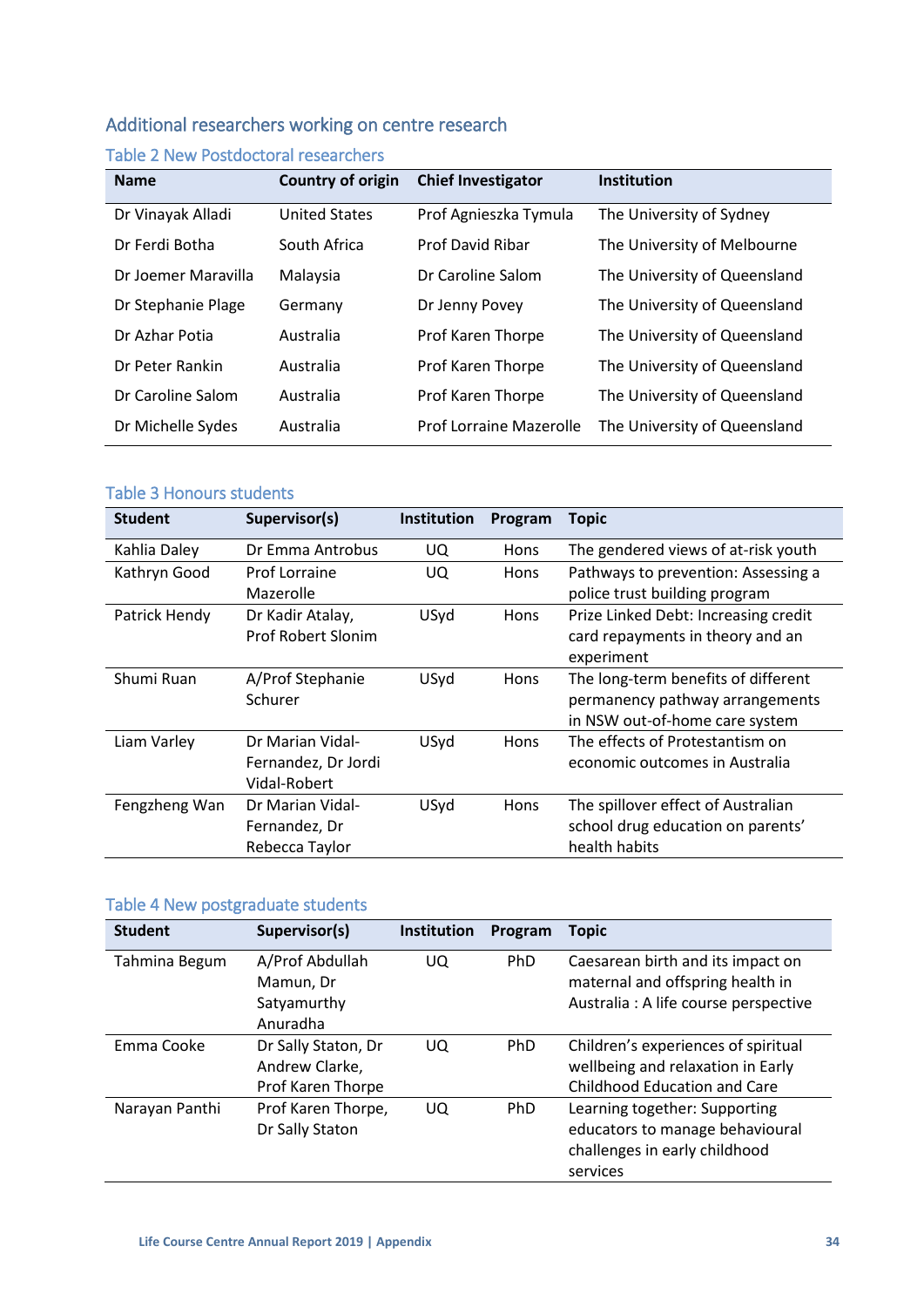| <b>Student</b>         | Supervisor(s)                                                                                  | Institution | Program      | <b>Topic</b>                                                                                                                                                                                                                      |
|------------------------|------------------------------------------------------------------------------------------------|-------------|--------------|-----------------------------------------------------------------------------------------------------------------------------------------------------------------------------------------------------------------------------------|
| Arvind Ponnapalli      | A/Prof Karen<br>Turner, Prof Matt<br>Sanders                                                   | UQ          | PhD          | Indigenous parent wellbeing:<br>Implications for early intervention<br>parenting support in Indigenous<br>communities                                                                                                             |
| Jonathan Rowe          | A/Professor<br>Cameron Parsell,<br>Dr Andrew Clarke                                            | <b>UQ</b>   | PhD          | Transforming charity to reduce<br>persistent poverty in Australia: An<br>ethnographic study examining how<br>charity is delivered, experienced by<br>recipients, and fits within the<br>contemporary welfare state.               |
| <b>Ruth Steinbring</b> | Dr Jack Lam,<br>A/Prof Francisco<br>Perales, Prof<br>Janeen Baxter                             | UQ          | <b>MPhil</b> | Female breadwinners: Paid and<br>unpaid work in families where<br>women earn more than men                                                                                                                                        |
| <b>Steve Yeong</b>     | Dr Katrien Stevens,<br>Prof Deborah<br>Cobb-Clarke, Dr<br>Don Weatherburn,<br>Dr Mario Fiorini | USyd        | PhD          | Essays in micro econometric policy<br>evaluation                                                                                                                                                                                  |
| Asma Zulfiqar          | Dr Jenny Povey, Dr<br>Linda Willis, Prof<br>Janeen Baxter                                      | UQ.         | PhD          | Narrative inquiry approach:<br>Understanding how women achieve<br>and modify their agentic<br>orientations in complex patriarchal<br>structures, in redefining and<br>reshaping their identities<br>throughout their life course. |

# <span id="page-34-0"></span>Table 5 Continuing postgraduate students

| <b>Student</b>      | Supervisor(s)                                                                          | Institution | Program    | <b>Topic</b>                                                                                                                                                                                |
|---------------------|----------------------------------------------------------------------------------------|-------------|------------|---------------------------------------------------------------------------------------------------------------------------------------------------------------------------------------------|
| Christine Ablaza    | Prof Mark Western,<br>A/Prof Wojtek<br>Tomaszewski, Prof<br><b>Christopher Manning</b> | UQ          | PhD        | Do temporary contracts help or<br>hurt workers: Evidence from the<br>Philippines                                                                                                            |
| Sarah Ball          | A/Prof Cameron<br>Parsell, ProfBrian<br>Head, Dr Sarah<br>Bennett, Dr Emma<br>Antrobus | UQ          | PhD        | Behaviour change, rigorous<br>evidence and public policy: An<br>ethnography of the use of<br>'behavioural insights' in policy<br>development by the Australian<br><b>Federal Government</b> |
| <b>Tuhin Biswas</b> | A/Prof Abdullah<br>Mamun, A/Prof<br>Ricardo Jorge Soares<br>Magalhaes                  | UQ          | <b>PhD</b> | Double burden of malnutrition<br>among the women in South and<br>Southeast Asia: Geographical<br>variation, health inequality and<br>health achievement.                                    |
| Madonna Boman       | A/Prof Cameron<br>Parsell, Dr Jack Lam                                                 | UQ          | PhD        | Risky transitions: Young people<br>moving from out-of-home care in<br>Queensland, Australia                                                                                                 |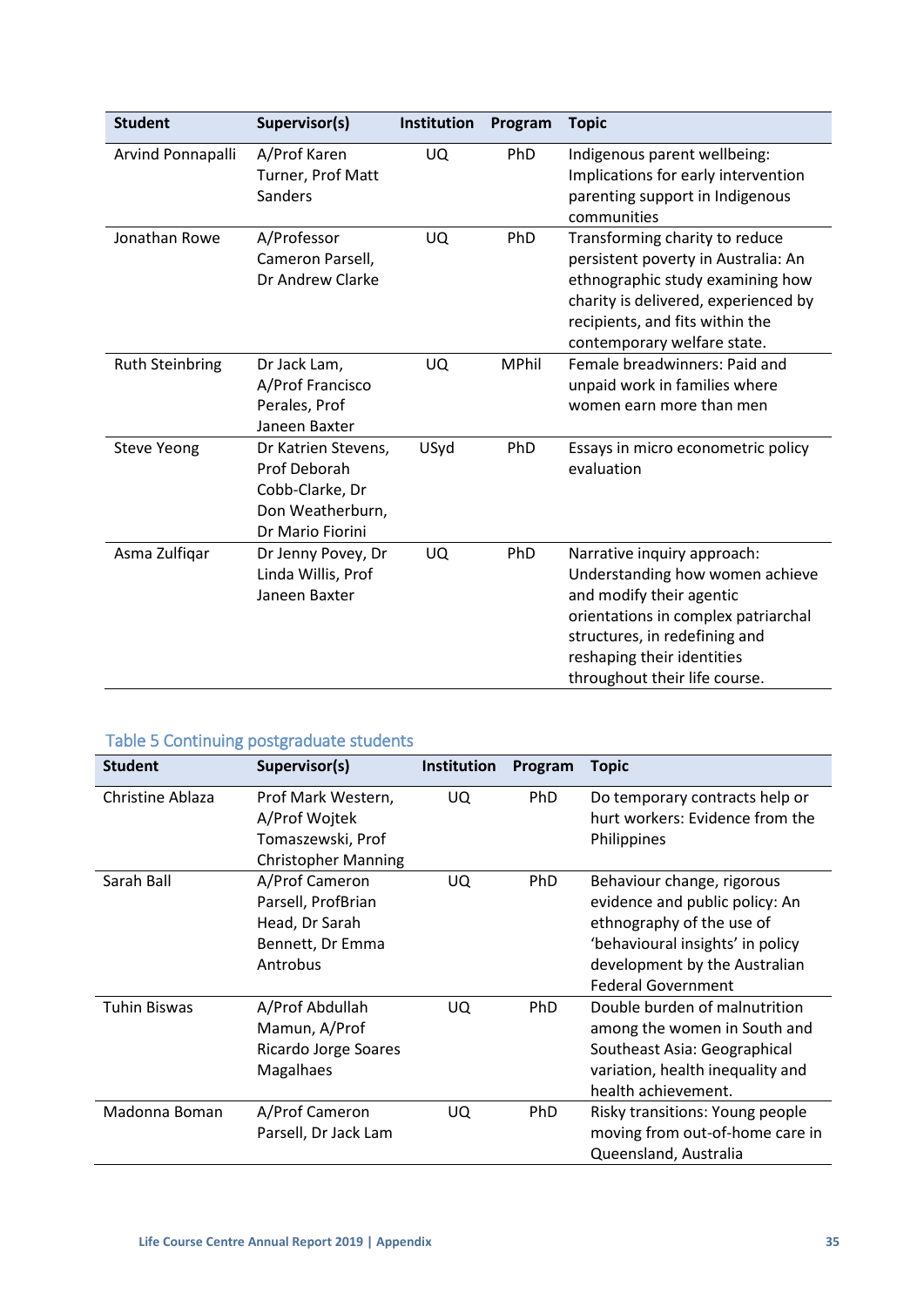| <b>Student</b>                  | Supervisor(s)                                                                                             | Institution | Program | <b>Topic</b>                                                                                                                                          |
|---------------------------------|-----------------------------------------------------------------------------------------------------------|-------------|---------|-------------------------------------------------------------------------------------------------------------------------------------------------------|
| <b>Meredith Burgess</b>         | A/Prof Francisco<br>Perales, Prof Janeen<br><b>Baxter</b>                                                 | UQ          | PhD     | Sexual orientation and life<br>chances in contemporary<br>Australia                                                                                   |
| Suaditya C Mohan                | Prof Lorraine<br>Mazerolle, Renee<br>Zahnow                                                               | UQ          | PhD     | Social ties and violence: A<br>comparative study of the<br>mediating effects of law<br>legitimacy                                                     |
| Alice Campbell                  | A/Prof Francisco<br>Perales, Prof Janeen<br><b>Baxter</b>                                                 | UQ          | PhD     | Sexual identity fluidity: The<br>prevalence, predictors and<br>outcomes of sexual identity<br>change in two cohorts of<br>Australian women            |
| Leah Cave                       | Prof Stephen<br>Zubrick, Dr<br>Carrington<br>Shepherd, Dr<br>Matthew Cooper<br>and Dr Hayley<br>Christian | <b>UWA</b>  | PhD     | Pathways between racial<br>discrimination and the health<br>and wellbeing of Aboriginal and<br>Torres Strait Islander children<br>and young people    |
| Carys Chainey                   | Dr Kylie Burke, Prof<br>Michele Haynes                                                                    | UQ          | PhD     | Childhood adversity in Australia:<br>Does parenting moderate its<br>effect on wellbeing?                                                              |
| Laetitia Coles                  | A/Prof Wojtek<br>Tomaszewski, Prof<br>Belinda Hewitt, Prof<br>Lynda Cheshire                              | UQ          | PhD     | Highly involved breadwinner<br>dads: Determinants of father<br>involvement with children<br>amongst fathers who work very<br>long hours               |
| Patricia<br>Collingwood         | <b>Prof Lorraine</b><br>Mazerolle, A/Prof<br><b>Jason Ferris</b>                                          | UQ          | PhD     | School truancy and financial<br>independence during emerging<br>adulthood: A longitudinal<br>analysis of receipt of and reliance<br>on cash transfers |
| <b>Berihun Dachew</b>           | Prof Rosa Alati,<br>A/Prof Abdullah<br>Mamun, A/Prof<br>James Scott                                       | UQ          | PhD     | Hypertension disorders of<br>pregnancy and the risk of mental<br>and behavioural disorders in<br>offspring                                            |
| Kathleen De Rooy                | Dr Sarah Bennett, Dr<br>Michelle Sydes                                                                    | UQ          | PhD     | Researching female offenders in<br>their journey to desistance from<br>a life course of crime.                                                        |
| Gursimran<br>Dhamrait           | <b>Prof Catherine</b><br>Taylor, Dr Gavin<br>Pereira, Prof<br>Stephen Zubrick                             | <b>UWA</b>  | PhD     | The effects of birth spacing,<br>family size and demographic<br>factors on child development<br>outcomes at age 5                                     |
| Maria Francisca<br>Donoso Rivas | Dr Jenny Povey,<br>A/Prof Wojtek<br>Tomaszewski, Dr<br>Yangtao Huang                                      | UQ          | PhD     | The impact of the School<br>Inclusion Law and its new School<br>Admission System on parent<br>engagement and students<br>achievement                  |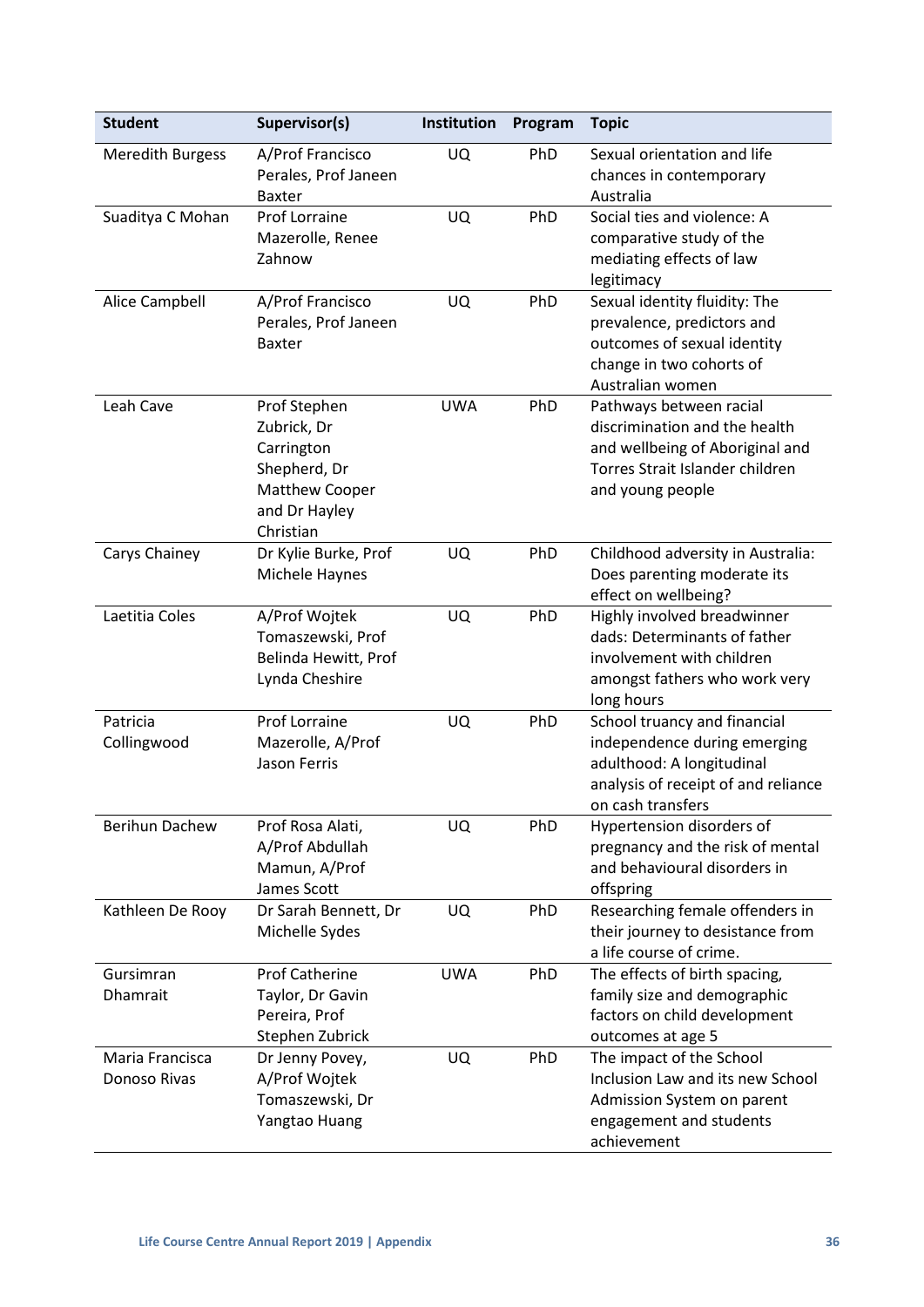| <b>Student</b>      | Supervisor(s)                                                                                  | Institution | Program | <b>Topic</b>                                                                                                                                                                              |
|---------------------|------------------------------------------------------------------------------------------------|-------------|---------|-------------------------------------------------------------------------------------------------------------------------------------------------------------------------------------------|
| Ruth (Lute) Faleolo | Prof Paul Memmott,<br>Dr Kelly Greenop,<br>Prof Mark Western,<br>Dr Denise Clague              | UQ          | PhD     | Pasifika well-being perceptions<br>and Trans-Tasman migrant<br>experiences                                                                                                                |
| Lilac Florentino    | A/Prof Wojtek<br>Tomaszewski, Dr<br>Jenny Povey                                                | UQ          | PhD     | Managing odds: Addressing<br>educational disadvantage<br>through school accountability<br>and better HRM practices                                                                        |
| M Mamun Huda        | A/Prof Abdullah<br>Mamun, Dr Martin<br>O'Flaherty, Dr<br>Jocelyn Finlay                        | UQ          | PhD     | Adolescent motherhood and<br>offspring health in low and<br>middle income countries: Trends,<br>determinants, and vulnerabilities                                                         |
| Md. Mehedi Hasan    | A/Prof Abdullah<br>Mamun, A/Prof<br>Ricardo Jorge Soares<br>Magalhaes, Prof<br>Saifuddin Ahmed | UQ          | PhD     | Future direction of maternal and<br>child health in low- and middle-<br>income countries                                                                                                  |
| Nam (April) Hoang   | Prof Matt Sanders,<br>Dr Divna Haslam, Dr<br>James Kirby                                       | UQ          | PhD     | The effectiveness of the Triple P -<br>Positive Parenting Program with<br>Vietnamese parents whose<br>children have mental health<br>problems                                             |
| Nicole Kapelle      | Prof Janeen Baxter,<br>Dr Sergi Vidal Torre,<br>Dr Philipp Lersch                              | UQ          | PhD     | Gendered impacts of life course<br>transitions on social<br>disadvantage in contemporary<br>Australia: A life course<br>perspective                                                       |
| Ella Kuskoff        | A/Prof Cameron<br>Parsell, Dr Andrew<br>Clarke, Prof Greg<br>Marston                           | UQ          | PhD     | Achieving cultural change<br>through policy: An analysis of<br>state intervention in cultural<br>aspects of domestic violence                                                             |
| Felix Leung         | A/Prof Stefanie<br>Schurer, Dr Peter<br>Exterkate                                              | USyd        | PhD     | The causal effects of cognitive<br>and noncognitive skills on<br>education                                                                                                                |
| Cari McIlduff       | A/Prof Karen Turner,<br>A/Prof Christine<br>Wilson, Prof Matt<br>Sanders                       | UQ          | PhD     | Cultural sensitivity in working<br>with indigenous peoples: A<br>model proposed and evaluated<br>towards culturally sympathetic<br>methodology for capacity<br>building and social change |
| Paul Morton         | Prof Lorraine<br>Mazerolle, Dr Sarah<br><b>Bennett</b>                                         | UQ          | PhD     | Operation galley                                                                                                                                                                          |
| Sonia Pervin        | A/Prof Abdullah<br>Mamun, Prof Harold<br>McIntyre                                              | UQ          | PhD     | Resemblance of parent-offspring<br>dietary patterns and the<br>development of offspring<br>cardiometabolic risks: A life<br>course perspective                                            |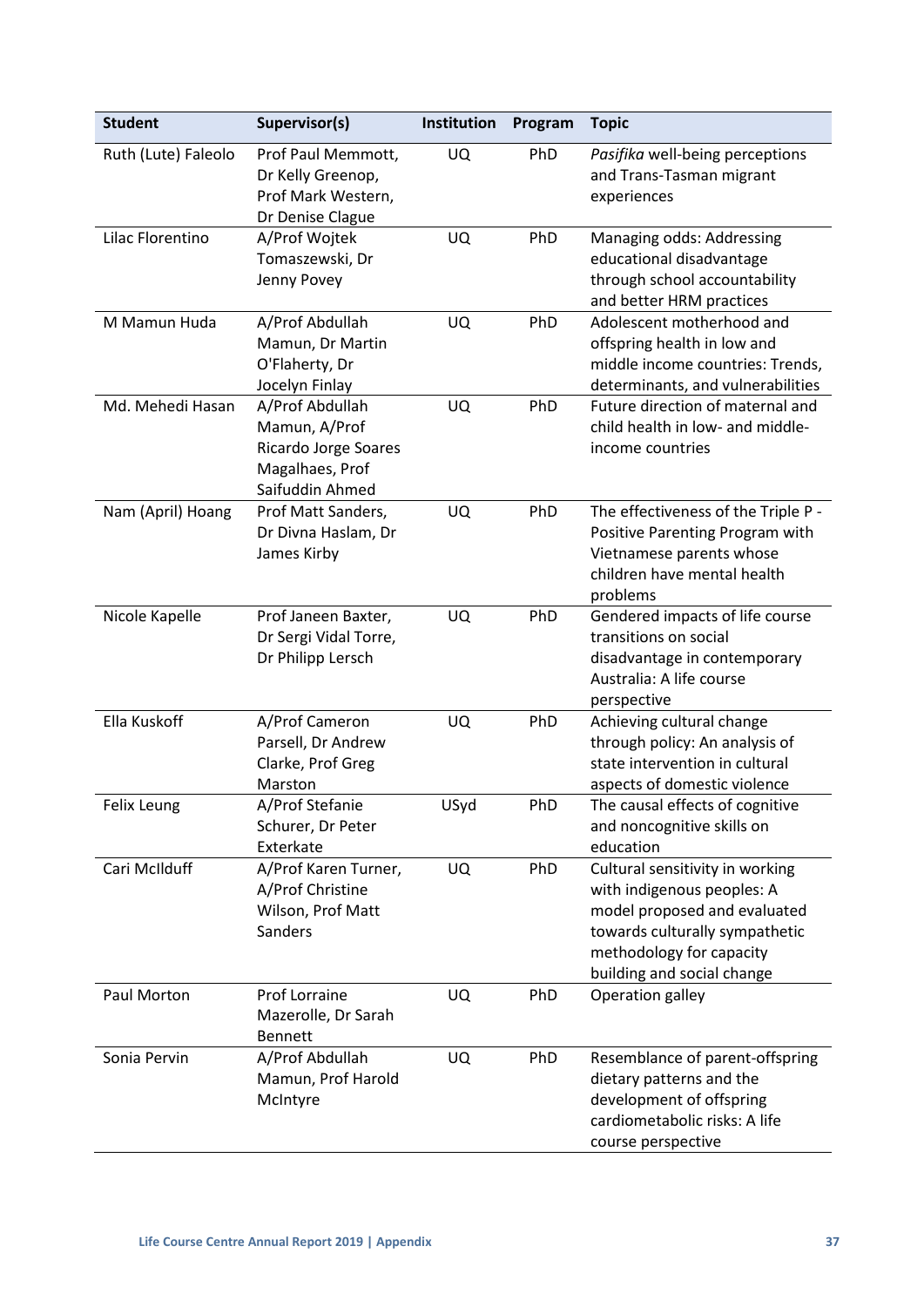| <b>Student</b>          | Supervisor(s)                                                          | Institution | Program | <b>Topic</b>                                                                                                                                      |
|-------------------------|------------------------------------------------------------------------|-------------|---------|---------------------------------------------------------------------------------------------------------------------------------------------------|
| Emina Prguda            | Dr Kylie Burke, Dr<br>Emma Antrobus, Dr<br>Sarah Bennett               | <b>UQ</b>   | PhD     | Engaging parents involved in<br><b>Community Corrections: The role</b><br>of parenting interventions in<br>improving child and parent<br>outcomes |
| Kevin Pugh              | Marian Vidal-<br>Fernandez, Yi Sun,<br>Valentina Duque                 | USyd        | PhD     | Three essays on the economics<br>of school education                                                                                              |
| Marian<br>Shakhovskoy   | Dr Linda Willis, Dr<br>Jenny Povey                                     | <b>UQ</b>   | PhD     | Using cogenerative dialogues to<br>investigate how parent<br>engagement with their<br>adolescent children can be<br>enhanced at home and school   |
| Nikita Sharma           | A/Prof Wojtek<br>Tomaszewski, Prof<br>Janeen Baxter, Dr<br>Jenny Povey | <b>UQ</b>   | PhD     | Immigrants in the Australian<br>labour market                                                                                                     |
| Laura Simpson<br>Reeves | A/Prof Cameron<br>Parsell, A/Prof<br>Shuang Liu                        | <b>UQ</b>   | PhD     | Understanding cultural<br>perceptions of relative poverty                                                                                         |
| Victoria Sullivan       | Prof Karen Thorpe,<br>A/Prof Francisco<br>Perales, Dr Yuwei Xu         | <b>UQ</b>   | PhD     | Pride and Prejudice: The claiming<br>and contesting of men's<br>participation in the early<br>childhood workforce                                 |
| Angelina Tang           | A/Prof Francisco<br>Perales, Prof Janeen<br>Baxter, Francisco<br>Rowe  | <b>UQ</b>   | PhD     | Overseas graduates in Australia:<br>characteristics, dynamics and<br>change                                                                       |
| <b>Xueting Wang</b>     | A/Prof Agnieszka<br>Tymula, Dr Stephen<br>Cheung                       | USyd        | PhD     | Adolescents's self-control issue<br>and disadvantage                                                                                              |
| Nicole Watson           | Prof Janeen Baxter,<br>Dr John Henstridge,<br>Prof Michele Haynes      | UQ          | PhD     | Improvements in non-response<br>adjustments for complex<br>longitudinal survey data                                                               |

# <span id="page-37-0"></span>New Associate Investigators

- 1. Professor John P. de New University of Melbourne
- 2. Professor Brendan Gleeson, The University of Melbourne
- 3. Dr Cain Polidano University of Melbourne
- 4. Dr Jenny Povey University of Queensland
- 5. Associate Professor Wojtek Tomaszewski University of Queensland
- 6. Professor Agnieszka Tymula University of Sydney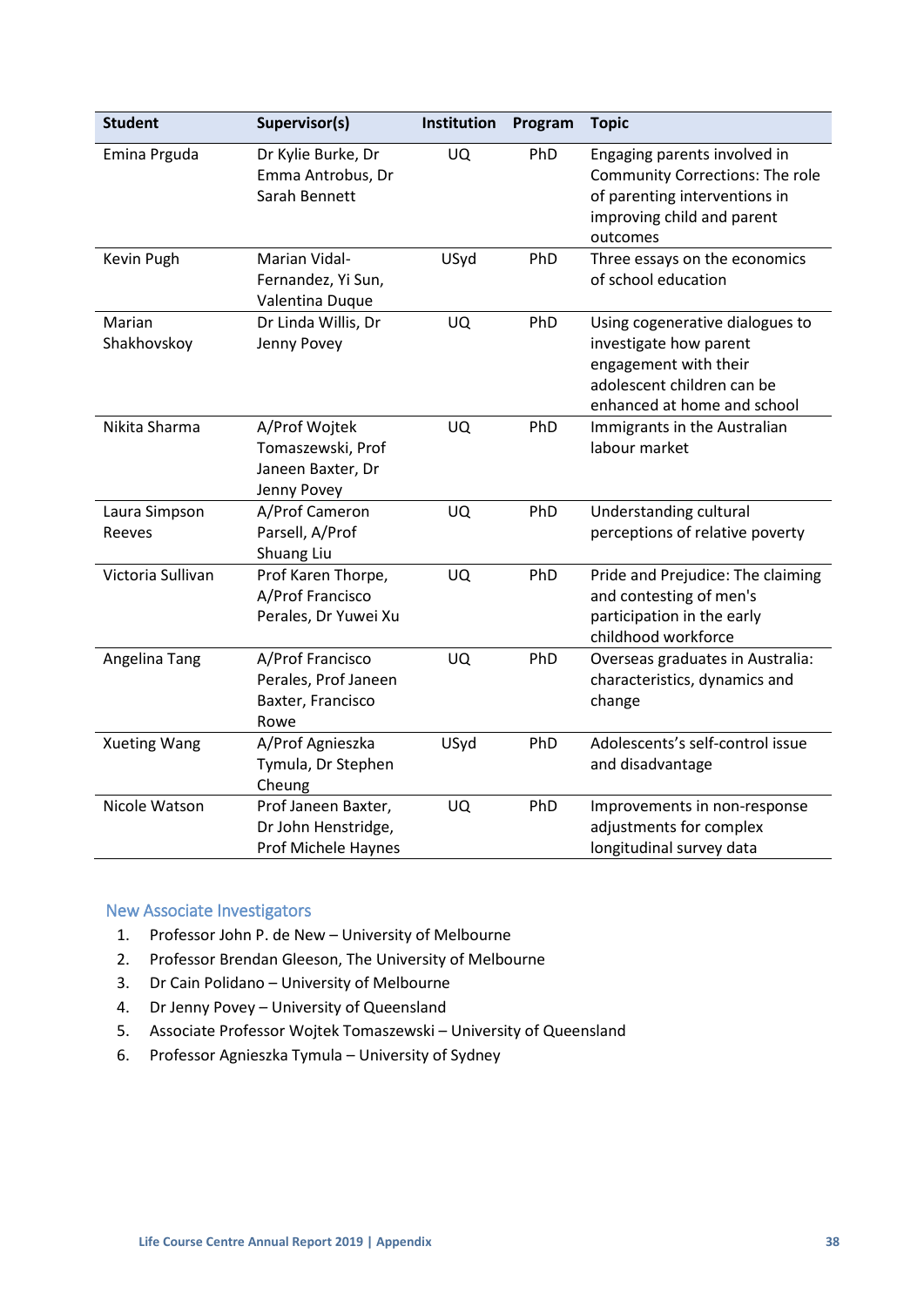# <span id="page-38-0"></span>Early Career Researchers

- 1. Dr Vinayak Alladi, The University of Sydney
- 2. Dr Ferdi Botha, The University of Melbourne
- 3. Dr Stephanie Cardwell, The University of Queensland
- 4. Dr Sarah Dahmann, The University of Sydney
- 5. Dr Valentina Duque, The University of Sydney
- 6. Dr Kirsten Hancock, The University of Western Australia
- 7. Dr Yangtao Huang, The University of Queensland
- 8. Dr Jan Kabatek, The University of Melbourne
- 9. Dr Sara Kalucza, The University of Queensland
- 10. Dr Nathan Kettlewell, The University of Sydney
- 11. Dr Jack Lam, The University of Queensland
- 12. Dr Joemer Maravilla, The University of Queensland
- 13. Dr Jordy Meekes, The University of Melbourne
- 14. Dr Martin O'Flaherty, The University of Queensland
- 15. Dr Stefanie Plage, The University of Queensland
- 16. Dr Azhar Potia, The University of Queensland
- 17. Dr Peter Rankin, The University of Queensland
- 18. Dr Nicolás Salamanca, The University of Melbourne
- 19. Dr Caroline Salom, The University of Queensland
- 20. Dr Juliana Silva Goncalves, The University of Sydney
- 21. Dr Joel Stafford, The University of Western Australia
- 22. Dr Sally Staton, The University of Queensland
- 23. Dr Michelle Sydes, The University of Queensland
- 24. Dr Nam Tran, The University of Queensland
- 25. Dr Renee Zahnow, The University of Queensland

#### **Student Supervisor(s) Institution Program Topic** Kirsten Hancock Prof Stephen Zubrick, Prof Catherine Taylor, David Lawrence UWA PhD Does the reason make a difference? Assessing school absence codes and their associations with student achievement Peter Rankin Prof Karen Thorpe. Prof Mark Western, Prof Michele Haynes UQ PhD Bridging the theory to evidence gap: A systematic review and analysis of individual x environment models of child development Christian Schmitt Dr Marian Vidal-Fernandez, A/Prof Stephen Whelan USyd MPhil The effects of informal childcare on female labour force participation: evidence from Australia Clement Wong Prof David Ribar, Dr Michael Coelli, Dr Andrew Clarke UoM PhD Consequences of living independently: Essays on nestleaving and the transition to adulthood

# <span id="page-38-1"></span>Number of postgraduate completions

# <span id="page-38-2"></span>Table 6 Postgraduate completions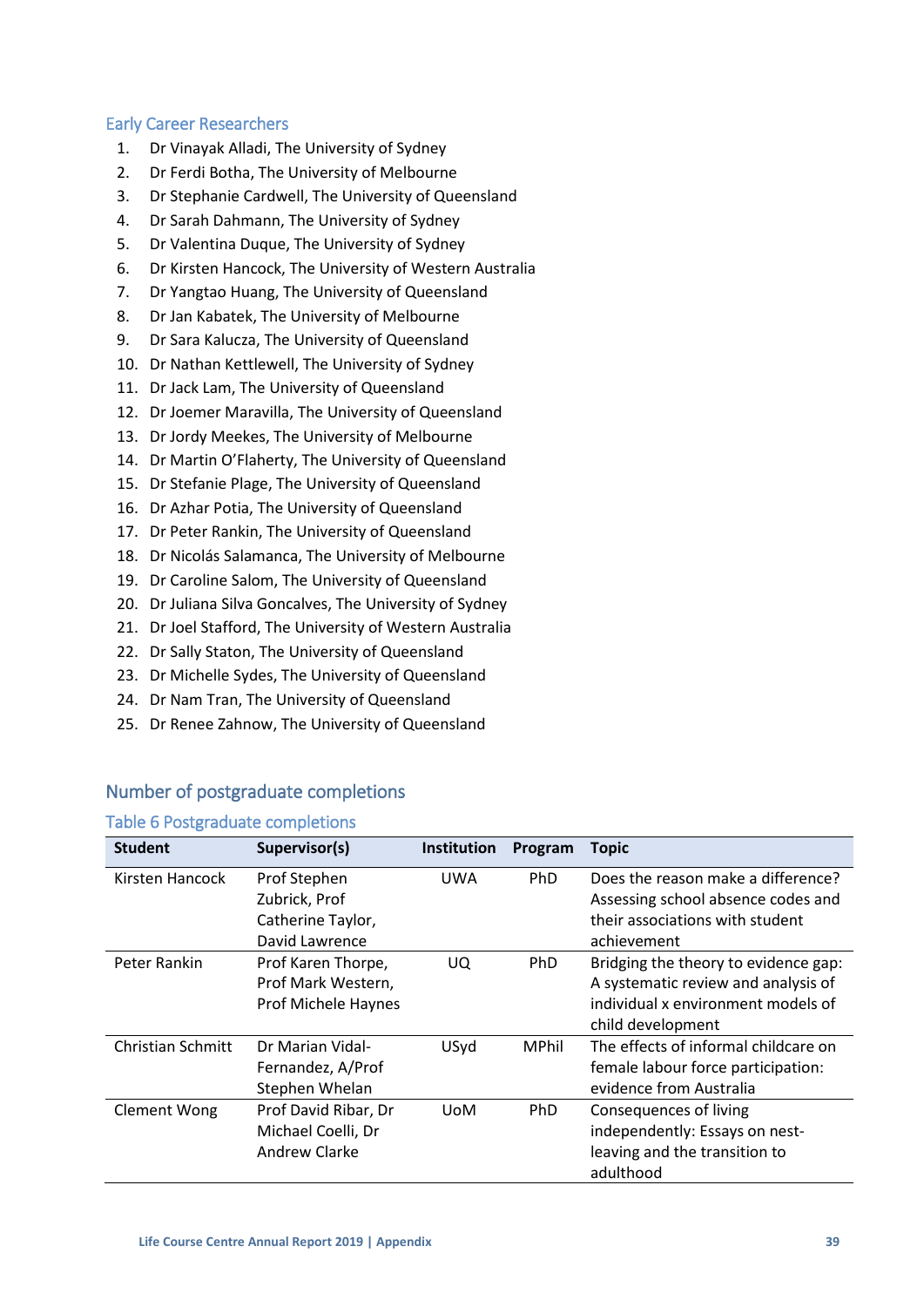# <span id="page-39-0"></span>Mentoring and Career Development Programs

#### Student placements

- **1. UQ Summer/Winter Scholar Research Program:** The UQ Summer/Winter Research program provides UQ undergraduate students with an opportunity to gain research experience working alongside some of the University's leading academies and researchers. The Institute for Social Science Research, the School of Psychology and the School of Social Science at UQ offer internships over the summer and winter breaks and ISSR runs lunchtime mentoring and training sessions during that time. This year the Life Course Centre supported 16 students through grants to ECRs to take on interns. This program thus also serves as career development for early career researchers, helping them gain supervisory experience by pairing them with an experienced academic mentor.
- **2. Other internships:** Dr Jenny Povey: Occupational Traineeship for a Masters student from the University of Utrecht. (18/02 -03/05/19)
- **3. Outgoing student placements:** Mamun Huda was awarded a Life Course Centre student travel award to support a placement at the Harvard School of Public Health, April 2019.

#### Career advice and group mentoring sessions

- Dr Lisa Pope and Ms Ella Kuskoff (The University of Queensland) met with undergraduate intern students to discuss what is involved in doing a PhD, 10 January 2019.
- Dr Jack Lam (The University of Queensland) attended the Life Course Centre Student forum to discuss his research and provide career advice. Many questions of Jack focused around networking at conferences, publishing and how to get a postdoc, 2 April 2019
- Professor Steve Zubrick (University of Western Australia) spoke at the LCC student forum to LCC students and winter scholars, both via the internet and in person, about his current and future research, as well as offering career advice, 10 July 2019.
- Professor Deborah Cobb-Clark (University of Sydney) spoke at the LCC student forum to LCC students, both via the internet and in person, about her current and future research, as well as offering career advice, 25 September 2019.
- Professor Janeen Baxter (The University of Queensland), met with LCC students and summer scholars to discuss her research and provide career advice, 6 December 2019.
- Associate Professor Simon Smith (The University of Queensland) met with LCC students and summer scholars to discuss his research and provide career advice, 12 December 2019.
- At the Life Course Centre research retreat, a panel from the centre hosted a discussion on a session on 'Burnout', which was attended by staff, students and stakeholders. The session was chaired by Professor Janeen Baxter, with Dr Sara Kalucza, and Associate Professor Wojtek Tomaszewski contributing. Dr Lisa Pope spoke about mental health and the services provided at various node universities.
- At the Life Course Student development week, CIs, AIs and Research fellows from the centre attended a networking dinner with the students, including: Professor Dave Ribar, Professor Karen Thorpe and Professor Janeen Baxter, Rebekah Coley, 16 October 2019.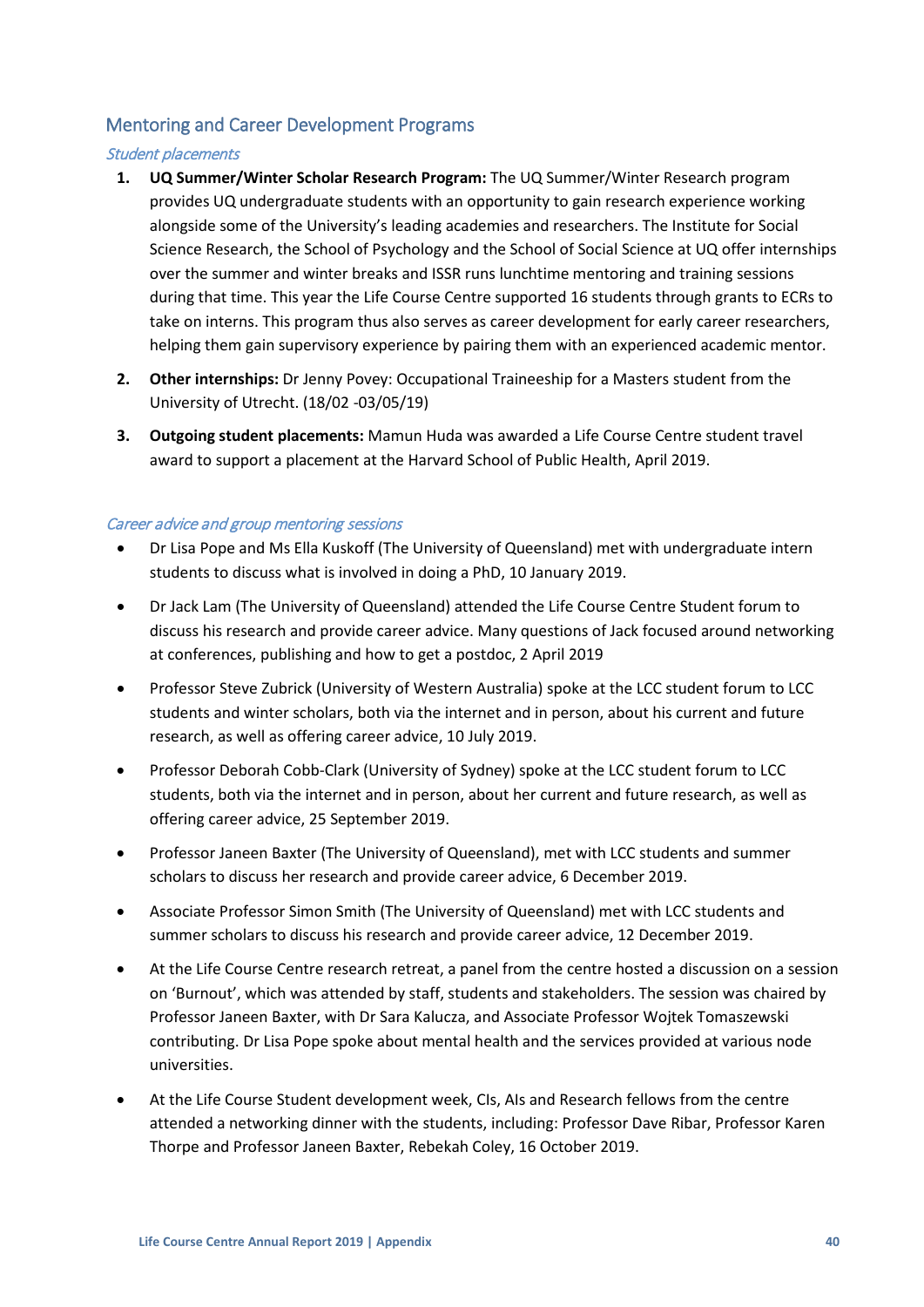#### International visitor mentoring

- **1. Professor Marco Caliendo** (Potsdam University) One-on-one meetings with Professor Caliendo were held to provide both academic and mentoring advice to students and early career researchers. The University of Sydney, 23-27 February.
- **2. Associate Professor Orla Doyle** (University College Dublin) meet with LCC students to discuss her career pathway and offer career advice, as well as holding one on one meetings with researchers and students. The University of Sydney 12 May – 9 June; The University of Queensland, 6 June.
- **3. Professor Heith Copes** (The University of Alabama at Birmingham) provided a group mentoring session where he discussed the practicalities of undertaking his research in collaboration with a journalist photographer. The University of Queensland, plus zoom students from other nodes, 3-14 June.
- **4. Professor Rebekah Coley** (Boston College) provided group and one on one mentoring opportunities to both staff and students during her participation in the student development days and anti-poverty week. Students from all nodes were able to attend the event at The University of Queensland, 15-17 October, as well as the University of Sydney 14 October.

# Career development through committee membership

**Capacity Building Portfolio**: The chair of the Capacity building portfolio committee is an annual appointment awarded to a Life Course Centre academic who has not previously sat on the executive committee. A senior academic mentors the chair. In 2019 Dr Kirsten Hancock chaired this committee, mentored by Professor Baxter. The committee also include two student members who received career development through their role as active members of the committee (Ruth Faleolo and Leah Cave). Members: Kirsten Hancock, Jordy Meekes, Juliana Silva-Goncalves, Leah Cave, Ruth Faleolo, Lisa Pope.

**Student Forum:** The Life Course Centre Student forum was led by a student committee and supported by a professional staff member. The forum met 6 times in 2019, with the committee setting an agenda, keeping minutes and producing a regular newsletter. Opportunities to take part in the committee are made available each year. Members: Chairperson (Ruth Faleolo), Secretary (Christine Ablaza) and Communications officer (Nikita Sharma).

## One-on-one mentoring

This year was the first year of the Life Course Centre, one-on-one mentoring scheme '**Lighting up pathways**'. This one-on-one mentoring program aims to build a culture of inclusion, support and development and to increase engagement in the Life Course Centre. Our program has a broad focus on career development, and will facilitate cross-nodal mentoring relationships between senior and junior researchers. For the mentee, it is an opportunity to learn from successful researchers in their field, gain experience and confidence in managing professional relationships with senior colleagues, and expand their professional network. For the mentor, it is an opportunity to transfer skills and expertise to younger researchers, extend networks and capacity building initiatives, and contribute to an innovative new Life Course Centre initiative. Twenty-six Life Course Centre members took part in the program, 13 pairs, including international Partner Investigators.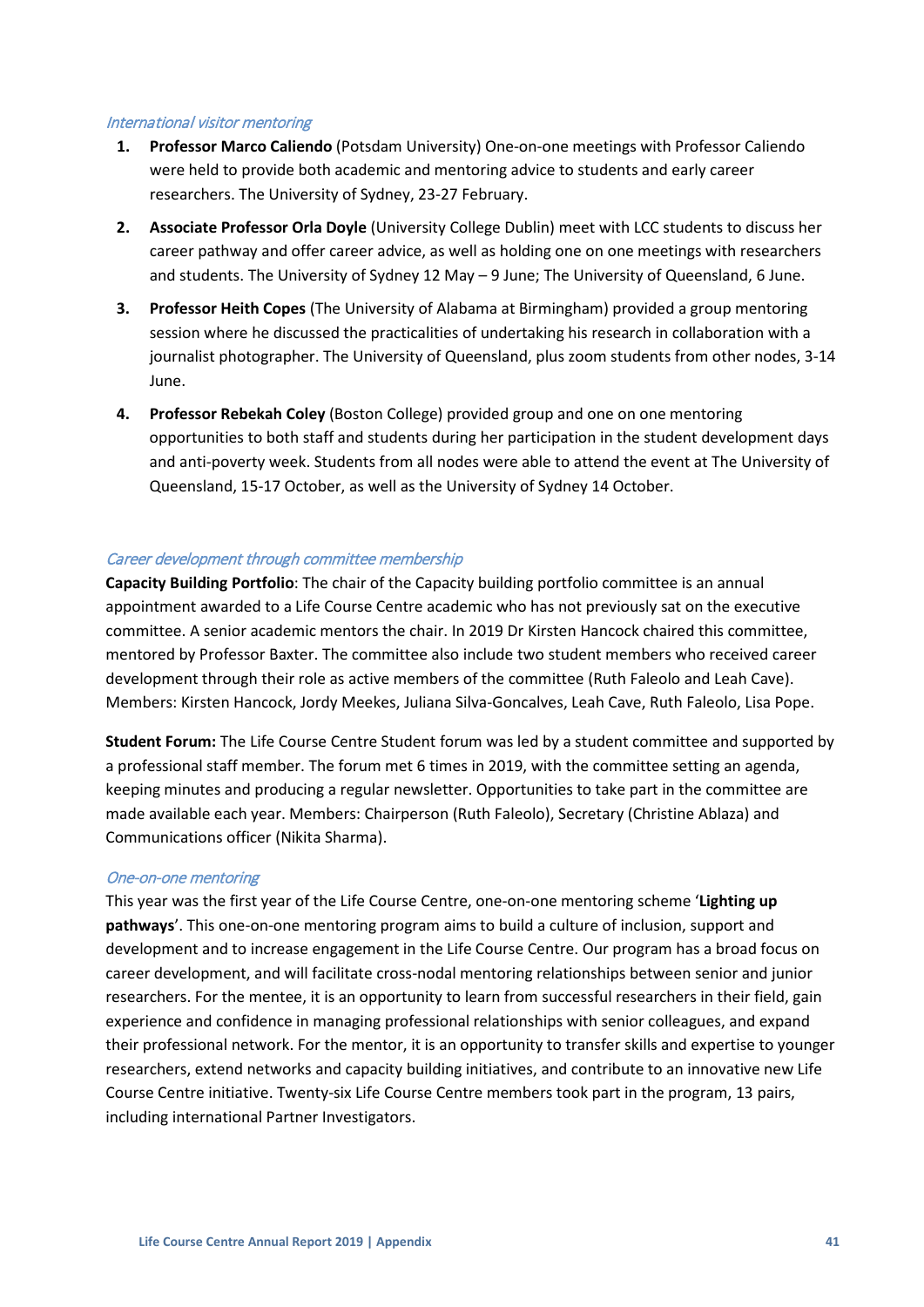# <span id="page-41-0"></span>Presentations and briefings

<span id="page-41-1"></span>Public lectures

- **1.** Cobb-Clark, D. A., Gittins, R., Masters, J. & Martin, P. (17 April 2019) ESA Policy in the Pub, Sydney, Australia
- **2.** Kalb, G. (2 May 2019) Policy Evaluation: How can we do better? Public Economics Forum, Canberra, Australia
- **3.** Kalb, G. (25 September 2019) The Australian tax system: providing incentives and a safety net? Melbourne Economic Forum, Melbourne, Australia
- **4.** Mazerolle, L. (2 February 2019) The importance of evidence in the criminal justice system/evidence gap maps, as part of The Campbell Collaboration, Kyoto, Japan
- **5.** Moschion, J. (10 May 2019) Homelessness: what circumstances and events lead people to lose their home, Melbourne, Australia
- **6.** Povey, J., Coles, L., Gramotnev, A., MacDermott, M. & Rankin, T. (22 November 2019) How social science methods can address big social issues: mixed methods, Brisbane, Australia
- **7.** Povey, J., Donoso Rivas, M. F., Sharma, N., Ablaza, C. & Gramotnev, A. (20 September 2019) An introduction to social science methods to address big social questions, Brisbane, Australia
- **8.** Ribar, D. C. (15 October 2019) Anti-Poverty Week Book Launch: Food stamps and the working poor, Melbourne, Australia
- **9.** Salamanca, N., Mooi-Reci, I., Corak, M., Macfarlane, K. & Wooden, M. (26 November 2019) Public Economics Forum. Intergenerationally disadvantaged: Newest evidence and what it means for policy, Canberra, Australia
- **10.** Tomaszewski, W. (5 November 2019) Beyond graduation: Long-term socioeconomic outcomes amongst equity students, Brisbane, Australia
- **11.** Tomaszewski, W., Perales, F., Kubler, M. & Xiang, N. (6 November 2019) ADCET & NCSEHE Webinar — Beyond graduation: Long-term socioeconomic outcomes amongst equity students, Brisbane, Australia
- **12.** Vidal-Fernandez, M. (21 November 2019) The Economics of Human Potential, Bellaterra, Spain
- **13.** Western, M. (1 July 2019) Marketisation and mobility: Trends in intergenerational class mobility among Australian women and men, Xian, China
- **14.** Willis, L., Povey, J. & Hodges, J. (19 August 2019) Parent engagement Speaking from the research, Brisbane, Australia
- **15.** Zahnow, R. (8 October 2019) Patterns of crime in everyday life: Using big data to capture the dynamics of urban social environments, Brisbane, Australia

# Every Family / Triple P

The Triple P – Positive Parenting Program is one of the most effective evidence-based parenting programs in the world, backed up by more than 35 years of ongoing research, founded by CI Professor Matthew Sanders.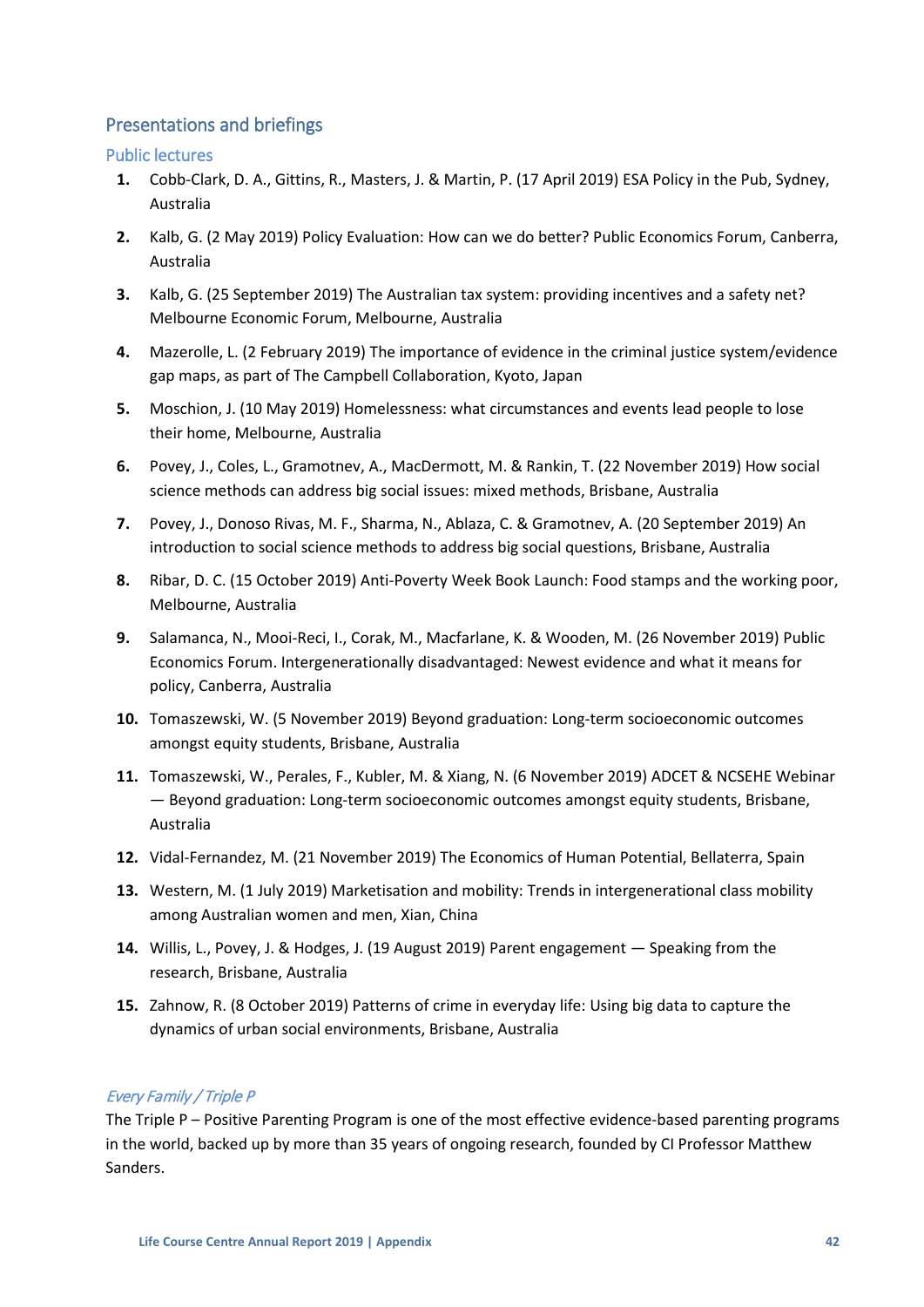The Triple P program incorporates five levels of intervention of increasing strength for parents of children from birth to age 16. Interventions range from public lectures, to small group sessions and one on one counselling.

Every Family: Australian Triple P System Population Trial is a major project of the Life Course Centre. It is a population trial of the Triple P – Positive Parenting Program that is examining how well Triple P works in 38 disadvantaged communities in Queensland, compared to socioeconomically similar communities where it is not implemented.

- Level 2 was delivered 53 times in the Every Family trial area
- Level 3 was delivered 16 times in the Every Family trial area
- Level 4 was delivered 15 times in the Every Family trial area

# <span id="page-42-0"></span>Stakeholder presentations and briefings

*\* Presentations/briefings that informed policy discussions are indicated with an asterisk.* 

*As in previous years, where multiple meetings between the same group around the same topic have occurred, these are only listed once per year. Often these meetings are not reported until a collaboration is formed, and so some briefings that were initiated prior to 2019 and not reported are included here, with follow-up meetings taking place in 2019.*

# <span id="page-42-1"></span>Government

- 1. Australian Bureau of Statistics, 8 April 2019. Nature of briefing: ACLD Technical Advisory Group; discussion included the MADIP Basic Longitudinal Dataset. Life Course Centre member(s): Mark Western
- 2. Australian Bureau of Statistics, 10 September 2019. Nature of briefing: Stakeholder consultation regarding the Multi-Agency Data Integration Project (MADIP). Life Course Centre member(s): Nathan Kettlewell
- 3. Australian Government, 22 August 2019. Nature of briefing: Roundtable meeting with the Minister for Women, Senator the Hon Marise Payne. Life Course Centre member(s): Janeen Baxter
- 4. Australian Government Department of Education and Training, 4 March 2019. Nature of briefing: Equity Research and Innovation Panel meeting. Life Course Centre member(s): Wojtek Tomaszewski
- 5. Australian Government Department of Education and Training, 9 August 2019. Nature of briefing: Policy Workshop - First Five Years Project - to discuss project-related matters and ideas. Life Course Centre member(s): Azhar Potia, Wojtek Tomaszewski, Karen Thorpe, Tony Beatton, Sally Staton, Peter Rankin, Laetitia Coles, Janeen Baxter, Francisco Perales, Yangtao Huang, Nam Tran, Ha Nguyen, David Ribar
- 6. Australian Government Department of Education and Training, 29 August 2019. Nature of briefing: Catch up on ISSR/LCC projects with acting Branch Manager at DET. Life Course Centre member(s): Mark Western, Wojtek Tomaszewski
- 7. Australian Government Department of Education and Training; Department of Health; Home Affairs; Department of Social Services; Australian Bureau of Statistics, 27 November 2019. Nature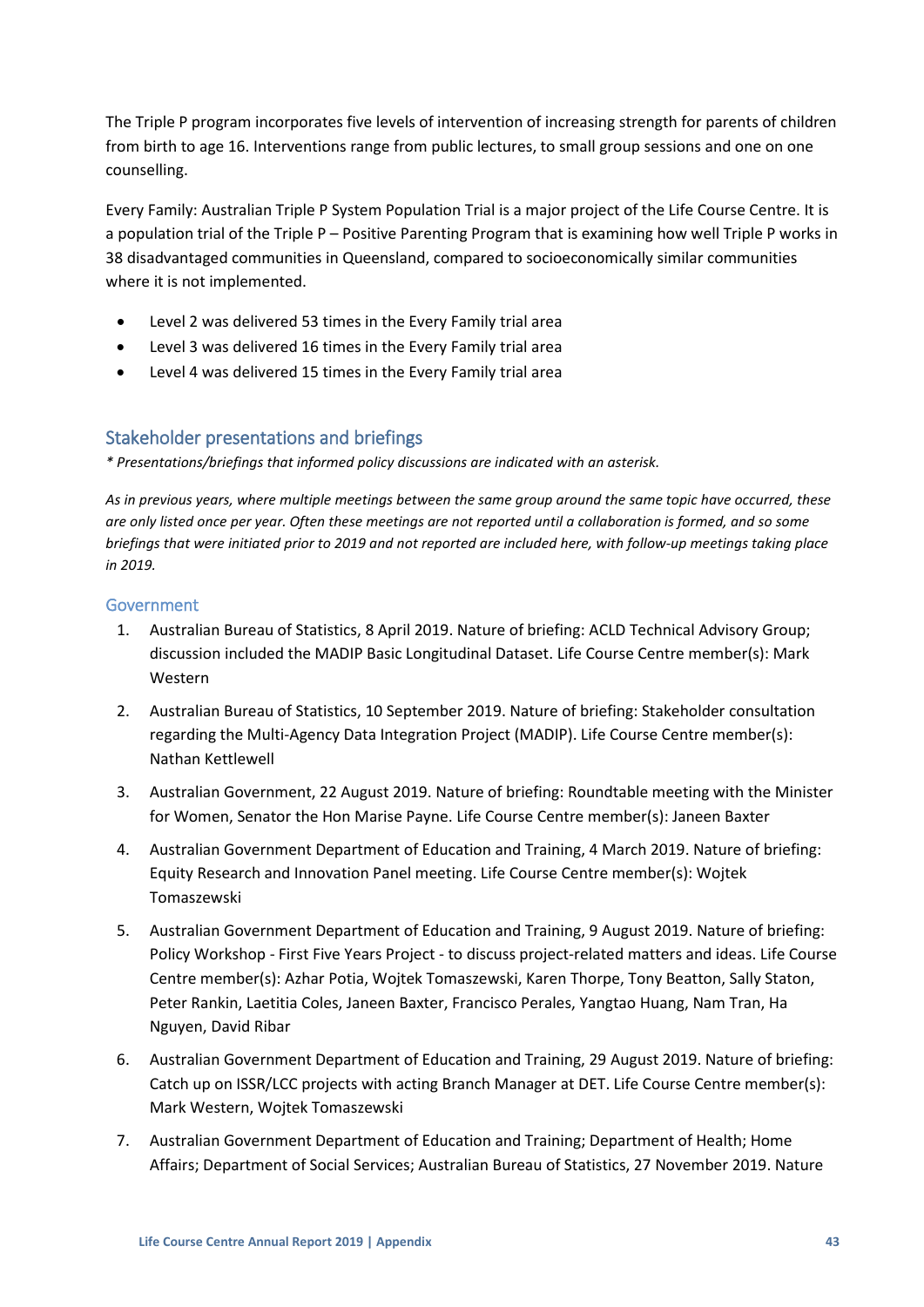of briefing: Adult Migrant English Program evaluation briefing. Life Course Centre member(s): Wojtek Tomaszewski

- 8. Australian Government Department of Health, 6 November 2019. Nature of briefing: Provided consultation on prevention priorities at the National Preventive Health Workshop for the development of the National Preventive Health Strategy. Melbourne, VIC. Australian Government Department of Health. Life Course Centre member(s): Cate Taylor
- 9. \*Australian Government Department of Social Services, 17 January 2019. Nature of briefing: Building Capacity in Australian Parents Trial - Report for Child and Youth Initiative. Additional meetings, were held in 2019, the last on 19th August 21019. Life Course Centre member(s): Karen Thorpe, Sally Staton, Martin O'Flaherty
- 10. Australian Government Department of Social Services, 19 February 2019. Nature of briefing: Discussion around progress and issues of TTL evaluation overall and within each of the four Tranche 1 cohorts. Monthly meetings in 2019. Life Course Centre member(s): Mark Western, Janeen Baxter, Jenny Povey, David Ribar, Guyonne Kalb, Abdullah Mamun, Martin O'Flaherty, Cain Polidano
- 11. Australian Government Department of Social Services, 4 September 2019. Nature of briefing: Discussion on DIPA project that is using TDS historical data merged with MADIP to assess how childhood welfare dependence affects a wide range of outcomes, including income, education and family structure. DIPA project also involves the Department for Education and Training, and the Department of Health. We have had a range of teleconferences to plan the project, typically including representatives from all three government departments, with Gyonne Kalb and Sarah Dahmann representing the LCC/University of Sydney. Life Course Centre member(s): Hayley Fisher
- 12. Australian Government, The Treasury; 29 October 2019. Nature of briefing: Invited seminar followed by four meetings with different Treasury teams. The audience consisted of staff members from Treasury (mostly ANU but some from the Victorian Branch). Life Course Centre member(s): Jordy Meekes
- 13. Australian Institute of Health and Welfare, 8 February 2019. Nature of briefing: LCC provided advice on AIHW information strategies. Prof Baxter has drawn on the advice and suggestions of colleagues in the Life Course Centre. These include: Dr Joel Stafford (Telethon Kids Institute), Professor Cate Taylor (Telethon Kids Institute), Mr Francis Mitrou (Telethon Kids Institute), Associate Professor Francisco Perales (Institute for Social Science Research) and Professor Mark Western (Institute for Social Science Research). Life Course Centre member(s): Janeen Baxter, Cate Taylor, Francis Mitrou, Francisco Perales, Mark Western
- 14. Australian Institute of Health and Welfare, 4 September 2019. Nature of briefing: Update on LCC research as it relates to AIHW points of interest. Life Course Centre member(s): Janeen Baxter
- 15. Australian Institute of Health and Welfare, 13 November 2019. Nature of briefing: Roles as part of the IBDS IRG include: Provide critical advice on key technical issues, and the proposed methodology, for calculating Indigenous burden of disease estimates and estimates of the 'gap'; advice on how burden of disease estimates are used to underpin Indigenous health policy; Identify emerging issues that may impact Indigenous burden of disease estimates. Life Course Centre member(s): Daniel Christensen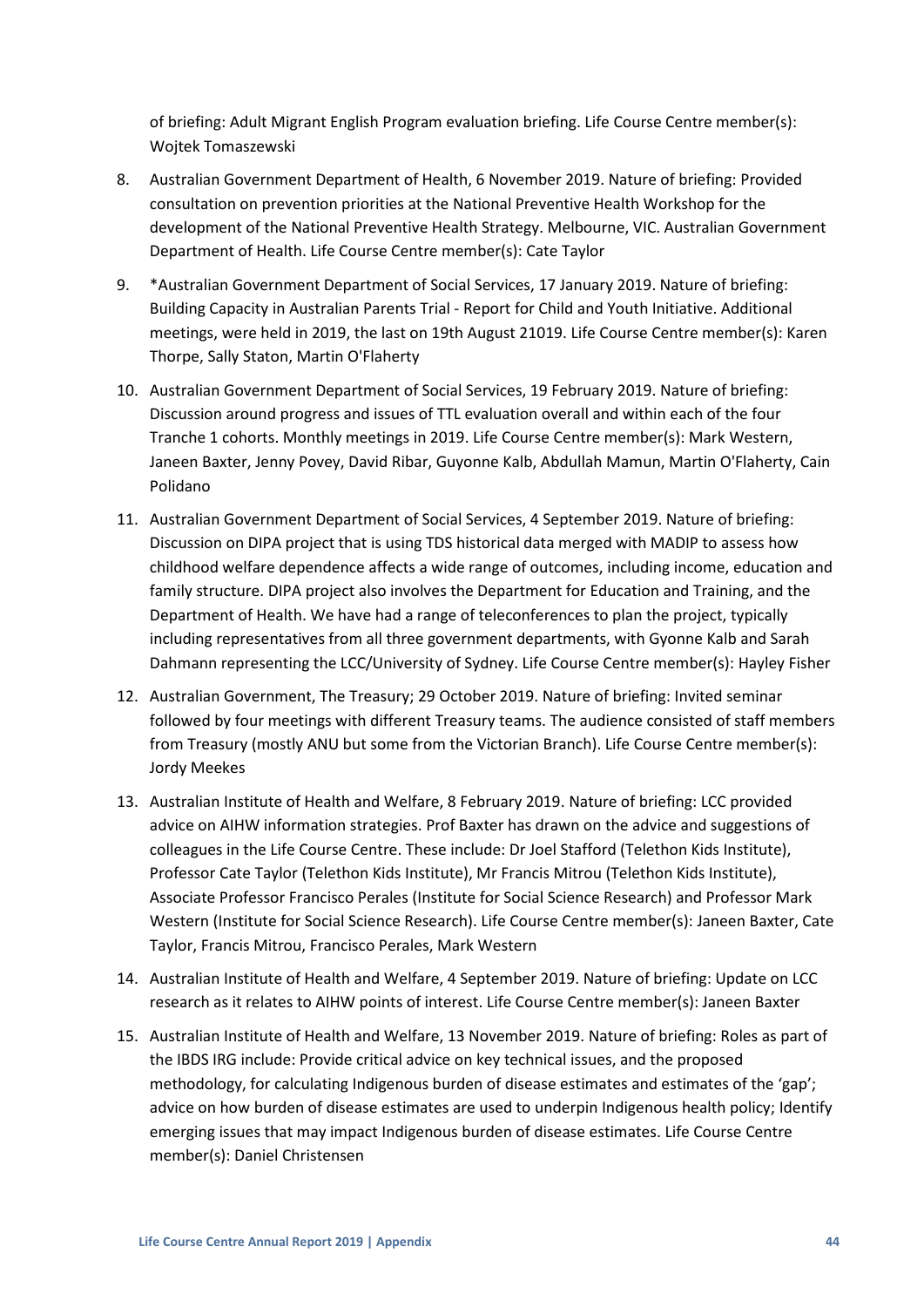- 16. Canberra Health Services, 20 June 2019. Nature of briefing: Early Family Support Initiative. Teleconference to discuss the Tassie Kids project and issues, challenges and cross-directorate opportunities in the ACT. Life Course Centre member(s): Cate Taylor
- 17. Centre for Education Statistics & Evaluation, 3 May 2019. Nature of briefing: Provide an overview of the population level trial of Triple P and discuss relevant education data items collected by NSW. Life Course Centre member(s): Denise Clague
- 18. Child and Adolescent Health Service WA Health, 11 June 2019. Nature of briefing: Presented a summary of work by Cate Taylor, Steve Zubrick and Daniel Christensen, using latent class analysis to demonstrate risks for child reading skills. This work was requested by CAHS to help them think about how they might approach complex and vulnerable cases using their own data. Life Course Centre member(s): Daniel Christensen
- 19. Children's Health Queensland, 8 March 2019. Nature of briefing: Discussed data issues and future collaborations, with ISSR and the Faculty of Medicine. Life Course Centre member(s): Mark Western, Karen Thorpe
- 20. Clinical Excellence Queensland; Queensland Health, 12 December 2019. Nature of briefing: Discuss the population level trial of Triple P and accessing data on mental health service usage of children and parents. Life Course Centre member(s): Denise Clague, Kylie Burke
- 21. \*National Office for Child Safety, 22 March 2019. Nature of briefing: This co-design workshop was a forum engaging with a range of stakeholders with diverse experiences and knowledge to inform the development and implementation of key national initiatives recommended by the Royal Commission into Institutional Responses to Child Sexual Abuse that are led by the National Office. Life Course Centre member(s): Janeen Baxter
- 22. New South Wales Department of Education, 7 February 2019. Nature of briefing: Meeting to discuss availability of administrative data. Life Course Centre member(s): Kylie Burke
- 23. New South Wales Department of Education, 3 May 2019. Nature of briefing: Meeting to discuss availability of administrative data. Life Course Centre member(s): Kylie Burke
- 24. New South Wales Department of Family and Community Services, 17 July 2019. Nature of briefing: Discuss the population level trial of Triple P and their administrative data on children and families that have had contact with Family and Community Services (FACS), including child protection and OOHC care and other FACS datasets. Life Course Centre member(s): Denise Clague
- 25. Office of the National Data Commissioner, 8 August 2019. Nature of briefing: Presentation regarding the implementation and evaluation of the population - based Triple - P trial and RaCYN survey at the Data for Policy Workshop. Life Course Centre member(s): Kylie Burke
- 26. Queensland Children's Hospital, 14 March 2019. Nature of briefing: Discussed a Health Education/Social Sciences research collaboration. Life Course Centre member(s): Mark Western, Wojtek Tomaszewski
- 27. Queensland Corrective Services, 14 February 2019. Nature of briefing: Discussion about rising incarceration rates and the possibility to co-invest ISSR strategic resources in an appropriate project or initiative. Life Course Centre member(s): Mark Western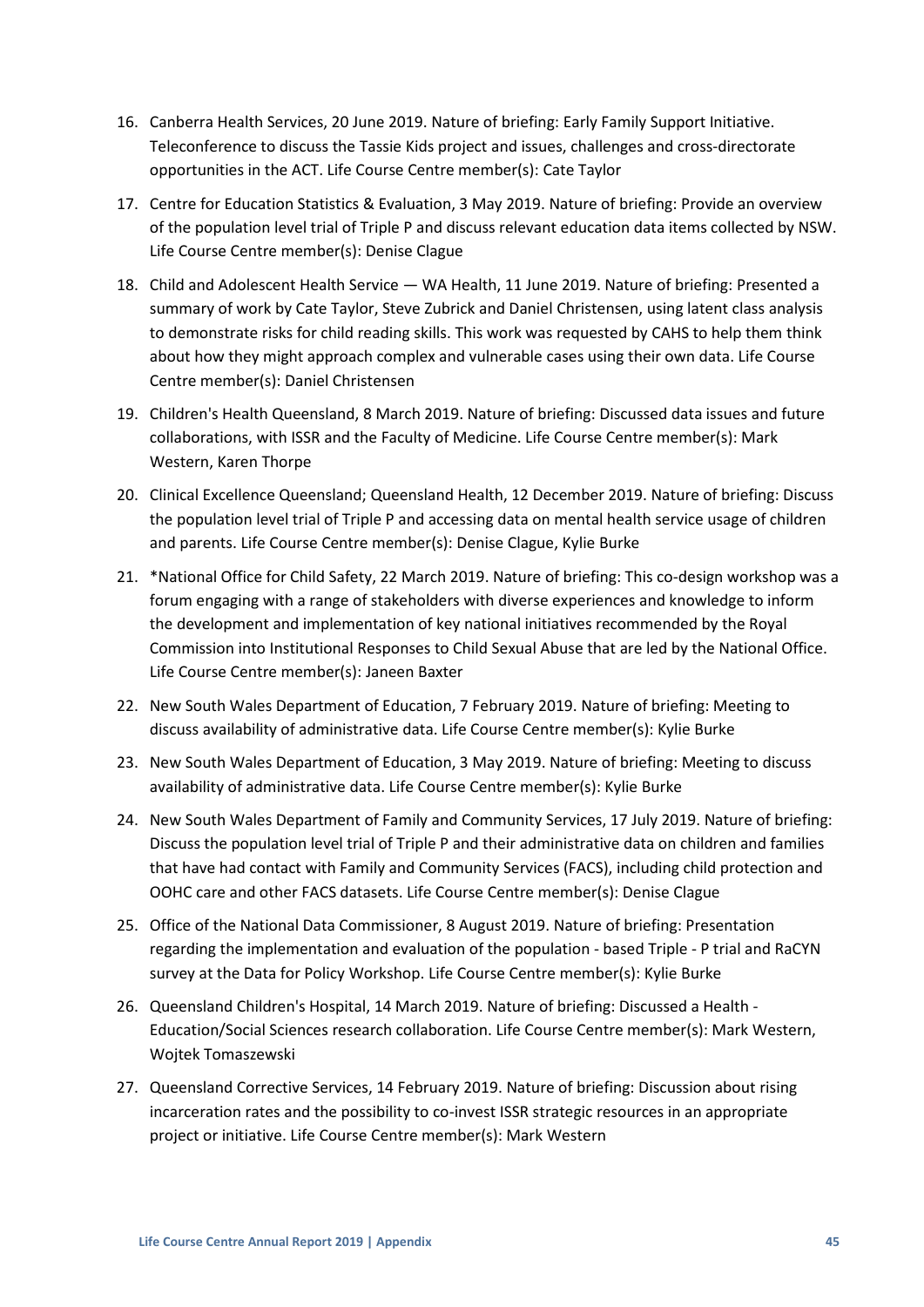- 28. Queensland Department of Health, Statistical Services Branch, 19 September 2019. Nature of briefing: Discuss the population level trial of Triple P and the process of accessing health data from the Statistical Services Branch. Attendees included Ann Harrington and Michael Marks (Senior Data Linkage Officer). Life Course Centre member(s): Denise Clague, Kylie Burke
- 29. Queensland Government Department of Child Safety; Youth and Women, 29 July 2019. Nature of briefing: Briefing on developed methods to screen child abuse calls - using machine learning tools that are being adopted around the world in collaboration with Professor Vaithianathan. Life Course Centre member(s): Mark Western
- 30. Queensland Government Department of Communities, Child Safety and Disability Services, 2 July 2019. Nature of briefing: Update on the implementation/ roll out of Triple P in intervention SA2s and preliminary findings from Raising Children in Your Neighbourhood Survey. Life Course Centre member(s): Kylie Burke, Matt Sanders
- 31. Queensland Government Department of Education and Training, 18 January 2019. Nature of briefing: Meeting to discuss access to administrative data as it pertains to the Every Family Population - Based Triple - P Trial. Life Course Centre member(s): Kylie Burke
- 32. Queensland Government Department of Education and Training, 17 January 2019. Nature of briefing: Discuss the population level trial of Triple P project and specific data items relevant for its evaluation. Also attending were Damien Killin and Glen Whitaker from Queensland DoE. Life Course Centre member(s): Denise Clague
- 33. Queensland Department of Education and Training, 22 February 2019. Nature of briefing: To discuss the parent engagement toolkit online course and strategies to promote and trial the course. Life Course Centre member(s): Jenny Povey
- 34. Queensland Government Department of Housing and Public Works, 27 February 2019. Nature of briefing: Develop a `policy impact' capability in order to partner with policy makers to co-design better social policies through data analytics, implementation and translation of research. Life Course Centre member(s): Mark Western
- 35. Queensland Government Department of Housing and Public Works, 30 July 2019. Nature of briefing: Housing and Homelessness Research Alliance - discuss their strategy and our forward plans for research and evaluation to support its ongoing delivery. Life Course Centre member(s): Mark Western
- 36. Queensland Treasury, 16 September 2019. Nature of briefing: Meeting included Tim Redell and Mark Western. Life Course Centre member(s): Mark Western
- 37. Swedish Government Department of Education, 12 September 2019. Nature of briefing: Consulted regarding government enquiry on education, school segregation and resource allocation. Led by Bjorn Astrom. Life Course Centre member(s): Sara Kalucza
- 38. Tasmanian Council for Obstetric and Paediatric Mortality and Morbidity, 15 February 2019. Nature of briefing: Written proposal to include maternal school and non-school education data in the Tasmanian Perinatal Data Collection. Life Course Centre member(s): Cate Taylor, Daniel Christensen
- 39. Tasmanian Data Linkage Management Committee; Department of Health and Human Services; Hobart; Tasmania, 29 August 2019. Nature of briefing: The use of data linkage methodology to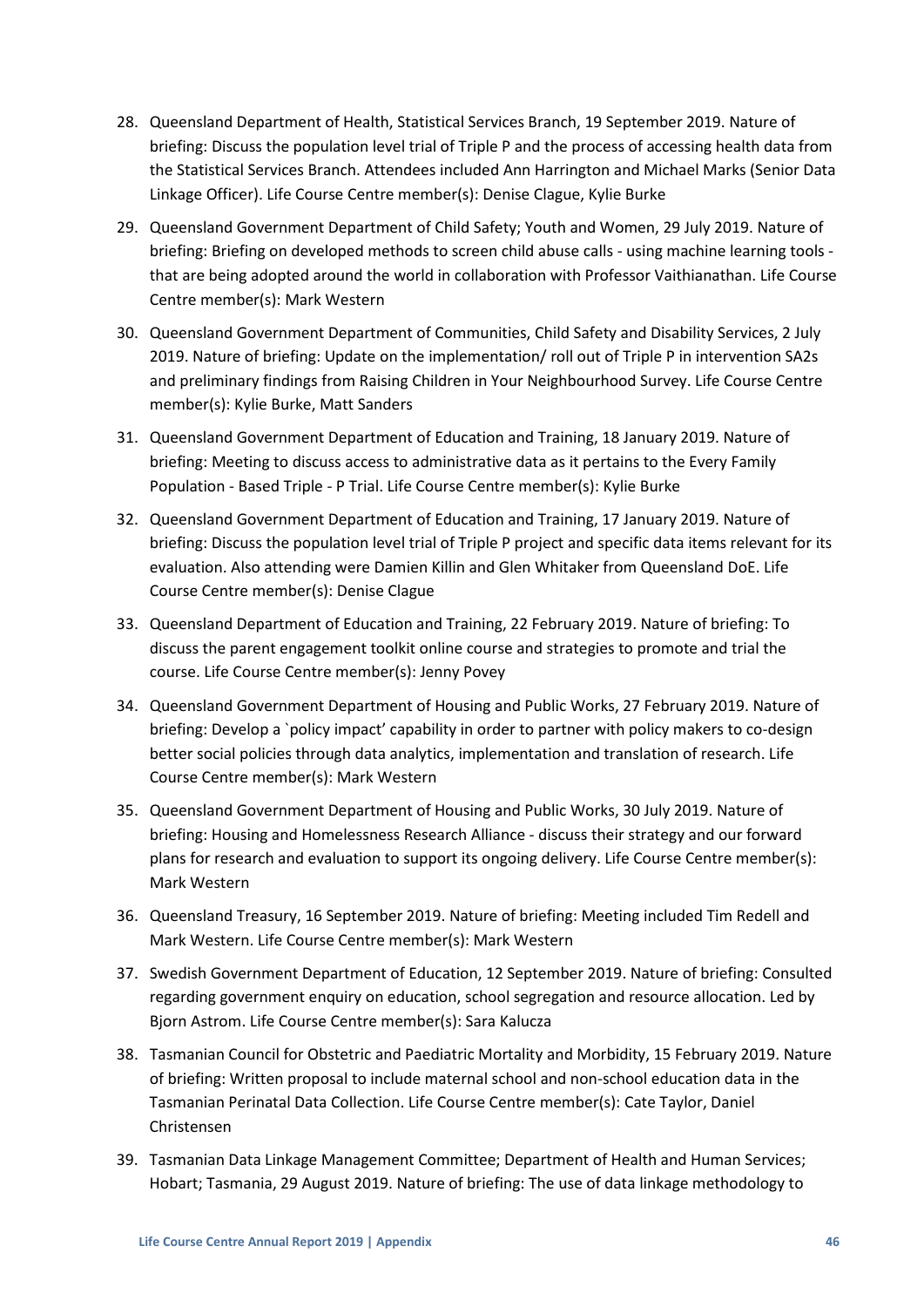understand health and education service pathways from birth to the start of full-time school. Life Course Centre member(s): Cate Taylor, Stephen Zubrick

- 40. Tasmanian Government Department of Education; Tasmanian Department of Health; Tasmanian Health Service and Department of Premier and Cabinet project partners, 28 August 2019. Nature of briefing: Meeting to present Tassie Kids project results. Life Course Centre member(s): Cate Taylor, Stephen Zubrick, Joel Stafford, Daniel Christensen
- 41. Tasmanian Government Department of Education, 24 May 2019. Nature of briefing: Invited Chair of Education Performance and Review Organisational Structure Working Group (ongoing. Facilitate the composition of written advice to Director, EPR recommending alternative organisational structures. OSWG Membership consists of 11 government employees. Life Course Centre member(s): Joel Stafford
- 42. Tasmanian Government Department of Education, 27 September 2019. Nature of briefing: Provide an overview of the modern history of measurement with a focus on the Representational Theory. Draw parallels between the development of the Representational Theory and Rasch models. Attendees include DoE staff employed in standardised testing roles in the Department. Life Course Centre member(s): Joel Stafford
- 43. The Australia-New Zealand Chief Executives Meeting (ANZCEM) -- Secretaries of the Australian Government's social policy agencies; the Departments of Social Services; Human Services; and Jobs and Small Business; along with the Chief Executive of New Zealand's Ministry of Social Development, 8 July 2019. Nature of briefing: Presentation that identified key intervention points to support capability development and retention across all of the areas of capital and the lifespan, with a focus on the most disadvantaged. He also outlined key contextual issues and what the evidence suggests are the most effective measures across a broad range of disciplines. Life Course Centre member(s): Mark Western
- 44. UK Economic and Social Research Council, 23 September 2019. Nature of briefing: Presented an overview of the Life Course Centre. Representatives from the US ESRC are in Australia on a mission to scope out potential research collaborations. Life Course Centre member(s): Deborah Cobb-Clark
- 45. Victoria Government Department of Jobs; Precincts and Regions, 14 October 2019. Nature of briefing: Presentation: Spatial data challenges and economic regions: Application and Policy Discussions, by Jordy Meekes. Presentation: Spatial data challenges and economic regions: Place based projects underway, by Cain Polidano, Julie Moschion & Michael Rigby. Life Course Centre member(s): Jordy Meekes, Cain Polidano, Julie Moschion
- 46. Victoria Government Department of Jobs; Precincts and Regions, 3 December 2019. Nature of briefing: Presented Data visualisation concepts for Job Seeker Mapping, which included discussion on aggregating economic regions, in particular local labour market comparing Australia with the Netherlands; and research work in relation to disadvantaged cohorts in Victoria. Life Course Centre member(s): Jordy Meekes
- 47. Western Australia Department of Education school staff, 31 July 2019. Nature of briefing: Participated in the development and implementation of workshops with selected WA schools. Workshops were designed to support school staff to access, use, and understand their own data and to use the data to identify attendance interventions for students in the school. Life Course Centre member(s): Kirsten Hancock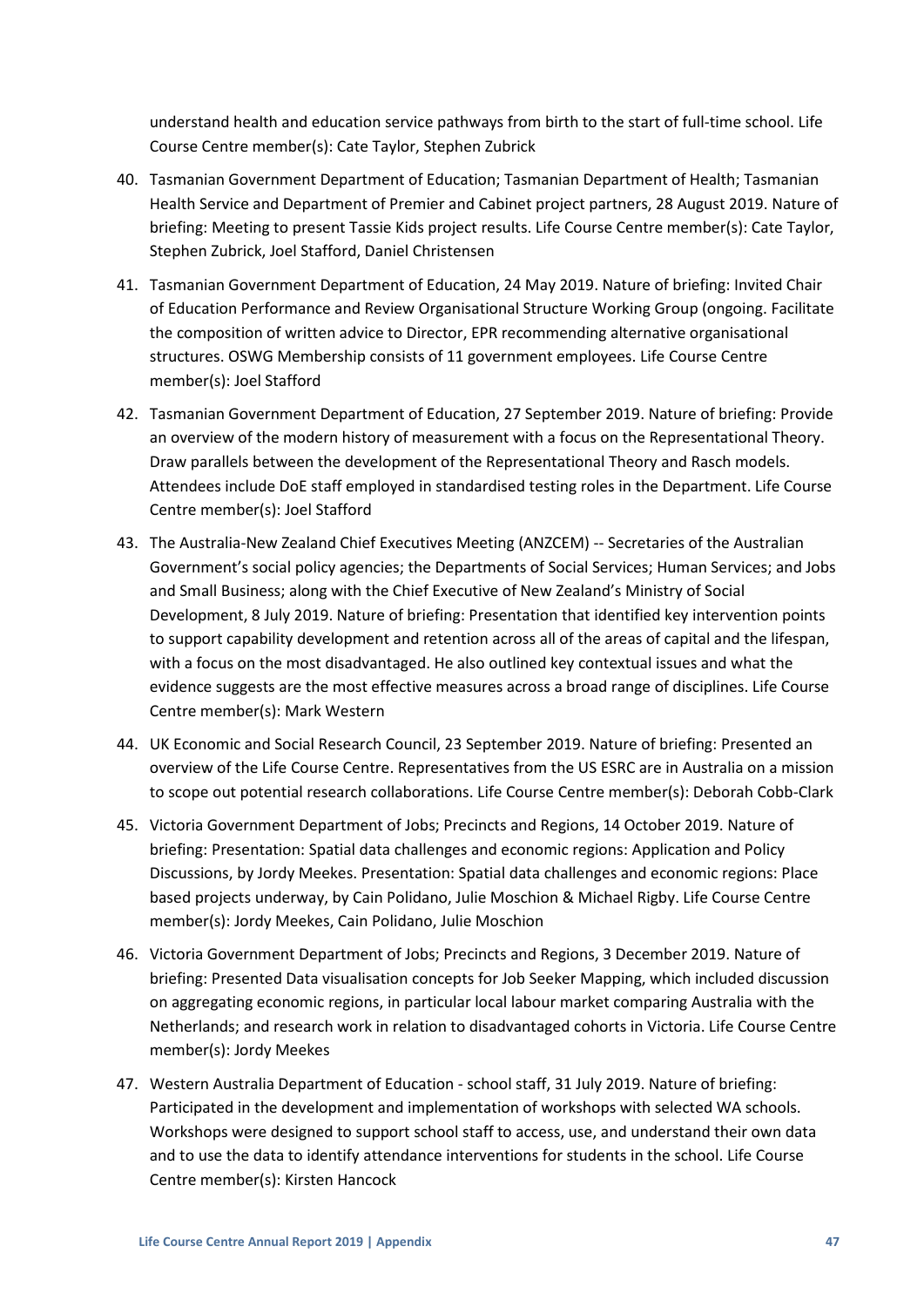48. Western Australia Prime Minister and Cabinet – Indigenous Affairs Group, 5 February 2019. Nature of briefing: Lunchtime seminar: Does Nicholas Cage really cause drowning? A new approach to thinking about causality in observational studies. Life Course Centre member(s): Daniel Christensen

#### <span id="page-47-0"></span>NGO

- 49. Centre for Children's Health Research (CCHR), 23 August 2019. Nature of briefing: Discuss WCCNR Feeding Families in Tough Times and Responsive Feeding in Tough Times. Life Course Centre member(s): Karen Thorpe, Cameron Parsell
- 50. Institute for Urban Indigenous Health, 16 August 2019. Nature of briefing: Future collaboration around topics such as new research opportunities on the impact on lifecourse events and program and impact evaluation. Life Course Centre member(s): Mark Western
- 51. McKell Institute, 2 April 2019. Nature of briefing: A small Executive Boardroom Policy lunch with Libby Lyons, Head of the Workplace Gender Equality Agency. Life Course Centre member(s): Janeen Baxter
- 52. Mercy Family Services, 10 July 2019. Nature of briefing: Meeting to discuss the possibility of Mercy Family Services providing their retrospective Triple - P dissemination data to us for use in the Every Family Population - Based Triple - P Trial. Life Course Centre member(s): Kylie Burke
- 53. Police Citizens Youth Club (PCYC), 1 May 2019. Nature of briefing: Presentation by Tony Beatton and Azhar Potia at PCYC's annual strategy meeting. Invited to present our work and discuss potential methods to evaluate the 'Braking the Cycle' Program. Life Course Centre member(s): Azhar Potia, Tony Beatton
- 54. St Vincent de Paul Society; Spring Hill Support Centre, 7 November 2019. Nature of briefing: Discuss the continuation of a project. Life Course Centre member(s): Cameron Parsell, Andrew Clarke
- 55. Salvation Army, 3 December 2019. Nature of briefing: Discuss the continuation of a project. Life Course Centre member(s): Cameron Parsell
- 56. The Benevolent Society; Queensland Aboriginal and Torres Strait Islander Child Protection Peak; Churches of Christ Queensland, 12 February 2019. Nature of briefing: QLR Study Design Working Group. Life Course Centre member(s): Janeen Baxter, Jenny Povey
- 57. The Smith Family, 15 March 2019. Nature of briefing: The Smith Family: 2020 Learning for Life Growth Project External Reference Group meeting; Discussed the current project progress between 2016-2018 and provided perspective and feedback regarding the broader practice and programs of work underway to support the students on the Learning for Life Program. Life Course Centre member(s): Mark Western
- 58. Uniting Care, 22 July 2019. Nature of briefing: Meeting to discuss possibility of access to data as it pertains to the Every Family Population - Based Trial of Triple – P. Life Course Centre member(s): Kylie Burke
- 59. World Vision Australia, 5 April 2019. Nature of briefing: A facilitated discussion on the intersection between research translation and advocacy, representing The University of Queensland. Life Course Centre member(s): Mark Western, Janeen Baxter, Karen Thorpe, Abdullah Mamun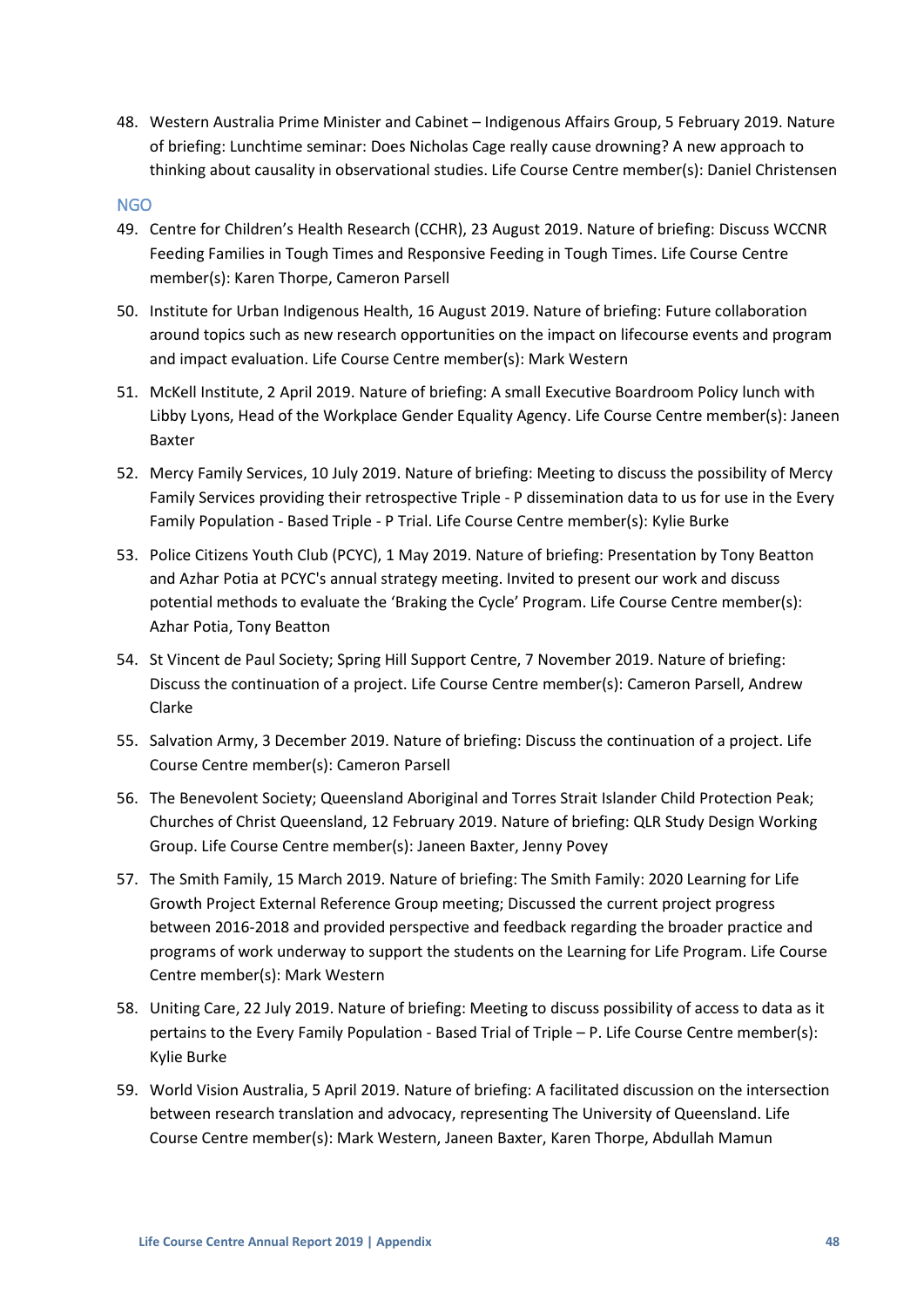# <span id="page-48-0"></span>Industry, professional and community groups

- 60. Former Origin Greats (FOGS), 2 May 2019. Nature of briefing: Discussions about long-term evaluation proposal and other project discussions. Life Course Centre member(s): Azhar Potia, Karen Thorpe, Tony Beatton
- 61. Former Origin Greats (FOGS), 5 September 2019. Nature of briefing: Discuss Beyond the Broncos Girls Academy proposal. Life Course Centre member(s): Karen Thorpe, Tony Beatton, Azhar Potia
- 62. Goodstart, 5 March 2019. Nature of briefing: Invited seminar at the Goodstart Male Community of Practice (MCOP) workshop, title "An insider's view: Women's talk about male educators in Early Childhood Education and Care. Life Course Centre member(s): Victoria Sullivan, Francisco Perales, Karen Thorpe
- 63. Member for Toowoomba North, 11 March 2019. Nature of briefing: Discussions on the Neighbourhood Watch Conference. Life Course Centre member(s): Lorraine Mazerolle
- 64. \*SBS, 27 March 2019. Nature of briefing: Invited to contribute to nationwide training materials on diversity and inclusion for SBS. Life Course Centre member(s): Francisco Perales
- 65. The Group of Eight (Go8) and the Australian Council of Social Service (ACOSS), 2 December 2019. Nature of briefing: Go8 – ACOSS roundtable Enabling Education Access for All: Supporting Australian Students. Life Course Centre member(s): Wojtek Tomaszewski
- 66. Young Achiever Program Advisory Board, 10 July 2019. Nature of briefing: Advisory Board meeting – ongoing. Life Course Centre member(s): Mark Western, Wojtek Tomaszewski
- 67. Aussie Kindies Ningi, 2019. Nature of briefing: Email discussion regarding the ability to host programs for the Every Family Population - Based Triple - P Trial. Life Course Centre member(s): Kylie Burke
- 68. Bribie Island Community Kindergarten, 2019. Nature of briefing: Email discussion regarding the ability to host programs for the Every Family Population - Based Triple - P Trial. Life Course Centre member(s): Kylie Burke
- 69. Busy Bees Toowoomba Central, 1 May 2019. Nature of briefing: Phone discussion regarding the ability to host programs for the Every Family Population - Based Triple - P Trial. Life Course Centre member(s): Kylie Burke
- 70. C&K Oakey Community Kindergarten, 2019. Nature of briefing: Email discussion regarding the ability to host programs for the Every Family Population - Based Triple - P Trial. Life Course Centre member(s): Kylie Burke
- 71. Christ the King Catholic Primary School, 2019. Nature of briefing: Email discussion regarding the ability to host programs for the Every Family Population - Based Triple - P Trial. Life Course Centre member(s): Kylie Burke
- 72. Clontarf Beach State School, 28 March 2019. Nature of briefing: Discussion regarding the ability to host programs for the Every Family Population - Based Triple - P Trial. Life Course Centre member(s): Kylie Burke
- 73. Goodstart Early Learning Moreton Downs, 2019. Nature of briefing: Email discussion regarding the ability to host programs for the Every Family Population - Based Triple - P Trial. Life Course Centre member(s): Kylie Burke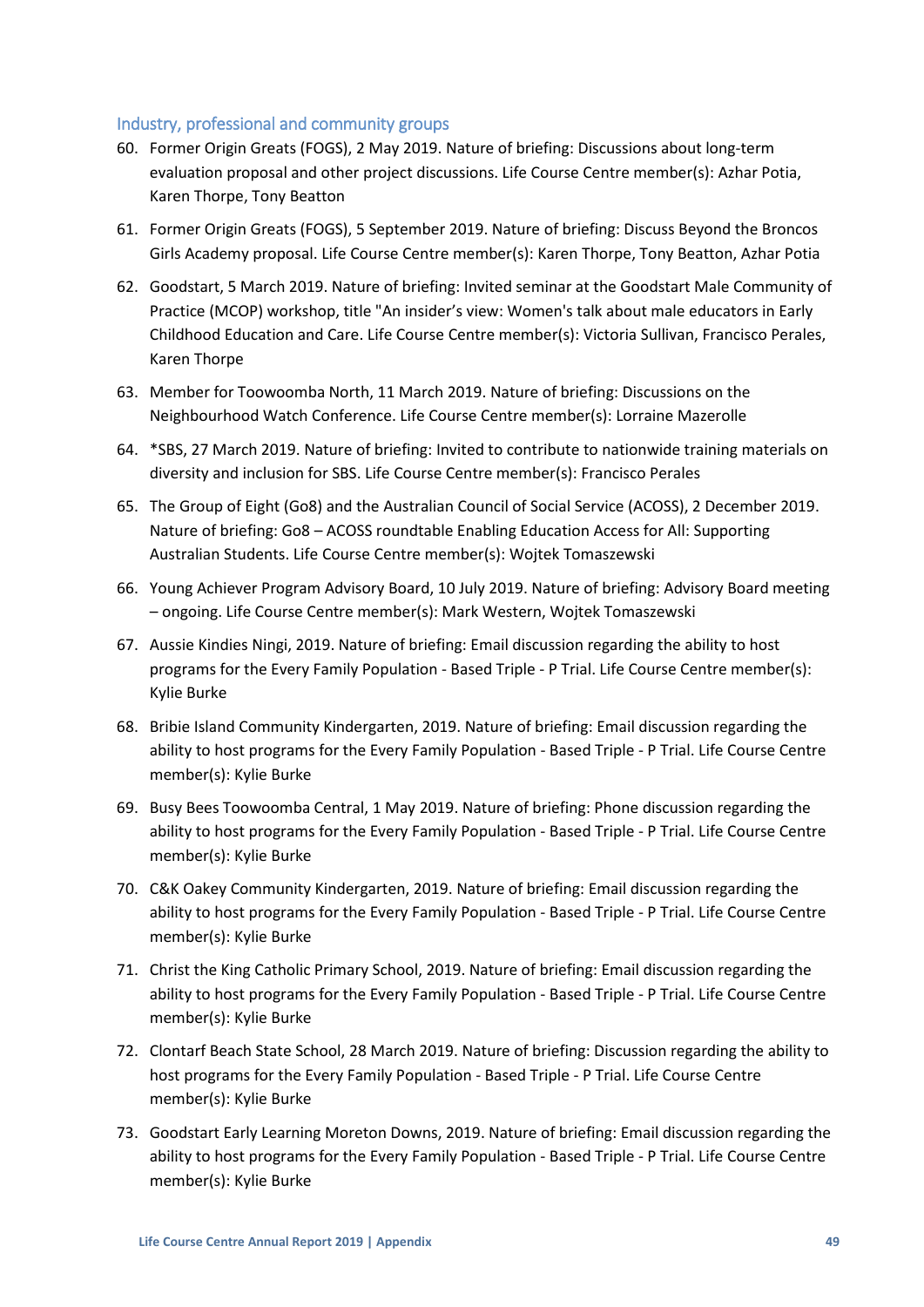- 74. Kate's Place Early Childhood Centre City, 12 April 2019. Nature of briefing: Phone discussion regarding the ability to host programs for the Every Family Population - Based Triple - P Trial. Life Course Centre member(s): Kylie Burke
- 75. Little Possum Crows Nest EEC, 27 July 2019. Nature of briefing: Phone discussion regarding the ability to host programs for the Every Family Population - Based Triple - P Trial. Life Course Centre member(s): Kylie Burke
- 76. Morayfield Health Hub, 2019. Nature of briefing: Email discussion regarding the ability to host programs for the Every Family Population - Based Triple - P Trial. Life Course Centre member(s): Kylie Burke
- 77. Only About Kids, 2019. Nature of briefing: Email discussion regarding the ability to host programs for the Every Family Population - Based Triple - P Trial. Life Course Centre member(s): Kylie Burke
- 78. Pumicestone State School, 6 June 2019. Nature of briefing: Discussion regarding the ability to host programs for the Every Family Population - Based Triple - P Trial. Life Course Centre member(s): Kylie Burke
- 79. Quinalow Prep-10 State School, 3 June 2019. Nature of briefing: Phone discussion regarding the ability to host programs for the Every Family Population - Based Triple - P Trial. Life Course Centre member(s): Kylie Burke
- 80. Sesame Lane Kippa Ring Regency Street, 10 June 2019. Nature of briefing: Phone discussion regarding the ability to host programs for the Every Family Population - Based Triple - P Trial. Life Course Centre member(s): Kylie Burke
- 81. Sesame Lane Redcliffe, 2019. Nature of briefing: Email discussion regarding the ability to host programs for the Every Family Population - Based Triple - P Trial. Life Course Centre member(s): Kylie Burke
- 82. Treasure Island, 2019. Nature of briefing: Discussion regarding the ability to host programs for the Every Family Population - Based Triple - P Trial. Life Course Centre member(s): Kylie Burke

# <span id="page-49-0"></span>Multiple stakeholder categories

- 83. \*Australian Government, 27 August 2019. Nature of briefing: The Home Stretch Symposium brought together policy developers, stakeholders and implementers to explore and discuss the challenges and complexities associated with introducing the policy of extending care to 21 years. Life Course Centre member(s): Madonna Boman
- 84. Preschool Attendance Strategies Advisory Committee Meeting, 23 October 2019. Nature of briefing: Attendees included representatives from The Smith Family, SNAICC and FACs. Life Course Centre member(s): Karen Thorpe
- 85. \*Queensland Government; Department of Child Safety; Youth and Women, 27 January 2019. Nature of briefing: Youth Justice Strategy Reference Group. A high-level reference group working on Queensland's new Youth Justice Strategy and reporting to Minister for Child Safety, Youth and Women, Di Farmer. The reference group includes representatives from peak industry and sporting bodies including the National Retailers Association, QSport, education providers, health and mental health service providers, youth and indigenous community organisations. It also includes universities and Commissioners from the NT Royal Commission into the Protection of Children in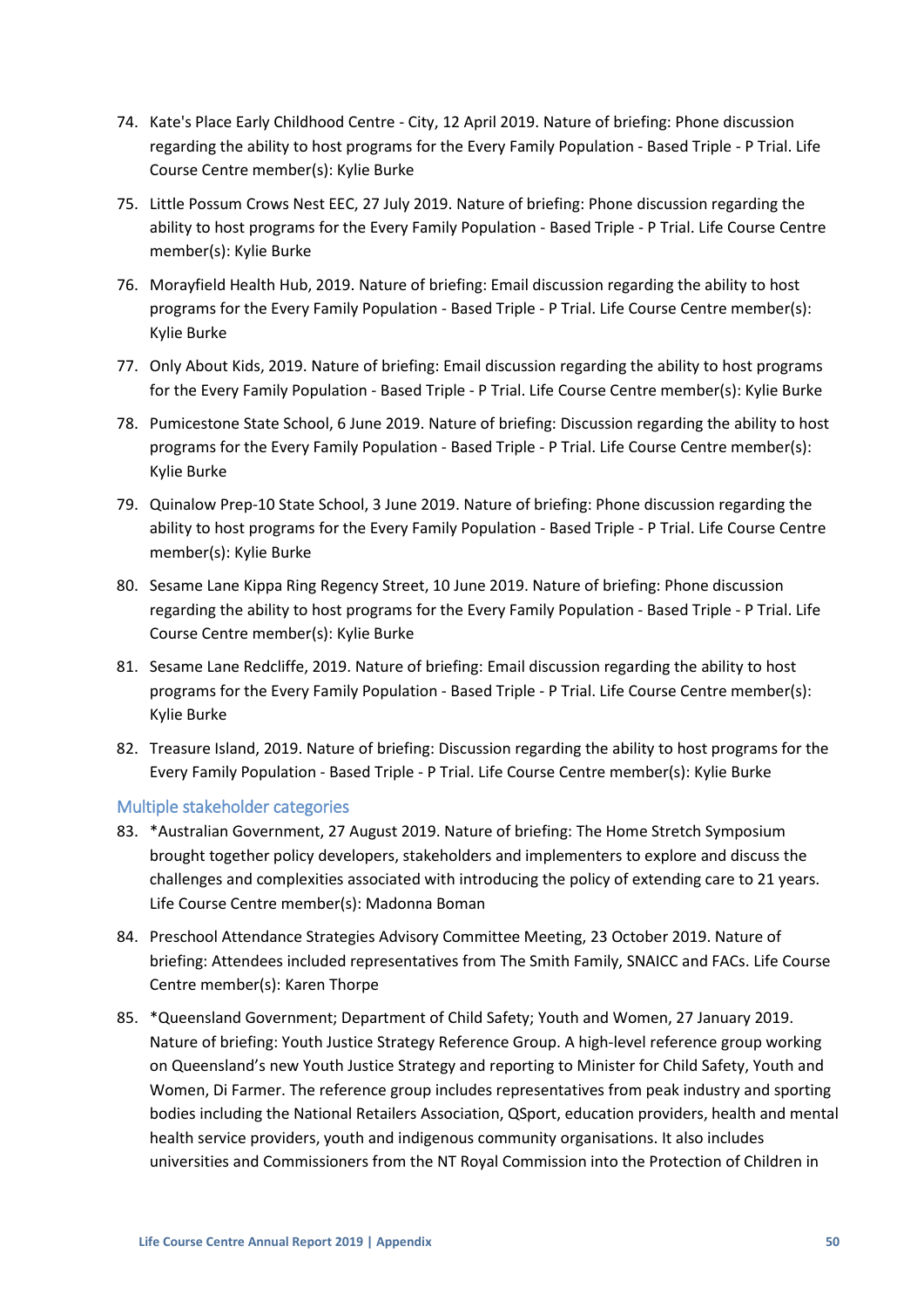the Northern Territory, as well as former Police Commissioner Bob Atkinson. 12 meetings were held in 2019. Life Course Centre member(s): Lorraine Mazerolle

- 86. St Vincent de Paul Society; also attended by Industry, 20 March 2019. Nature of briefing: Social change for youth unemployment breakfast - Prof Baxter was invited by the VC to attend on behalf of UQ for a round table brainstorming session to identify one action that could be implemented to reduce youth unemployment. Also invited: Infrastructure Australia, Queensland Futures Institute, Queensland Council of Social Service, Telstra, Gardens, QUT, Suncorp, Australian Red Cross, University of the Sunshine Coast, Queensland Investment Corporation, and Montrose. Life Course Centre member(s): Janeen Baxter
- 87. Tasmanian Department of Education; Tasmanian Department of Health and Human Services; Lady Gowrie Child Centre, 29 March 2019. Nature of briefing: Presentation on outreach strategies in early childhood services. Life Course Centre member(s): Cate Taylor, Joel Stafford
- 88. Victorian Government Department of Premier and Cabinet, Good Shepherd, Brotherhood of St Laurence, Impact Investing. 4 December 2019. Nature of briefing: Presentation at the Melbourne Institute Director's conference, Understanding and alleviating entrenched disadvantage. This workshop focused on disentangling the issues driving social and economic inequality. Attendees included: Mr. Marcus Walsh, Chief Economist, Victoria. Ms. Lill Healy, Deputy Secretary, Department of Premier and Cabinet, Victorian State Government. Professor Diane Whitmore Schanzenbach, Director, Institute for Policy Research. Mr. Paul Briggs, Executive Chair Kaiela Institute, Ms. Jenny Hardy, GSANZ General Manager NILS & Microfinance, Professor Shelley Mallett, Director Research and Policy Centre, Brotherhood of St Laurence, Ms. Sally McCutchan, CEO and Executive Director Impact Investing. Life Course Centre member(s): Guyonne Kalb

| <b>Organisation name</b>        | Organisation<br>type | Country   | <b>Purpose of collaboration</b>   | <b>LCC Members</b>     |
|---------------------------------|----------------------|-----------|-----------------------------------|------------------------|
|                                 |                      |           |                                   | Azhar Potia,           |
|                                 |                      |           | Quantitative evaluation of the    | Karen Thorpe,          |
| Beyond the Broncos              | NGO                  | Australia | Beyond the Broncos Girls          | Tony Beatton,          |
|                                 |                      |           | Academy Program                   | Wojtek                 |
|                                 |                      |           |                                   | Tomaszewski            |
| Canberra Health                 |                      |           | Collaboration around the Early    |                        |
| <b>Services</b>                 | Government           | Australia | Family Support Initiative and     | Cate Taylor            |
|                                 |                      |           | other opportunities               |                        |
| <b>Woolworths Centre for</b>    |                      |           | <b>WCCNR Feeding Families in</b>  | Karen Thorpe,          |
| <b>Child Nutrition Research</b> | Government           | Australia | <b>Tough Times and Responsive</b> | <b>Cameron Parsell</b> |
| (WCNNR)                         |                      |           | <b>Feeding in Tough Times</b>     |                        |
|                                 |                      |           | <b>Collaboration with CAHS to</b> |                        |
| <b>Child and Adolescent</b>     |                      |           | discuss ways they could           | Daniel                 |
| Health Service - WA             | Government           | Australia | approach complex and              | Christensen            |
| Department of Health            |                      |           | vulnerable cases with their own   |                        |
|                                 |                      |           | data.                             |                        |
| <b>Children's Health</b>        |                      |           | Access to data and other          | Mark Western,          |
| Queensland Hospital             | Government           | Australia | research collaborations           | Karen Thorpe           |
| and Health Service              |                      |           |                                   |                        |

# <span id="page-50-0"></span>Table 7 New collaborations with organisations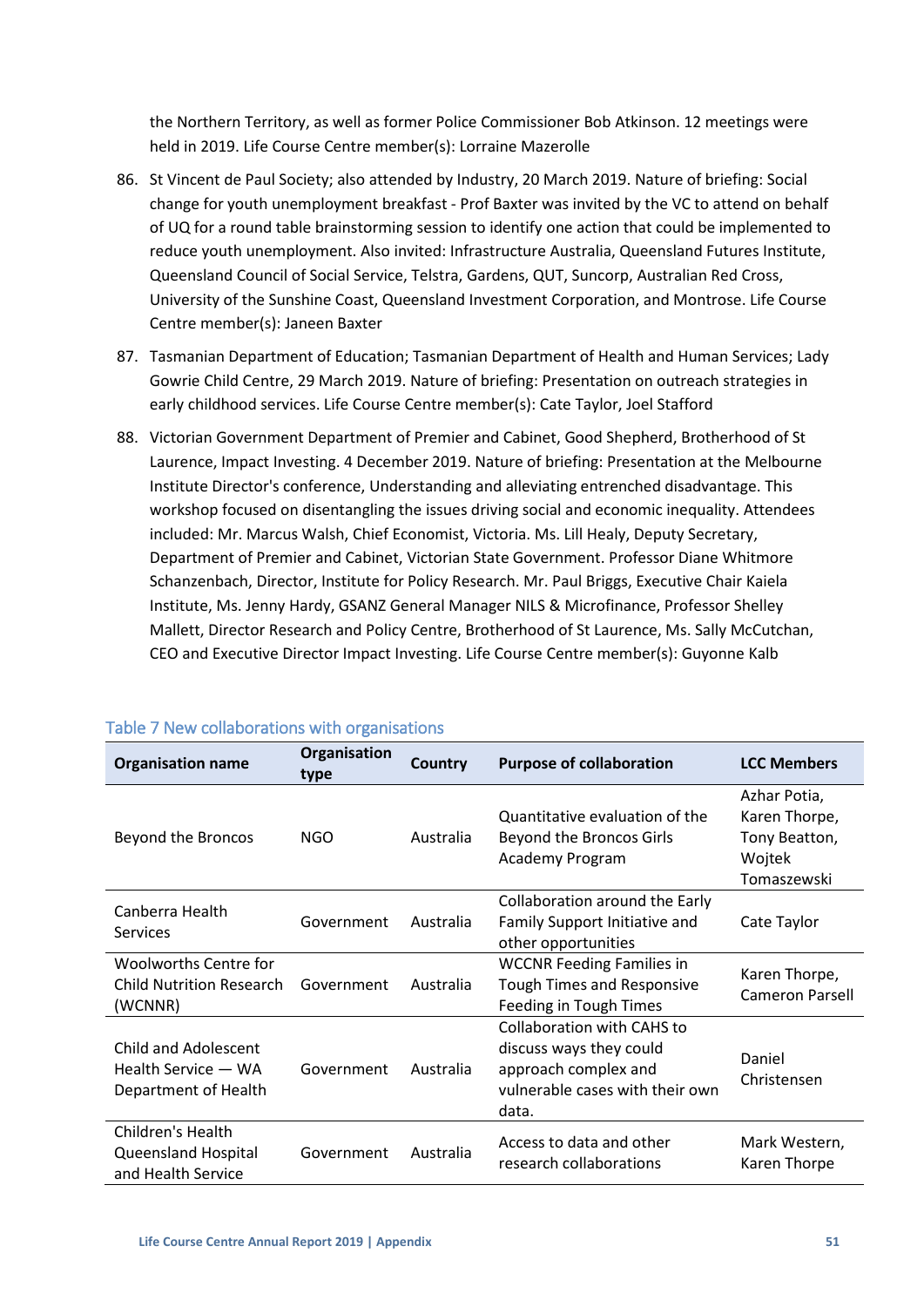| <b>Organisation name</b>                                                            | Organisation<br>type                    | <b>Country</b> | <b>Purpose of collaboration</b>                                                                                                                                             | <b>LCC Members</b>                                              |
|-------------------------------------------------------------------------------------|-----------------------------------------|----------------|-----------------------------------------------------------------------------------------------------------------------------------------------------------------------------|-----------------------------------------------------------------|
| Compass Research<br>Centre, The University<br>of Auckland                           | Academic                                | New<br>Zealand | <b>National Science Challenge</b>                                                                                                                                           | Janeen Baxter                                                   |
| Department of<br><b>Aboriginal and Torres</b><br>Strait Islander<br>Partnership     | Government                              | Australia      | Collaboration opportunities and<br>support for community-based<br>projects                                                                                                  | Azhar Potia                                                     |
| <b>Department of Housing</b><br>and Public Works,<br>Queensland<br>Government       | Government                              | Australia      | Support the ongoing delivery of<br>the Housing and Homelessness<br><b>Research Alliance strategy</b>                                                                        | Mark Western                                                    |
| Institute for Urban<br>Indigenous Health                                            | <b>NGO</b>                              | Australia      | Collaborative research around<br>topics such as program and<br>impact evaluation                                                                                            | Mark Western                                                    |
| McKell Institute                                                                    | <b>NGO</b>                              | Australia      | Collaboration to inform public<br>policy                                                                                                                                    | Janeen Baxter                                                   |
| National Office for Child<br>Safety, Department of<br>Prime Minister and<br>Cabinet | Government                              | Australia      | Inform the development and<br>implementation of key national<br>initiatives recommended by the<br>Royal Commission into<br>Institutional Responses to Child<br>Sexual Abuse | Janeen Baxter                                                   |
| <b>Office of the National</b><br>Data Commissioner                                  | Government                              | Australia      | Access and use of<br>administration data for research<br>purposes                                                                                                           | Janeen Baxter,<br>Stephen<br>Zubrick,<br>Deborah Cobb-<br>Clark |
| P&Cs QLD                                                                            | Industry/Prof<br>essional/Co<br>mmunity | Australia      | Pilot parent engagement<br>intervention and The Alliance of<br><b>Parents and Teachers</b><br>intervention                                                                  | Jenny Povey,<br>Matt Sanders,<br>Janeen Baxter                  |
| <b>Police Citizens Youth</b><br>Club (PCYC)                                         | <b>NGO</b>                              | Australia      | Contribute to the annual<br>strategy meeting and discuss<br>potential methods to evaluate<br>the Braking the Cycle Program                                                  | Azhar Potia,<br><b>Tony Beatton</b>                             |
| <b>Queensland Children's</b><br>Hospital                                            | Industry/Prof<br>essional/Co<br>mmunity | Australia      | Collaborative program of work<br>that focuses on investigating<br>educational outcomes of<br>critically ill children using large-<br>scale linked administrative data.      | Wojtek<br>Tomaszewski                                           |
| Queensland College of<br>Teachers                                                   | Industry/Prof<br>essional/Co<br>mmunity | Australia      | Pilot parent engagement<br>intervention                                                                                                                                     | Jenny Povey,<br>Janeen Baxter                                   |
| Queensland Principal<br>Association                                                 | Industry/Prof<br>essional/Co<br>mmunity | Australia      | Pilot parent engagement<br>intervention                                                                                                                                     | Jenny Povey,<br>Janeen Baxter                                   |
| The Former Origin<br>Greats (FOGS)                                                  | <b>NGO</b>                              | Australia      | Projects are in place with the<br>Former Origin Great (FOGS)<br>through their Achieving Results                                                                             | Azhar Potia,<br>Karen Thorpe,<br><b>Tony Beatton</b>            |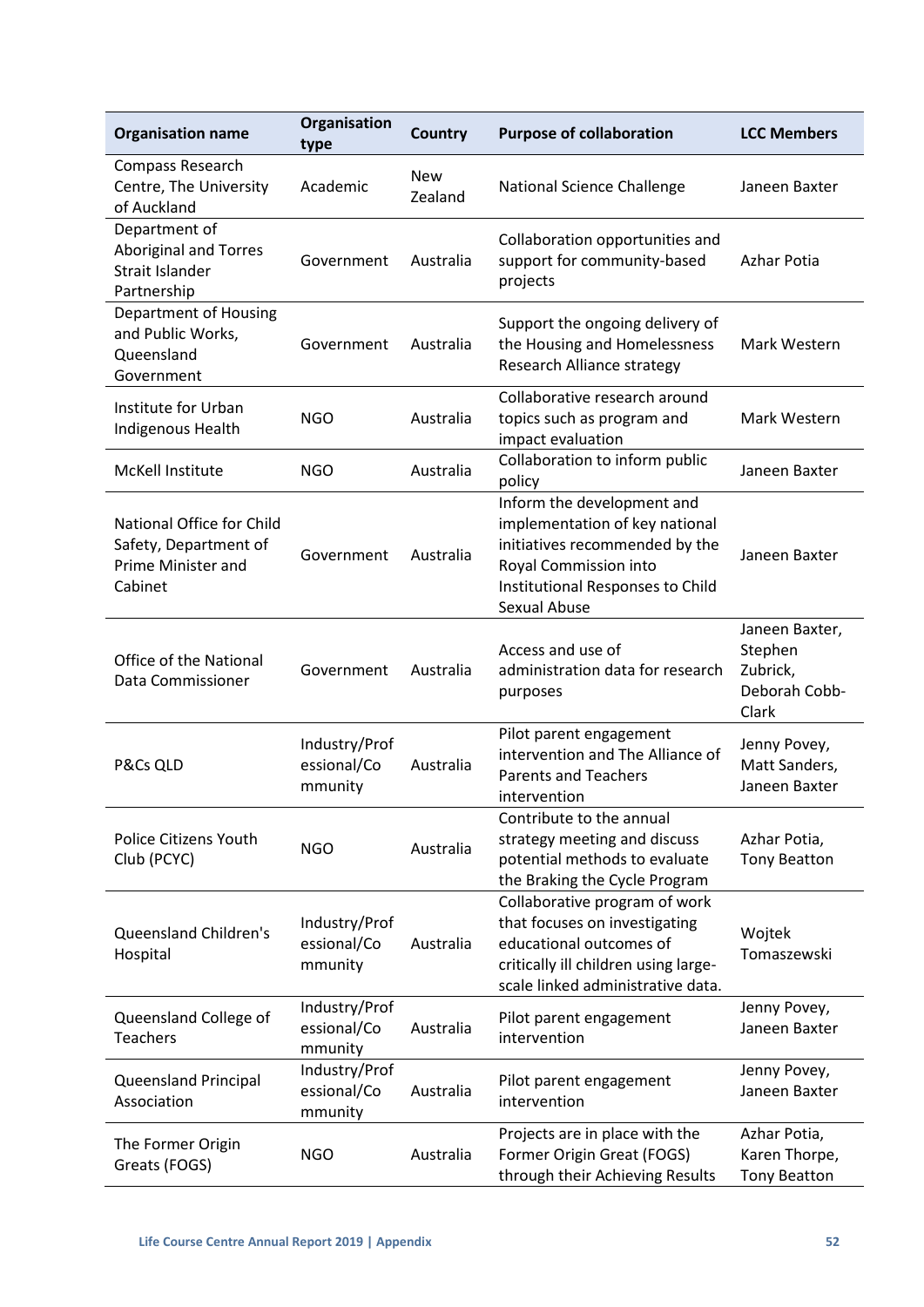| <b>Organisation name</b>                                          | Organisation<br>type                    | <b>Country</b> | <b>Purpose of collaboration</b>                                                                | <b>LCC Members</b>            |
|-------------------------------------------------------------------|-----------------------------------------|----------------|------------------------------------------------------------------------------------------------|-------------------------------|
|                                                                   |                                         |                | Through Indigenous Education<br>(ARTIE) program.                                               |                               |
| <b>Every Family</b>                                               |                                         |                |                                                                                                |                               |
| Aussie Kindies Ningi                                              | Industry/Prof<br>essional/Co<br>mmunity | Australia      | Host programs for the Every<br>Family Population - Based Triple<br>- P Trial                   | Kylie Burke                   |
| <b>Bribie Island</b><br>Community<br>Kindergarten                 | Industry/Prof<br>essional/Co<br>mmunity | Australia      | Host programs for the Every<br>Family Population - Based Triple<br>- P Trial                   | Kylie Burke                   |
| <b>Busy Bees Toowoomba</b><br>Central                             | Industry/Prof<br>essional/Co<br>mmunity | Australia      | Host programs for the Every<br>Family Population - Based Triple<br>- P Trial                   | Kylie Burke                   |
| <b>C&amp;K Oakey Community</b><br>Kindergarten                    | Industry/Prof<br>essional/Co<br>mmunity | Australia      | Host programs for the Every<br>Family Population - Based Triple<br>- P Trial                   | Kylie Burke                   |
| <b>Centre for Education</b><br><b>Statistics &amp; Evaluation</b> | Government                              | Australia      | Access to data as it pertains to<br>the Every Family Population -<br>Based Trial of Triple - P | Denise Clague                 |
| Christ the King Catholic<br>Primary School                        | Industry/Prof<br>essional/Co<br>mmunity | Australia      | Host programs for the Every<br>Family Population - Based Triple<br>- P Trial                   | Kylie Burke                   |
| <b>Clinical Excellence</b><br>Queensland;<br>Queensland Health    | Government                              | Australia      | Access to data as it pertains to<br>the Every Family Population -<br>Based Trial of Triple - P | Denise Clague,<br>Kylie Burke |
| <b>Clontarf Beach State</b><br>School                             | Industry/Prof<br>essional/Co<br>mmunity | Australia      | Host programs for the Every<br>Family Population - Based Triple<br>- P Trial                   | Kylie Burke                   |
| <b>Goodstart Early</b><br>Learning Moreton<br>Downs               | Industry/Prof<br>essional/Co<br>mmunity | Australia      | Host programs for the Every<br>Family Population - Based Triple<br>- P Trial                   | Kylie Burke                   |
| Kate's Place Early<br>Childhood Centre - City                     | Industry/Prof<br>essional/Co<br>mmunity | Australia      | Host programs for the Every<br>Family Population - Based Triple<br>- P Trial                   | Kylie Burke                   |
| Little Possum Crows<br>Nest EEC                                   | Industry/Prof<br>essional/Co<br>mmunity | Australia      | Host programs for the Every<br>Family Population - Based Triple<br>- P Trial                   | Kylie Burke                   |
| Morayfield Health Hub                                             | Industry/Prof<br>essional/Co<br>mmunity | Australia      | Host programs for the Every<br>Family Population - Based Triple<br>- P Trial                   | Kylie Burke                   |
| Only About Kids                                                   | Industry/Prof<br>essional/Co<br>mmunity | Australia      | Host programs for the Every<br>Family Population - Based Triple<br>- P Trial                   | Kylie Burke                   |
| <b>Pumicestone State</b><br>School                                | Industry/Prof<br>essional/Co<br>mmunity | Australia      | Host programs for the Every<br>Family Population - Based Triple<br>- P Trial                   | Kylie Burke                   |
| Quinalow Prep-10 State<br>School                                  | Industry/Prof<br>essional/Co<br>mmunity | Australia      | Host programs for the Every<br>Family Population - Based Triple<br>- P Trial                   | Kylie Burke                   |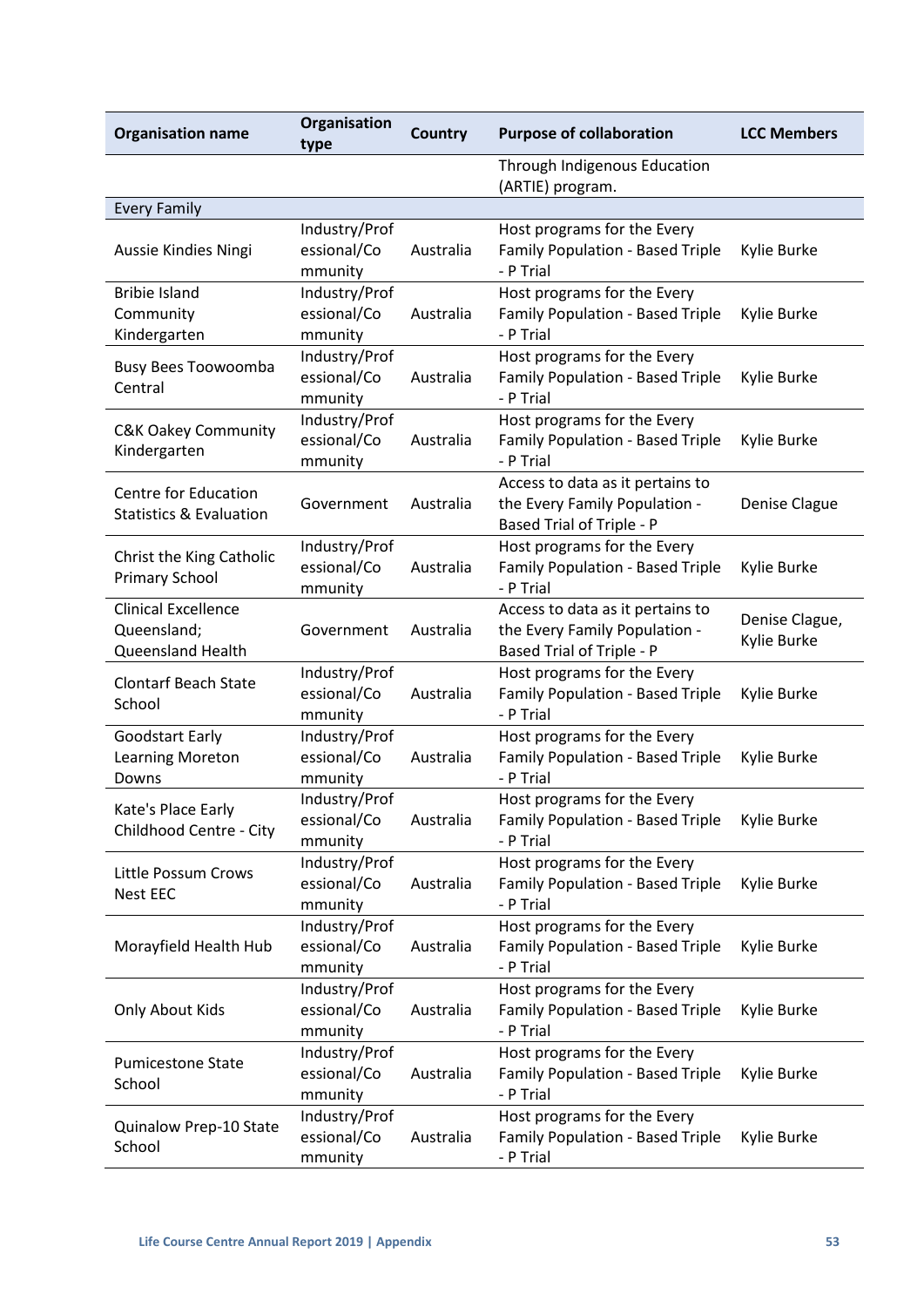| <b>Organisation name</b>                        | Organisation<br>type   | Country   | <b>Purpose of collaboration</b>               | <b>LCC Members</b> |
|-------------------------------------------------|------------------------|-----------|-----------------------------------------------|--------------------|
| Sesame Lane Kippa Ring<br><b>Regency Street</b> | Industry/Prof          |           | Host programs for the Every                   |                    |
|                                                 | essional/Co<br>mmunity | Australia | Family Population - Based Triple<br>- P Trial | Kylie Burke        |
| Sesame Lane Redcliffe                           | Industry/Prof          |           | Host programs for the Every                   |                    |
|                                                 | essional/Co            | Australia | Family Population - Based Triple              | Kylie Burke        |
|                                                 | mmunity                |           | - P Trial                                     |                    |
|                                                 | Industry/Prof          |           | Host programs for the Every                   |                    |
| Treasure Island                                 | essional/Co            | Australia | Family Population - Based Triple              | Kylie Burke        |
|                                                 | mmunity                |           | - P Trial                                     |                    |
| <b>Uniting Care</b>                             |                        |           | Access to data as it pertains to              |                    |
|                                                 | <b>NGO</b>             | Australia | the Every Family Population -                 | Kylie Burke        |
|                                                 |                        |           | Based Trial of Triple - P                     |                    |

# <span id="page-53-0"></span>Centre Specific Indicators

## <span id="page-53-1"></span>New Interventions

# **1. Pilot parent engagement**

Project lead: Jenny Povey; CIs: Linda-Dianne Willis, Julie Hodges, Annemaree Carroll, Emma Antrobus, Janeen Baxter, and Alexandra Gramotev

The aim of this trial intervention is to conduct a pilot on the effectiveness of a parent engagement toolkit and training course for school staff from socially disadvantaged schools. The parent engagement toolkit and training course builds on previous research, and is aiming to improve schools' parent engagement culture and the support parents receive to engage in their child's learning. Partners: Queensland Department of Education; P&Cs Queensland, Queensland College of Teachers, Queensland Principal Association

## **2. Interventions to increase perseverance**

Project lead: Juliana Goncalves; CIs: Erte Xiao and Elif Incekara-Hafalir

This project will investigate interventions to increase perseverance in challenging but achievable tasks among socioeconomically disadvantaged adolescents. The project will be a RCT proof-of-concept that will inform a future intervention at scale. Drawing on the growth mindset concept and non-binding voluntary commitments, this project will test the effectiveness of interventions aimed at increasing educational outcomes positively through developing perseverance. This project will involve collaboration with the NSW Department of Education and Training (DET).

# **3. The Walk of Life program**

## Project lead: Emma Antrobus and Mark Cartner

The Walk of Life Program is an approach designed to be used within schools in partnership with police to provide a cost effective means of targeting and reengaging youth who are at risk of entering the young justice system and/or dropping out of school. The program incorporates principles of Bush Adventure therapy and identified risk and protective factors for youth deviance, aiming to improve student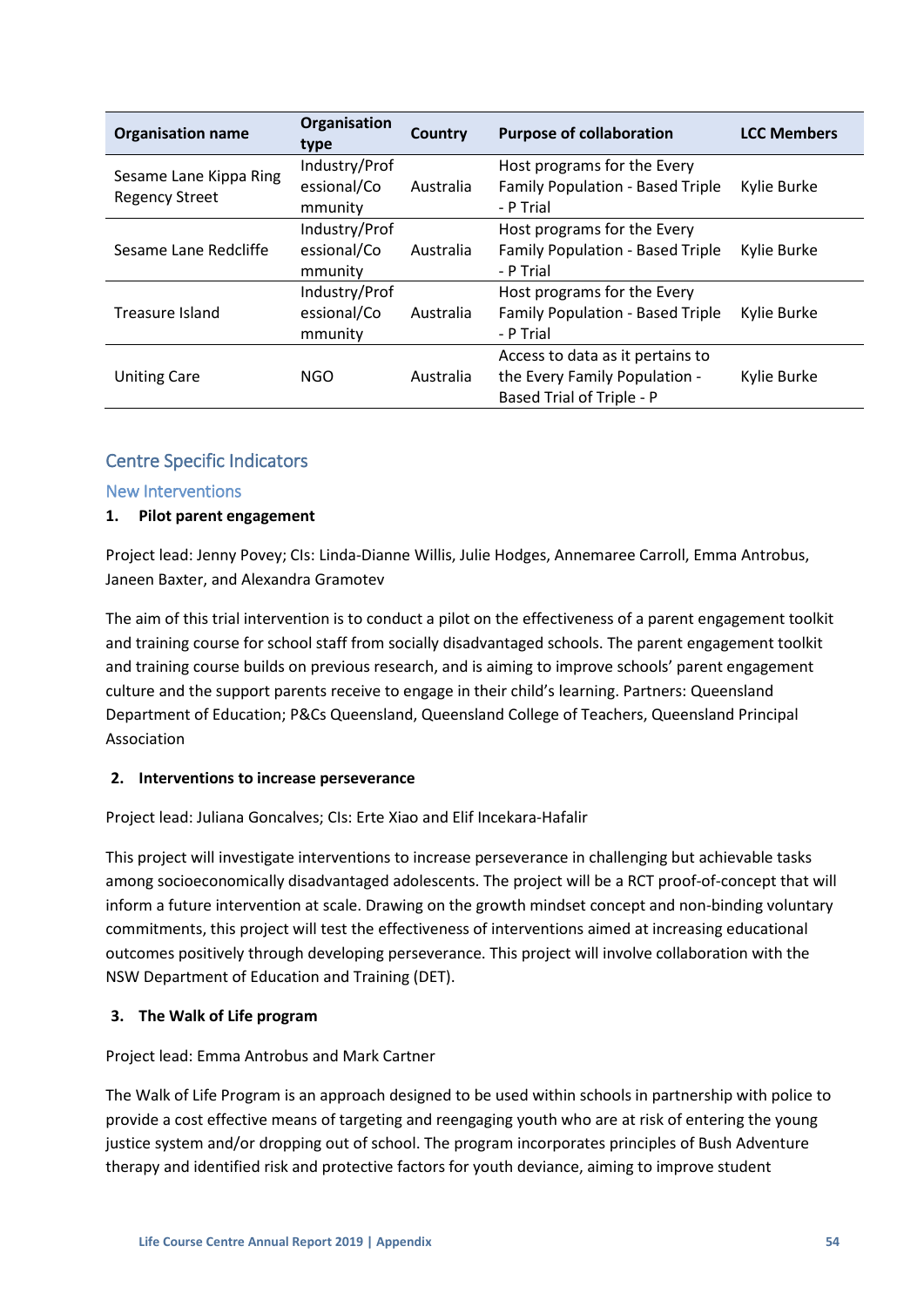outcomes in learning and behaviour. This project seeks to evaluate the Walk of Life Program as well as develop a sustainable model for expansion.

# **4. Effects of Prosocial Incentives**

Project lead: Azhar Potia; CIs: Tony Beatton, Karen Thorpe, Ryan Menner (PI Uew Dulleck)

This project introduces a novel intervention aimed at improving Indigenous school attendance and engagement using prosocial incentives. These incentives encourage individuals to invest optimum effort in return for a reward they know can benefit someone else via charitable contribution. This project will seek to establish the preference of Indigenous students towards prosocial concepts such as 'community helping community' and 'paying in forward'. This project involves collaboration with community service provider, Former Origin Greats (FOGS) who have successfully implemented a similar intervention.

# **5. The Alliance of Parents and Teachers**

Project lead: Julie Hodges; CIs: Grace Kirby and Matt Sanders

The focus of this project is to develop video resources to accompany the Alliance of Parents and Teachers (APT) seminar. The seminar aims to assist parents to foster a positive home-school partnership with both their child's teacher and school, ultimately benefitting their child's learning and wellbeing. By providing visual illustrations of key program content, concepts, and strategies in action, it is envisaged that this video resource will be indispensable component of the seminar. Partners: P&Cs Queensland, Queensland College of Teachers

# **6. Parenting Programs to Support Mental Health**

Project lead: Kylie Burke; CIs: Cassandra Dittman

This project aims to assess the efficacy and scalability of parenting interventions that seek to support parents of adolescents with mental health problems. This project will further the development and validation of a suite of four measures suitable for assessing adolescent outcomes and family-based risk and protective factors, as well as extend the existing understanding of the efficacy of parenting programs that target parents of adolescents with a focus on both mental health problem reduction and positive developmental outcomes for adolescents.

# **7. Supporting Young Mothers**

# Project lead: Janeen Baxter; CIs: Jack Lam, Sara Kalucza, Heidi Hoffmann

This project has two broad aims: to understand the barriers and challenges that young parents face, and to design and implement a pilot intervention to positively impact the life chances of young parents. This phase of the project will build on the evidence base already collected with the aim to develop a suitable and timely intervention that will encourage and enable young parents to develop goals and identify pathways to success. This project involves collaboration with Wesley Mission Queensland and the YHES House.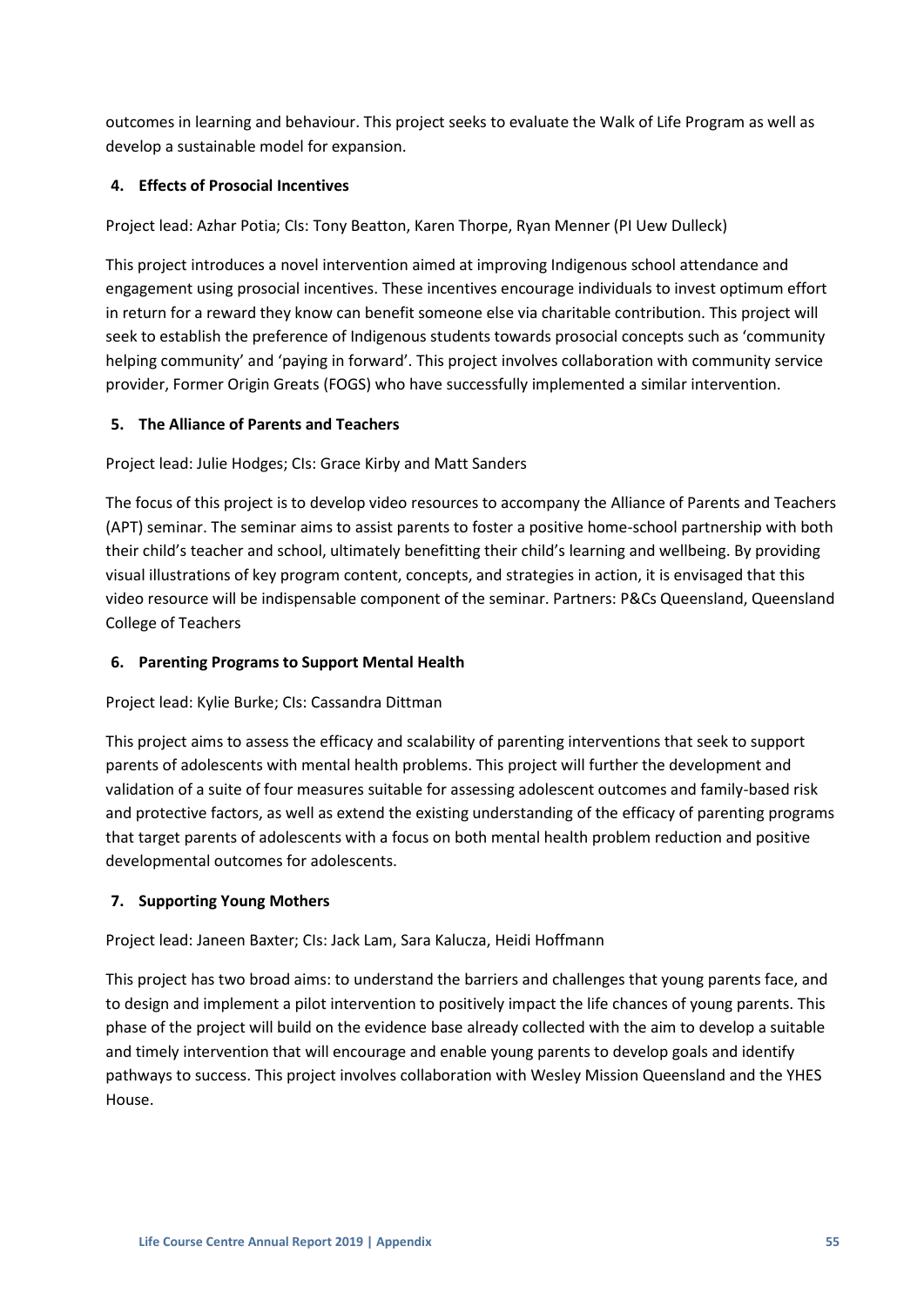# <span id="page-55-0"></span>New policies and programs informed by the Centre

- 1. Australian Capital Territory (ACT) Government: ACT Housing strategy. Informed by report: Parsell, C., Clarke, A., Ambrey, C., Vorsina, M. (2019) Support requirements and accommodation options for people in the ACT with high and complex service needs, Government of the Australian Capital Territory, Government of the Australian Capital Territory: Canberra, ACT, Australia. Life Course Centre member(s): Cameron Parsell, Andrew Clarke
- 2. Australian Children's Education and Care Quality Authority: National Quality Framework: Australian Government. Based on 'The State of Early Learning in Australia' report, the Australian Government announced \$46 million in funding to support the delivery of nationally-consistent and high-quality early childhood education and care under the National Quality Framework through the Australian Children's Education and Care Quality Authority. Life Course Centre member(s): Karen Thorpe, Sally Staton
- 3. Australian Government Department of Social Services: Child and Youth Initiative. Building Capacity in Australian Parents Trial – Report. Life Course Centre member(s): Karen Thorpe, Sally Staton, Martin O'Flaherty
- 4. Australian Government Department of Social Services: Life Course Centre research was cited 5 times in the report - Sollis, K. "Measuring Child Deprivation and Opportunity in Australia. Applying the Nest framework to develop a measure of deprivation and opportunity for children using the Longitudinal Study of Australian Children." Australian Research Alliance for Children and Youth (ARACY)
- 5. Australian Government Department of Social Services: Youth Justice Strategy Plan. Professor Mazerolle was involved with and influenced government decisions based on a literature review. Life Course Centre member(s): Lorraine Mazerolle
- 6. Australian Government Productivity Commission: Centre research was cited in the Issues paper (2019) The social and economic benefits of improving mental health, Australian Government Productivity Commission, Issues Paper, January 2019. [https://www.pc.gov.au/inquiries/current/mental-health/issues/mental-health-issues.pdf.](https://www.pc.gov.au/inquiries/current/mental-health/issues/mental-health-issues.pdf) Life Course Centre member(s): Deborah Cobb Clark, Melissa Bubonya
- 7. Australian Government: Productivity Commission Mental Health Report Draft report. Life Course Centre research was cited 6 times in the report. Life Course Centre member(s): Deborah Cobb-Clark, Wojtek Tomaszewski, Cameron Parsell, Sarah Dahmann, Nicolas Salamanca, David Ribar, Melisa Bubonya.
- 8. Australian Government; House of Representatives Select Committee on Intergenerational Welfare Dependence: Living on the Edge: Inquiry into intergenerational welfare dependence. A centre-wide submission, our researchers were invited to appear before the inquiry hearings, and our research was extensively cited throughout the final report.
- 9. Australian Institute of Health and Welfare: CI Professor Deborah Cobb Clark wrote a report for the Australian Institute of Health and Welfare. Cobb-Clark, D. A. (2019) Australia's welfare 2019 data insights, Chapter 2: Intergenerational transmission of disadvantage in Australia, Australian Institute of Health and Welfare, Australian Institute of Health and Welfare 2019; Australia's welfare series no. 14. Cat. no. AUS 226. Canberra: AIHW. Life Course Centre member(s): Deborah Cobb Clark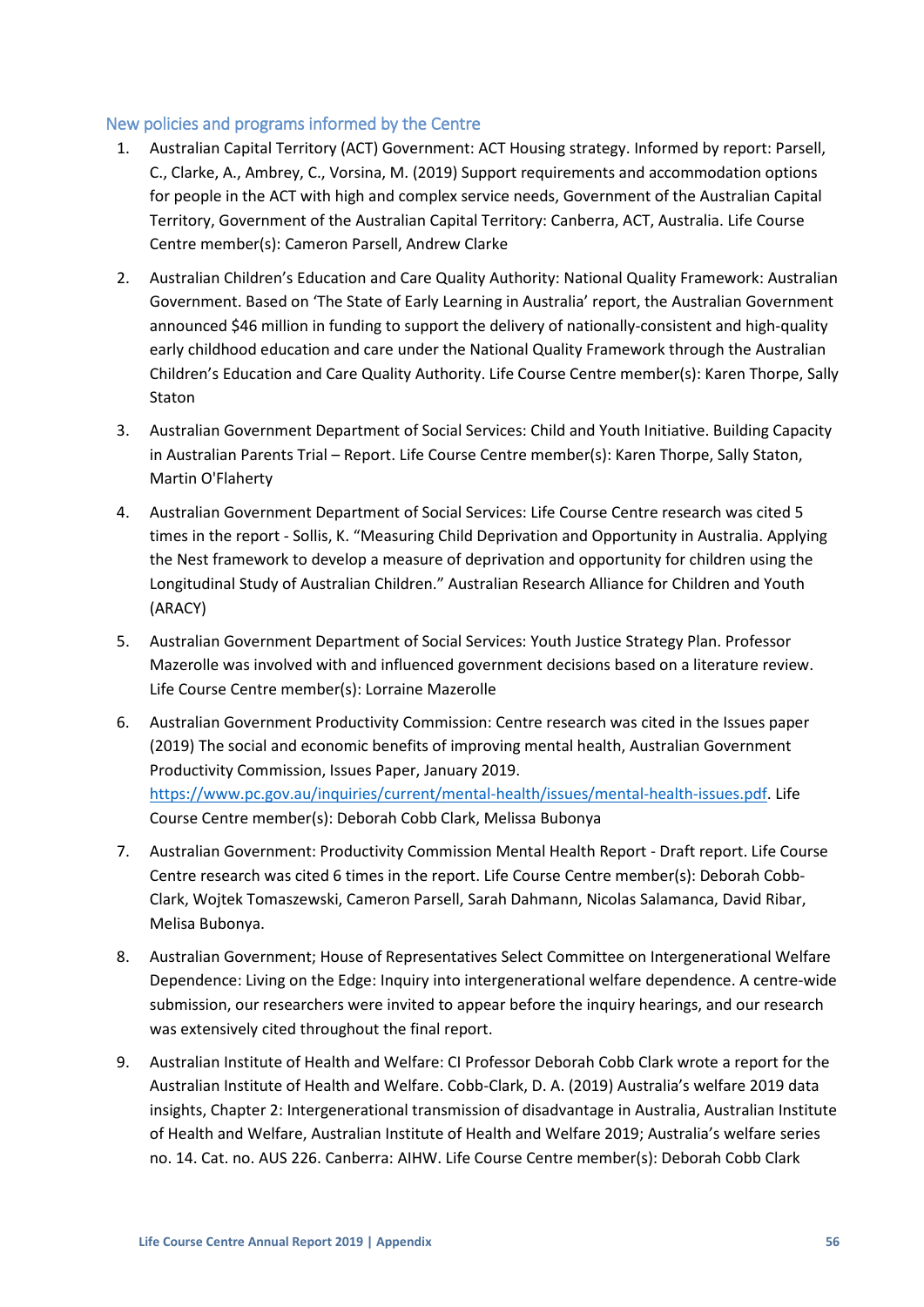- 10. Brookings Institute: A report, Labor force nonparticipation: Trends, causes and policy solutions on the Brookings Institute website cited Life Course Centre research: Ruppanner, L., Moller, S. & Sayer, L. (2019). Expensive childcare and short school days = lower maternal employment and more time in childcare? Evidence from the American Time Use Survey. Socius: Sociological Research for a Dynamic World 5:237802311986027. doi:10.1177/2378023119860277. Life Course Centre member(s): Leah Rupanner
- 11. Congressional Research Service: Poverty among Americans aged 65 and older. Life Course Centre book was cited by the Congressional Research Service, in their policy document 'Poverty among Americans aged 65 and older'[. https://crsreports.congress.gov/product/pdf/R/R45791.](https://crsreports.congress.gov/product/pdf/R/R45791)
- National Academies of Sciences, Engineering, and Medicine, Duncan; G. and Le Menestrel, S. (Eds) 2019. A roadmap to reducing child poverty. Washington, D.C.: National Academies Press.

Life Course Centre member(s): Greg Duncan

- 12. Council of Australian Governments Education Council: Senior Secondary Pathways into Work, Further Education and Training. Life Course Centre 2019 Submission
- 13. Department of the Prime Minster and Cabinet; Australian Government: Data Sharing and Release Legislation. Submission and Contribution to Issues paper for Consultation Office of the National Data Commissioner. Life Course Centre member(s): Janeen Baxter, Mark Western
- 14. Home Stretch: Australian Government. The Home Stretch Symposium brought together policy developers, stakeholders and implementers to explore and discuss the challenges and complexities associated with introducing the policy of extending care to 21 years. Life Course Centre member(s): Madonna Boman
- 15. National Centre for Student Equity in Higher Education (NCSEHE): Report: Tomaszewski, W., Perales, F., Xiang, N. & Kubler, M. (2019) Beyond graduation: long-term socioeconomic outcomes amongst equity students. National Centre for Student Equity in Higher Education (NCSEHE). Life Course Centre member(s): Wojtek Tomaszewski, Francisco Perales, Ning Xiang, Mattias Kubler
- 16. National Office for Child Safety: Key national initiatives. This co-design workshop was a forum engaging with a range of stakeholders with diverse experiences and knowledge to inform the development and implementation of key national initiatives recommended by the Royal Commission into Institutional Responses to Child Sexual Abuse that are led by the National Office. Life Course Centre member(s): Janeen Baxter
- 17. New South Wales Department of Communities and Justice: Permanency Support Program. Evaluation of the Permanency Support Program of the New South Wales Department of Communities and Justice for young people in child protection and out-of-home care. Life Course Centre member(s): Guyonne Kalb, Jordy Meekes
- 18. New South Wales Department of Communities and Justice: Social housing policy. Evaluation of the social housing policy of the New South Wales Department of Communities and Justice. Life Course Centre member(s): Guyonne Kalb, Julie Moschion, Nicolas Herault, Ferdi Botha, Jordy Meekes
- 19. Organisation for Economic Co-operation and Development (OECD): cited in the 2019 report, Good Practice for Good Jobs in Early Childhood Education and Care, from the Organisation for Economic Co-operation and Development (OECD). Life Course Centre member(s): Karen Thorpe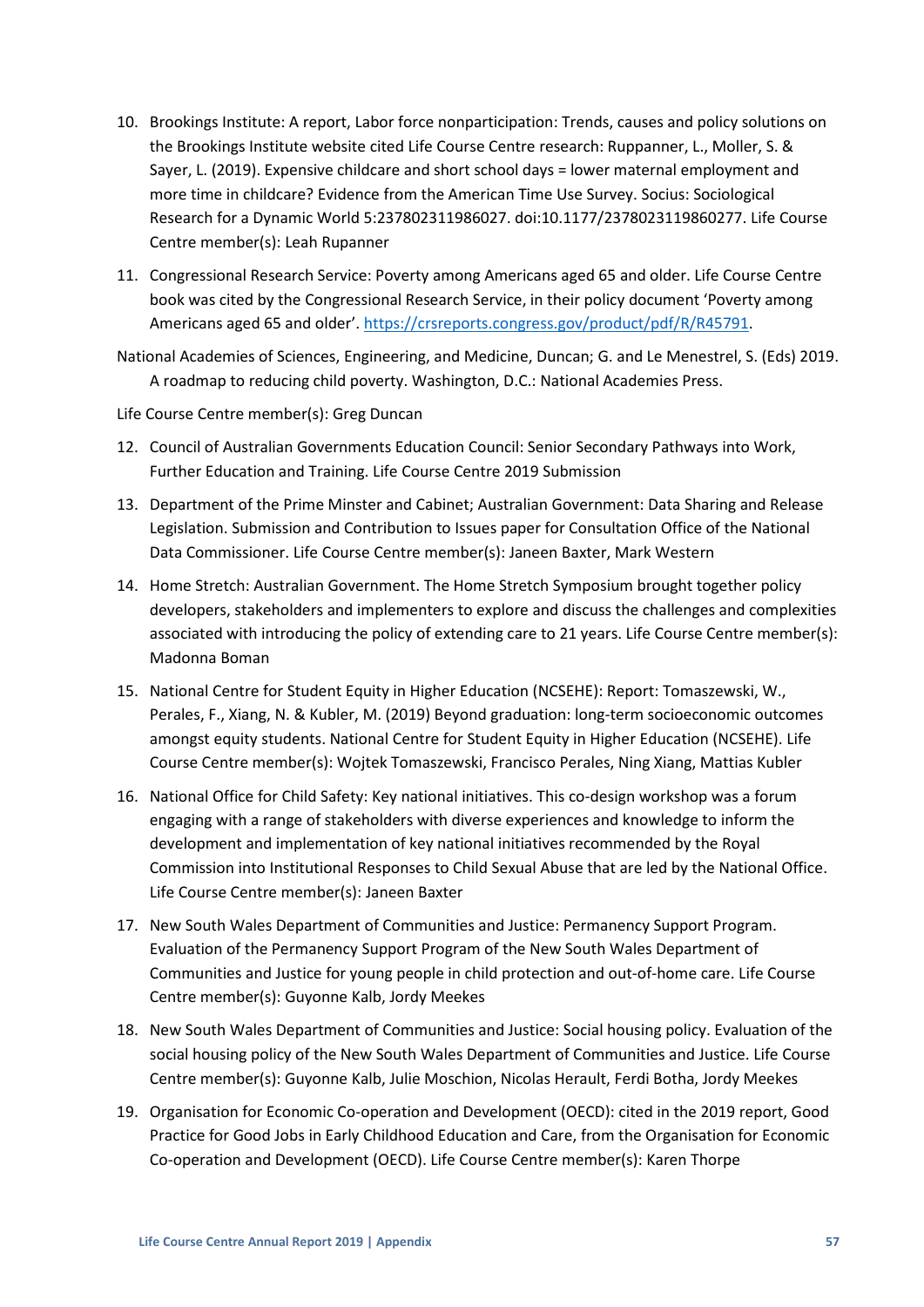- 20. Parliamentary Council; State of Queensland: Youth Justice and other Legislation Amendment Act 2019 An Act to amend the Bail Act 1980, the Police Powers and Responsibilities Act 2000, the Public Guardian Act 2014, the Youth Justice Act 1992 and the Acts mentioned in schedule 1 for particular purposes. On 11 December 2018, the Queensland Government released the Working Together Changing the Story: Youth Justice Strategy 2019-2023 (the Youth Justice Strategy). Life Course Centre member(s): Lorraine Mazerolle
- 21. Queensland Science Strategy: Queensland Community Engagement Trial (QCET) Queensland Community Engagement Trial (QCET) which provides scripted messages for police that improve context for a policing action, particularly in dealing with minorities and disadvantaged communities. These scripts are being used worldwide. This research was included as an example of the influence of social science research in the Queensland Science Strategy 2019, by Dr Julia Playford. Life Course Centre member(s): Lorraine Mazerolle
- 22. SBS: Invited to contribute to nationwide training materials on diversity and inclusion for SBS. Life Course Centre member(s): Francisco Perales
- 23. UK Commission for Countering Extremism: A report, 'The Moral Ecology of Extremism A systemic perspective' A report, 'The Moral Ecology of Extremism – A systemic perspective', written by Dr N. Bouhana, prepared for the UK Commission for Countering Extremism, and published by the Department of Security and Crime Science, UK Government cites Weisburd, D., & White, C. (2019). Hot spots of crime are not just hot spots of crime: Examining health outcomes at street segments. Journal of Contemporary Criminal Justice, 35(2), 142-160. doi:10.1177/1043986219832132. Life Course Centre member(s): David Weisburd
- 24. Western Australia Department of Education: Western Australia Education school attendance policy See attached letter Life Course Centre member(s): Stephen Zubrick, Kirsten Hancock

# <span id="page-57-0"></span>New statistical methods developed

- 1. Kalucza, S. & Kalucza, S. (2019) hildareadR: A function to make it easy to extract and combine variables from the HILDA (Household, Income and Labour Dynamics in Australia) Survey maintained by the Melbourne Institute. *R package*. [https://CRAN.R-project.org/package=hildareadR](https://cran.r-project.org/package=hildareadR)
- 2. Marquart, L., & Haynes, M. (2019). Misspecification of multimodal random-effect distributions in logistic mixed models for panel survey data. *Journal of the Royal Statistical Society Series A-Statistics in Society*, 182(1), 305-321. doi:10.1111/rssa.12385
- 3. Steele, F., Clarke, P. S. & Kuha, J. (2019). Modelling within-household associations in household panel studies. *Annals of Applied Statistics*, 13(1), 367-392. doi:10.1214/18-aoas1189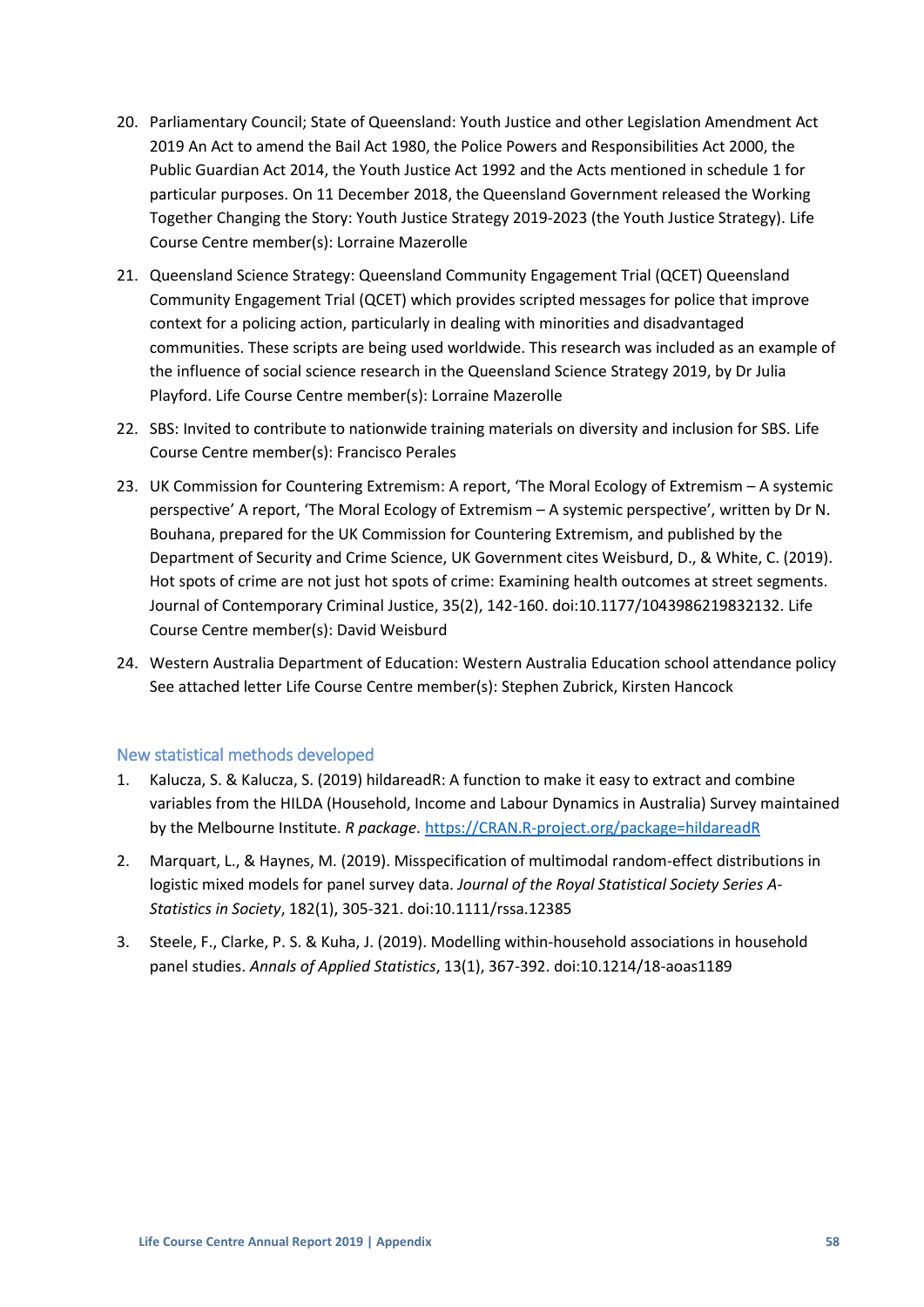# <span id="page-58-0"></span>Working Papers

- 1. Azpitarte, F., Alonso-Villar, O. & Hugo-Rojas, F. (2019). On the changing spatial distribution of human capital and occupation groups: An analysis of recent trends in Australia's main capital cities, *Universidade de Vigo, Departamento de Economía Aplicada*, Working Papers 1903
- 2. Bubonya, M. & Cobb-Clark, D. A. (2019). Pathways of disadvantage: Unpacking the intergenerational correlation in welfare, *Life Course Centre Working Paper Series,* 2019-28, Institute for Social Science Research, The University of Queensland
- 3. Chigavazira, A., Fisher, H., Robinson, T. & Zhu, A. (2019). The consequences of extending equitable property division divorce laws to cohabitants, *Life Course Centre Working Paper Series,* 2019-03, Institute for Social Science Research, The University of Queensland
- 4. Cobb-Clark, D. A., Dahmann, S., Kamhofer, D. & Schildberg-Horish, H. (2019). Self-control: Determinants, life outcomes and intergenerational implications, *IZA Discussion Paper,* No. 12488
- 5. Cobb-Clark, D. A. (2019). Intergenerational transmission of disadvantage in Australia, *Life Course Centre Working Paper Series,* 2019-19, Institute for Social Science Research, The University of Queensland
- 6. Cobb-Clark, D. A., Dahman, S., Kamhöfer, D. A. & Schildberg-Hörisch, H. (2019). Self-control: Determinants, life outcomes and intergenerational implications, *Life Course Centre Working Paper Series,* 2019-17, Institute for Social Science Research, The University of Queensland
- 7. Cobb-Clark, D. A., Dahmann, S. C., Kamhofer, D. A. & Schildberg-Hörisch, H. (2019). Self-control: Determinants, life outcomes and intergenerational implications, *DICE Discussion Paper,* No. 319
- 8. Cobb-Clark, D. A., Kettlewell, N. & Dahmann, S. (2019). Depression, risk preferences and risk-taking behavior, *Life Course Centre Working Paper Series,* 2019-06, Institute for Social Science Research, The University of Queensland
- 9. Collingwood, P., Mazerolle, L. & Cardwell, S. M. (2019). School truancy and welfare receipt dynamics in early adulthood: A longitudinal study, *Life Course Centre Working Paper Series,* 2019- 29, Institute for Social Science Research, The University of Queensland
- 10. Deutscher, N. & Mazumder, B. (2019). Intergenerational mobility in Australia: National and regional estimates using administrative data, *Life Course Centre Working Paper Series,* 2019-02, Institute for Social Science Research, The University of Queensland
- 11. Faleolo, R. (2019). Pasifika diaspora in Auckland and Brisbane: Review of literature, *Life Course Centre Working Paper Series,* 2019-07, Institute for Social Science Research, The University of Queensland
- 12. Faleolo, R. (2019). Pasifika Diaspora Research Methodology: Review of Literature, *Life Course Centre Working Paper Series,* 2019-09, Institute for Social Science Research, The University of Queensland
- 13. Faleolo, R. (2019). Pasifika well-being in Auckland and Brisbane: Review of literature *Life Course Centre Working Paper Series*, 2019-08, Institute for Social Science Research, The University of Queensland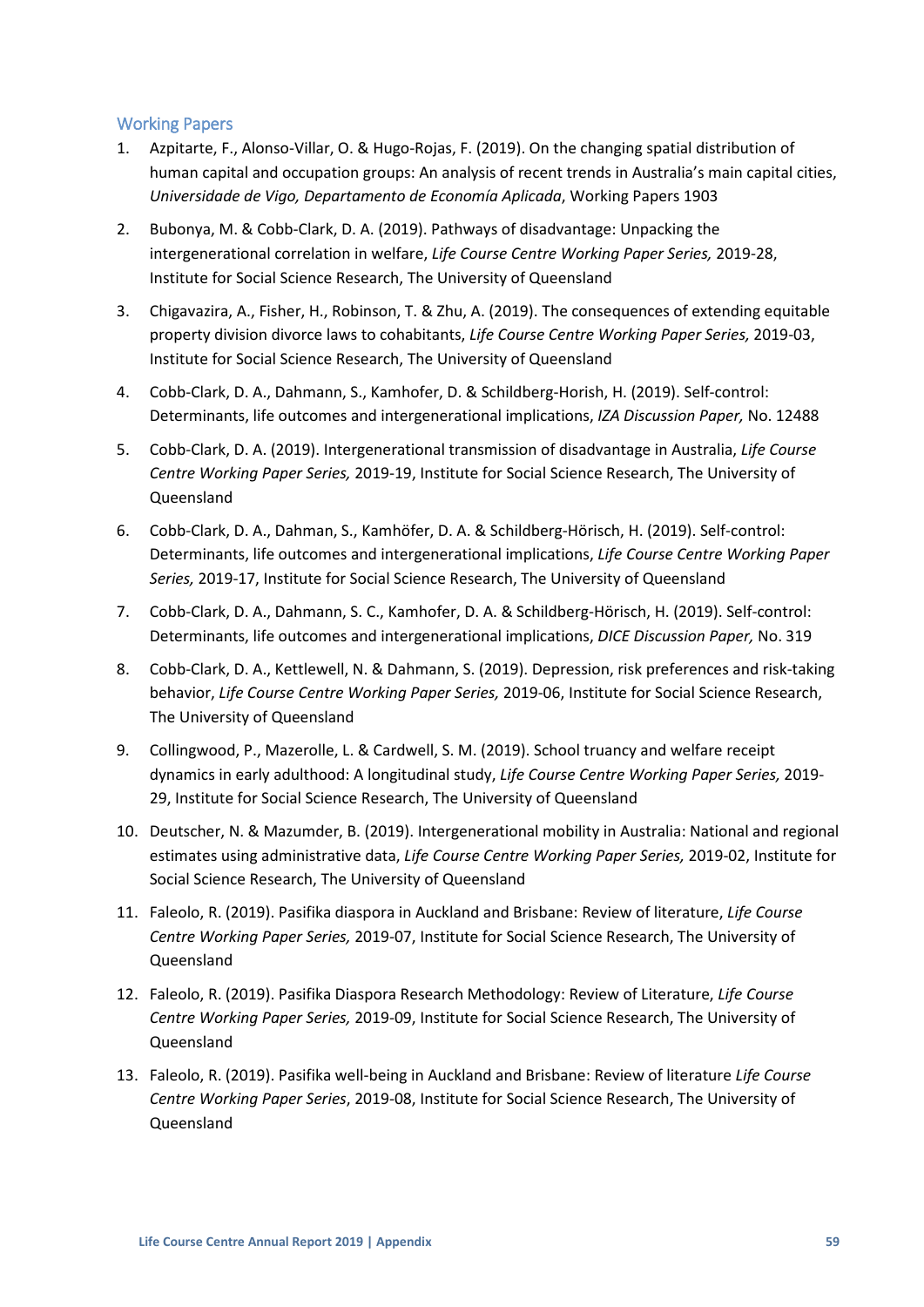- 14. Faleolo, R. (2019). Understanding Pasifika migrant behaviour and perspectives of well-being in Auckland and Brisbane through material cultural adaptations, *Life Course Centre Working Paper Series,* 2019-10, Institute for Social Science Research, The University of Queensland
- 15. Faleolo, R. (2019). Well-being and labour mobility experiences of Pasifika trans-tasman migrants in Auckland and Brisbane, *Life Course Centre Working Paper Series,* 2019-11, Institute for Social Science Research, The University of Queensland
- 16. Foster, G. & Stratton, L. S. (2019). Does female breadwinning make partnerships less healthy or less stable?, *Life Course Centre Working Paper Series,* 2019-20, Institute for Social Science Research, The University of Queensland
- 17. Gorman, E., Harmon, C., Mendolia, S., Staneva, A. & Walker, I. (2019). The causal effects of adolescent school bullying victimisation on later life outcomes, *Life Course Centre Working Paper Series,* 2019-05, Institute for Social Science Research, The University of Queensland
- 18. Gorman, E., Harmon, C., Mendolia, S., Staneva, A. & Walker, I. (2019). The causal effects of adolescent school bullying victimisation on later life outcomes, *Human Capital and Economic Opportunity Global Working Group (HCEO) Working Papers,* 2019-019
- 19. Hoffmann, H., Olsen, R., Perales, F. & Baxter, J. (2019). "Everyone my age doesn't know what it's like": A mixed-method study of young mothers and social support in Australia, *Life Course Centre Working Paper Series,* 2019-14, Institute for Social Science Research, The University of Queensland
- 20. Kabatek, J. (2019). Divorced in a flash: The effect of the administrative divorce option on marital stability in the Netherlands, *Melbourne Institute WP Series.*
- 21. Kapelle, N. & Baxter, J. (2019). Marital dissolution and personal wealth: Examining gendered trends across the dissolution process, *Life Course Centre Working Paper Series,* 2019-22, Institute for Social Science Research, The University of Queensland
- 22. Kassenboehmer, S. C., Schurer, S. & Sulzmai, D. (2019). Gender differences in the lifecycle benefits of compulsory schooling policies, *Life Course Centre Working Paper Series,* 2019-16, Institute for Social Science Research, The University of Queensland
- 23. Klein, M. (2019). When and for whom does it pay to attend a prestigious university? Social origin, elite education and graduates' career trajectories, *Life Course Centre Working Paper Series,* 2019- 12, Institute for Social Science Research, The University of Queensland
- 24. Kuskoff, E. (2019). From intentions to implementation: Improving alignment between domestic and family violence policy aims and actions, *Life Course Centre Working Paper Series,* 2019-25, Institute for Social Science Research, The University of Queensland
- 25. Meekes, J. & Hassink, W. H. J. (2019). Endogenous local labour markets, regional aggregation and agglomeration economies, *Life Course Centre Working Paper Series,* 2019-23, Institute for Social Science Research, The University of Queensland
- 26. Nejad, M. N. & Schurer, S. (2019). Cognitive and non-cognitive abilities of immigrants: New perspectives on migrant quality from a selective immigration country, *Life Course Centre Working Paper Series,* 2019-15, Institute for Social Science Research, The University of Queensland